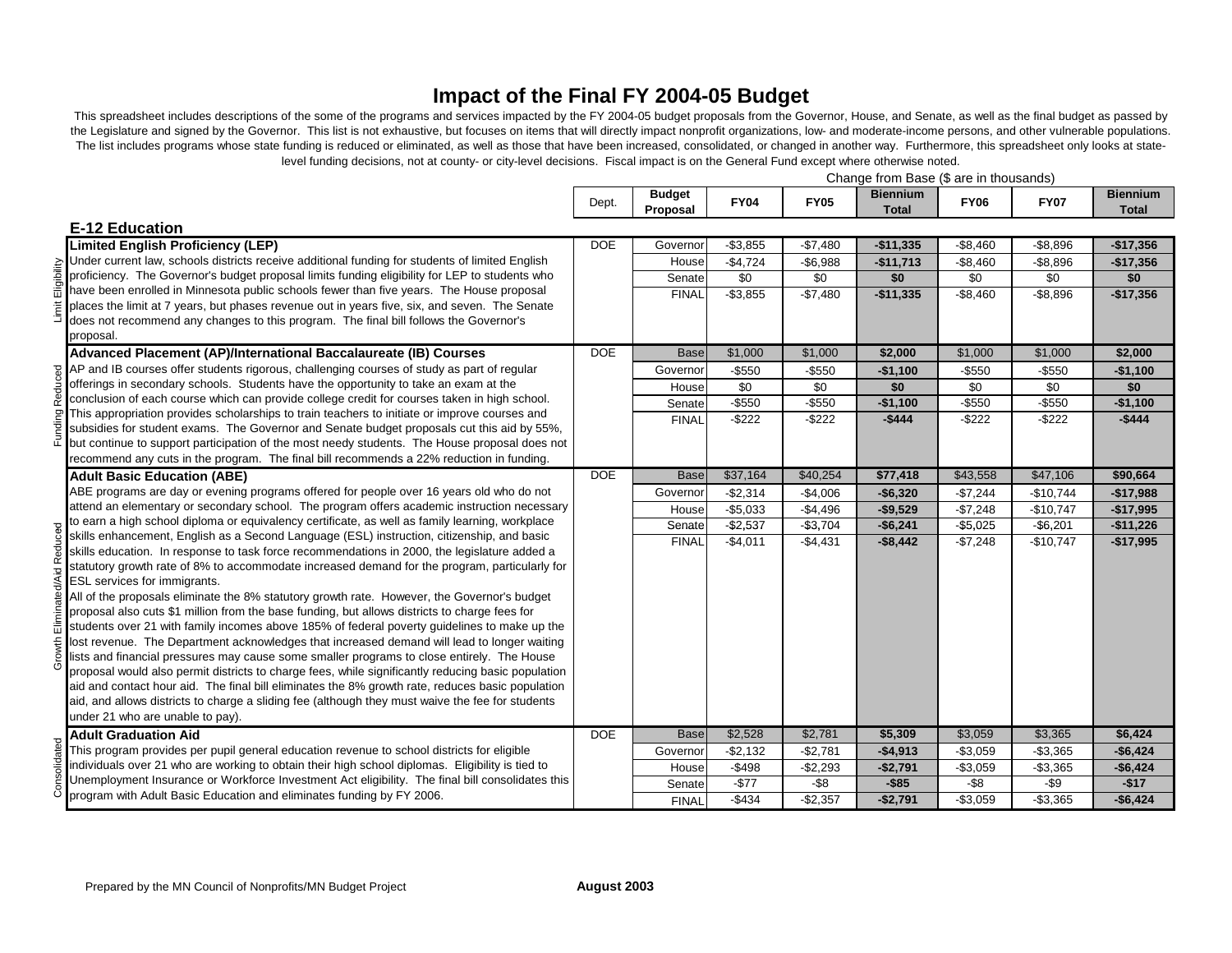|          |                                                                                                                                                                                                  |            |                           |             |                 | Change from Base (\$ are in thousands) |                 |                 |                                 |
|----------|--------------------------------------------------------------------------------------------------------------------------------------------------------------------------------------------------|------------|---------------------------|-------------|-----------------|----------------------------------------|-----------------|-----------------|---------------------------------|
|          |                                                                                                                                                                                                  | Dept.      | <b>Budget</b><br>Proposal | <b>FY04</b> | <b>FY05</b>     | <b>Biennium</b><br><b>Total</b>        | <b>FY06</b>     | <b>FY07</b>     | <b>Biennium</b><br><b>Total</b> |
|          | <b>School Readiness</b>                                                                                                                                                                          | <b>DOE</b> | <b>Base</b>               | \$10,395    | \$10,395        | \$20,790                               | \$10,395        | \$10,395        | \$20,790                        |
|          | School Readiness enables children to enter school with the skills and behaviors necessary for                                                                                                    |            | Governor                  | $-$ \$859   | $-$ \$97        | $-$956$                                | \$0             | \$0             | \$0                             |
|          | success. It includes developmental and learning components, health referral services, nutrition,                                                                                                 |            | House                     | $-$1,156$   | $-$1,112$       | $-$2,268$                              | $-$1,000$       | $-$1,000$       | $-$2,000$                       |
|          | parental involvement, and outreach. The program is open to all Minnesota children aged 3½ to                                                                                                     |            | Senate                    | $-$697$     | $-$ \$97        | $-$794$                                | $-$1$           | \$0             | $-$ \$1                         |
|          | 4 years and their families, but priority is given to children who are developmentally                                                                                                            |            | <b>FINAL</b>              | $-$ \$859   | $-$1,137$       | $-$1,996$                              | $-$1,300$       | $-$1,300$       | $-$2,600$                       |
|          | disadvantaged or who have risk factors that could impede their learning. Services are offered                                                                                                    |            |                           |             |                 |                                        |                 |                 |                                 |
|          | at no charge or for a small fee. In 2001, the Legislature acted on a recommendation from the                                                                                                     |            |                           |             |                 |                                        |                 |                 |                                 |
|          | Legislative Auditor to limit school district School Readiness reserves to 25% of the annual                                                                                                      |            |                           |             |                 |                                        |                 |                 |                                 |
|          | program revenue for the prior year. The Governor and House budget proposals transfer the                                                                                                         |            |                           |             |                 |                                        |                 |                 |                                 |
|          | reserves in excess of 25% to the General Fund, the House also clarifies the calculation of the<br>school readiness fund balance limit. The final bill recaptures reserves over 25% and transfers |            |                           |             |                 |                                        |                 |                 |                                 |
|          | them to the General Fund and clarifies the calculation.                                                                                                                                          |            |                           |             |                 |                                        |                 |                 |                                 |
|          | <b>Early Childhood Family Education Aid (ECFE)</b>                                                                                                                                               | <b>DOE</b> | <b>Base</b>               | \$20,615    | \$21,618        | \$42,233                               | \$22,593        | \$23,552        | \$46,145                        |
|          | ECFE is a program for all Minnesota families with children between the ages of birth to                                                                                                          |            | Governor                  | $-$940$     | $-$10,506$      | $-$11,446$                             | $-$13,628$      | $-$14,077$      | $-$27.705$                      |
|          | kindergarten enrollment that works to strengthen families and enhance the ability of all parents                                                                                                 |            | House                     | $-$1,556$   | $-$3,756$       | $-$5,312$                              | $-$4,953$       | $-$5,161$       | $-$10,114$                      |
|          | to provide the best possible environment for the healthy growth and development of their                                                                                                         |            |                           | $-$783$     | $-$73$          | $-$856$                                | $-$29$          | $-$ \$28        | $-$57$                          |
| nding    | children. In 2001, the Legislature acted on a recommendation from the Legislative Auditor to                                                                                                     |            | Senate<br><b>FINAL</b>    |             |                 |                                        |                 |                 |                                 |
|          | limit school district ECFE reserves to 25% of the annual program revenue for the prior year.                                                                                                     |            |                           | $-$ \$940   | $-$6,489$       | $-$7,429$                              | $-$8,332$       | $-$8,685$       | $-$17,017$                      |
|          | The excess revenue was to be reallocated to other districts for ECFE programs. The Governor                                                                                                      |            |                           |             |                 |                                        |                 |                 |                                 |
|          | and House proposals eliminate the reallocation and transfer the reserves in excess of 25% to                                                                                                     |            |                           |             |                 |                                        |                 |                 |                                 |
|          | the General Fund. Both proposals also change the aid formula, reducing funding to all districts,                                                                                                 |            |                           |             |                 |                                        |                 |                 |                                 |
| ř        | although the Governor targets aid to districts with the largest low-income populations. The final                                                                                                |            |                           |             |                 |                                        |                 |                 |                                 |
|          | bill transfers excess reserves to the General Fund, reduces funding from \$120 to \$96 times the                                                                                                 |            |                           |             |                 |                                        |                 |                 |                                 |
|          | greater of 150 or the number of people under age 5 residing in the district, and encourages                                                                                                      |            |                           |             |                 |                                        |                 |                 |                                 |
| <u>ድ</u> | ECFE programs to target resources at children from birth to age three.                                                                                                                           |            |                           |             |                 |                                        |                 |                 |                                 |
|          | <b>Health &amp; Development Screening</b>                                                                                                                                                        | <b>DOE</b> | <b>Base</b>               | \$2,661     | \$2,661         | \$5,322                                | \$2,661         | \$2,661         | \$5,322                         |
|          | This program promotes educational readiness and improved health of young children through                                                                                                        |            | Governor                  | $-$ \$80    | \$0             | $-$80$                                 | \$0             | \$0             | \$0                             |
| Reduced  | the early detection of factors that may impede children's learning, growth, and development.                                                                                                     |            | House                     | $-$160$     | \$0             | $-$160$                                | \$0             | \$0             | \$0                             |
|          | The program targets children who are 3 1/2 to 4 years of age. All three proposals reduce                                                                                                         |            | Senate                    | $-$ \$80    | \$0             | $-$ \$80                               | \$0             | \$0             | \$0                             |
|          | funding in FY 2004. The final bill follows the Governor's and Senate recommendation and<br>reduces funding by \$80,000, about 3%, in FY 2004.                                                    |            | <b>FINAL</b>              | $-$ \$80    | $\overline{50}$ | $-$ \$80                               | $\overline{50}$ | \$0             | \$0                             |
|          | <b>Way to Grow</b>                                                                                                                                                                               | <b>DOE</b> | <b>Base</b>               | \$475       | \$475           | \$950                                  | \$475           | \$475           | \$950                           |
|          | This program supports school readiness of children pre-birth to age six in five communities.                                                                                                     |            | Governor                  | $-$475$     | $-$ \$475       | $-$950$                                | $-$475$         | $-$475$         | $-$950$                         |
|          | Depending on community needs, programs may provide services to pregnant women, support                                                                                                           |            | House                     | $-$475$     | $-$475$         | $-$950$                                | $-$475$         | $-$475$         | $-$950$                         |
|          | and prevention programs, and promote culturally specific services to families. The funding                                                                                                       |            | Senate                    | \$0         | $\overline{50}$ | \$0                                    | $\overline{50}$ | $\overline{50}$ | \$0                             |
|          | requires a local match, and is used to leverage other public and private funds. Both the                                                                                                         |            | <b>FINAL</b>              | $-$475$     | $-$475$         | $-$950$                                | $-$475$         | $-$475$         | $-$ \$950                       |
|          | Governor and the House eliminate state funding for this program in their budget proposals. The                                                                                                   |            |                           |             |                 |                                        |                 |                 |                                 |
| Funding  | Senate does not recommend any cuts to this program. The final bill follows the Governor's and                                                                                                    |            |                           |             |                 |                                        |                 |                 |                                 |
|          | House recommendation and eliminates state funding for the program.                                                                                                                               |            |                           |             |                 |                                        |                 |                 |                                 |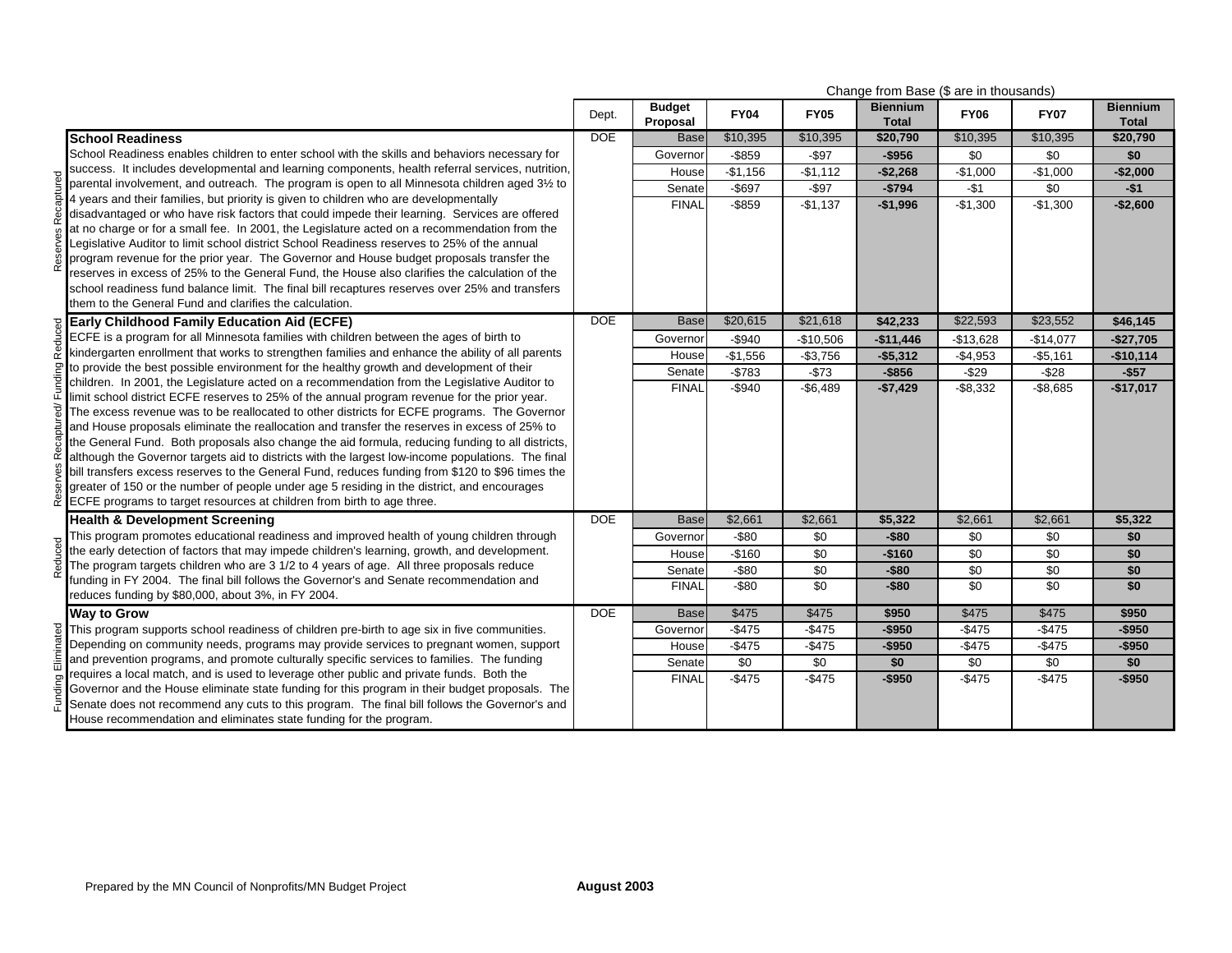|            |                                                                                                                                                                                                 |            |                           |             |             | Change from Base (\$ are in thousands) |             |             |                                 |
|------------|-------------------------------------------------------------------------------------------------------------------------------------------------------------------------------------------------|------------|---------------------------|-------------|-------------|----------------------------------------|-------------|-------------|---------------------------------|
|            |                                                                                                                                                                                                 | Dept.      | <b>Budget</b><br>Proposal | <b>FY04</b> | <b>FY05</b> | <b>Biennium</b><br><b>Total</b>        | <b>FY06</b> | <b>FY07</b> | <b>Biennium</b><br><b>Total</b> |
|            | <b>Head Start</b>                                                                                                                                                                               | <b>DOE</b> | <b>Base</b>               | \$18,375    | \$18,375    | \$36,750                               | \$18,375    | \$18,375    | \$36,750                        |
|            | Head Start provides a comprehensive, individualized program of health, nutrition, education,                                                                                                    |            | Governor                  | \$0         | \$0         | \$0                                    | \$0         | \$0         | \$0                             |
|            | parent involvement, and social services to children and families. The program primarily serves                                                                                                  |            | House                     | $-$1,900$   | $-$ \$6,375 | $-$8,275$                              | $-$ \$6,375 | $-$ \$6,375 | $-$12,750$                      |
|            | 3- to 5-year-olds from low-income families, with some programs serving infants, toddlers, and                                                                                                   |            | Senate                    | \$0         | \$0         | \$0                                    | \$0         | \$0         | \$0                             |
|            | pregnant mothers. At least 90% of enrolled children must come from families who are living at                                                                                                   |            | <b>FINAL</b>              | $-$1,900$   | $-$1,275$   | $- $3,175$                             | $-$1,275$   | $-$1,275$   | $-$2,550$                       |
|            | or below the federal poverty level or participating in MFIP, 10% of enrollment is reserved for                                                                                                  |            |                           |             |             |                                        |             |             |                                 |
|            | children with diagnosed disabilities. About 44% of the eligible population is currently being                                                                                                   |            |                           |             |             |                                        |             |             |                                 |
|            | served. The House proposal cuts state funding for the program by nearly 23% in the 2004-05                                                                                                      |            |                           |             |             |                                        |             |             |                                 |
|            | biennium and by 35% in the following biennium. The Governor and the Senate do not<br>recommend any cuts. The final bill cuts funding by nearly 9% in the 2004-05 biennium and by                |            |                           |             |             |                                        |             |             |                                 |
|            | 7% in the following biennium.                                                                                                                                                                   |            |                           |             |             |                                        |             |             |                                 |
|            | <b>Community Education Aid</b>                                                                                                                                                                  | <b>DOE</b> | <b>Base</b>               | \$6,149     | \$4,520     | \$10,669                               | \$3,334     | \$2,363     | \$5,697                         |
|            | Community education programs provide learning and involvement opportunities for people of all                                                                                                   |            | Governor                  | $-$ \$654   | $-$1,112$   | $-$1,766$                              | $-$1,139$   | $-$ \$817   | $-$1,956$                       |
|            | ages, including providing school district residents with the opportunity to utilize educational                                                                                                 |            | House                     | $-$ \$824   | $-$1,029$   | $-$1,853$                              | $-$1,094$   | $-$780$     | $-$1,874$                       |
|            | facilities and programs during non-school hours. The Governor and House establish a limit on                                                                                                    |            | Senate                    | $-$ \$284   | $-$211$     | $-$495$                                | $-$232$     | $-$163$     | $-$ \$395                       |
|            | school district reserves for Community Education equal to 25% of the annual program revenue                                                                                                     |            | <b>FINAL</b>              | -\$654      | $-$1,114$   | $-$1,768$                              | $-$1,118$   | $-$799$     | $-$1,917$                       |
|            | for the prior year (similar to the reserve limits already established for ECFE and School                                                                                                       |            |                           |             |             |                                        |             |             |                                 |
| Funding    | Readiness). The Governor's proposal also reduces funding for the program and targets                                                                                                            |            |                           |             |             |                                        |             |             |                                 |
|            | available funds based on the size of the low-income population in the school district. The                                                                                                      |            |                           |             |             |                                        |             |             |                                 |
|            | House proposal reduces funding across the board. The Senate also proposes reductions. The                                                                                                       |            |                           |             |             |                                        |             |             |                                 |
|            | final bill closely follows the Governor's recommendations for reductions.                                                                                                                       |            |                           |             |             |                                        |             |             |                                 |
|            | <b>Violence Prevention Grants</b>                                                                                                                                                               | <b>DOE</b> | <b>Base</b>               | \$1,450     | \$1,450     | \$2,900                                | \$1,450     | \$1,450     | \$2,900                         |
|            | Violence Prevention grants integrate violence prevention education programming into existing K-<br>12 curricula and help students learn to resolve conflicts and reduce violence at school. The |            | Governor                  | $-$1,450$   | $-$1,450$   | $-$2,900$                              | $-$1,450$   | $-$1,450$   | $-$2,900$                       |
| Eliminated | program serves students kindergarten through senior high school. The Governor and House                                                                                                         |            | House                     | $-$1,450$   | $-$1,450$   | $-$2,900$                              | $-$1,450$   | $-$1,450$   | $-$2,900$                       |
|            | budget proposals eliminate funding for this prevention program. The Senate proposal                                                                                                             |            | Senate                    | $-$44$      | \$0         | $-$44$                                 | \$0         | \$0         | \$0                             |
|            | recommends a small reduction in FY 2004. The final bill follows the Governor's and House                                                                                                        |            | <b>FINAL</b>              | $-$1,450$   | $-$1,450$   | $-$2,900$                              | $-$1,450$   | $-$1,450$   | $-$2,900$                       |
| Progr      | recommendation and eliminates the program.                                                                                                                                                      |            |                           |             |             |                                        |             |             |                                 |
|            | <b>Children's Trust Fund</b>                                                                                                                                                                    | <b>DOE</b> | <b>Base</b>               | \$875       | \$875       | \$1,750                                | \$875       | \$875       | \$1,750                         |
|            | This program provides grants to nonprofit and public agencies for programs such as child abuse                                                                                                  |            | Governor                  | $-$ \$875   | $-$ \$875   | $-$1,750$                              | $-$ \$875   | $-$ \$875   | $-$1,750$                       |
|            | prevention, parenting education, respite care, fathering education, and adolescent pregnancy                                                                                                    |            | House                     | $-$ \$875   | $-$ \$875   | $-$1,750$                              | $-$ \$875   | $-$ \$875   | $-$1,750$                       |
|            | prevention programs. The Trust Fund serves almost 15,000 families and 16,000 children in 45                                                                                                     |            | Senate                    | $-$ \$875   | $-$ \$875   | $-$1,750$                              | $-$ \$875   | $-$ \$875   | $-$1,750$                       |
|            | programs. All three budget proposals eliminate state funding for this program, reducing by 29%                                                                                                  |            | <b>FINAL</b>              | $-$ \$875   | $-$ \$875   | $-$1,750$                              | $-$ \$875   | $-$ \$875   | $-$1,750$                       |
|            | the base budget for the program including all revenue sources. (Other revenue sources are                                                                                                       |            |                           |             |             |                                        |             |             |                                 |
| State      | state trust fund monies and federal Community-Based Family Resources and Program Support<br>grants.) The final bill adopts this provision and eliminates state General Fund appropriations for  |            |                           |             |             |                                        |             |             |                                 |
|            | the program.                                                                                                                                                                                    |            |                           |             |             |                                        |             |             |                                 |
|            | <b>Parenting Time Centers</b>                                                                                                                                                                   | <b>DOE</b> | <b>Base</b>               | \$200       | \$200       | \$400                                  | \$200       | \$200       | \$400                           |
|            | Parenting Time Centers provide a safe place for non-custodial parents or parents of children in                                                                                                 |            | Governor                  | $-$200$     | $-$200$     | $-$400$                                | $-$200$     | $-$200$     | $-$400$                         |
| Ended      | foster care to visit and/or pick up children for visitation. Both the Governor and the House                                                                                                    |            | House                     | $-$200$     | $-$200$     | $-$400$                                | $-$200$     | $-$200$     | $-$400$                         |
| පී         | proposals eliminate General Fund appropriations for this program. The program will continue to                                                                                                  |            | Senate                    | \$0         | \$0         | \$0                                    | \$0         | \$0         | \$0                             |
| 5our       | receive approximately \$96,000 per year from a fee on marriage licenses. If state funding                                                                                                       |            | <b>FINAL</b>              | $-$200$     | $-$200$     | $-$400$                                | $-$200$     | $-$200$     | $-$400$                         |
|            | cannot be replaced by federal grant dollars, there may be service reductions with centers                                                                                                       |            |                           |             |             |                                        |             |             |                                 |
| Funding    | closing or being open for fewer hours weekly and providing less staff support when they are                                                                                                     |            |                           |             |             |                                        |             |             |                                 |
|            | open. The Senate does not recommend any cuts. The final bill appears to follow the                                                                                                              |            |                           |             |             |                                        |             |             |                                 |
|            | Governor's and House recommendation and eliminates the General Fund appropriation.                                                                                                              |            |                           |             |             |                                        |             |             |                                 |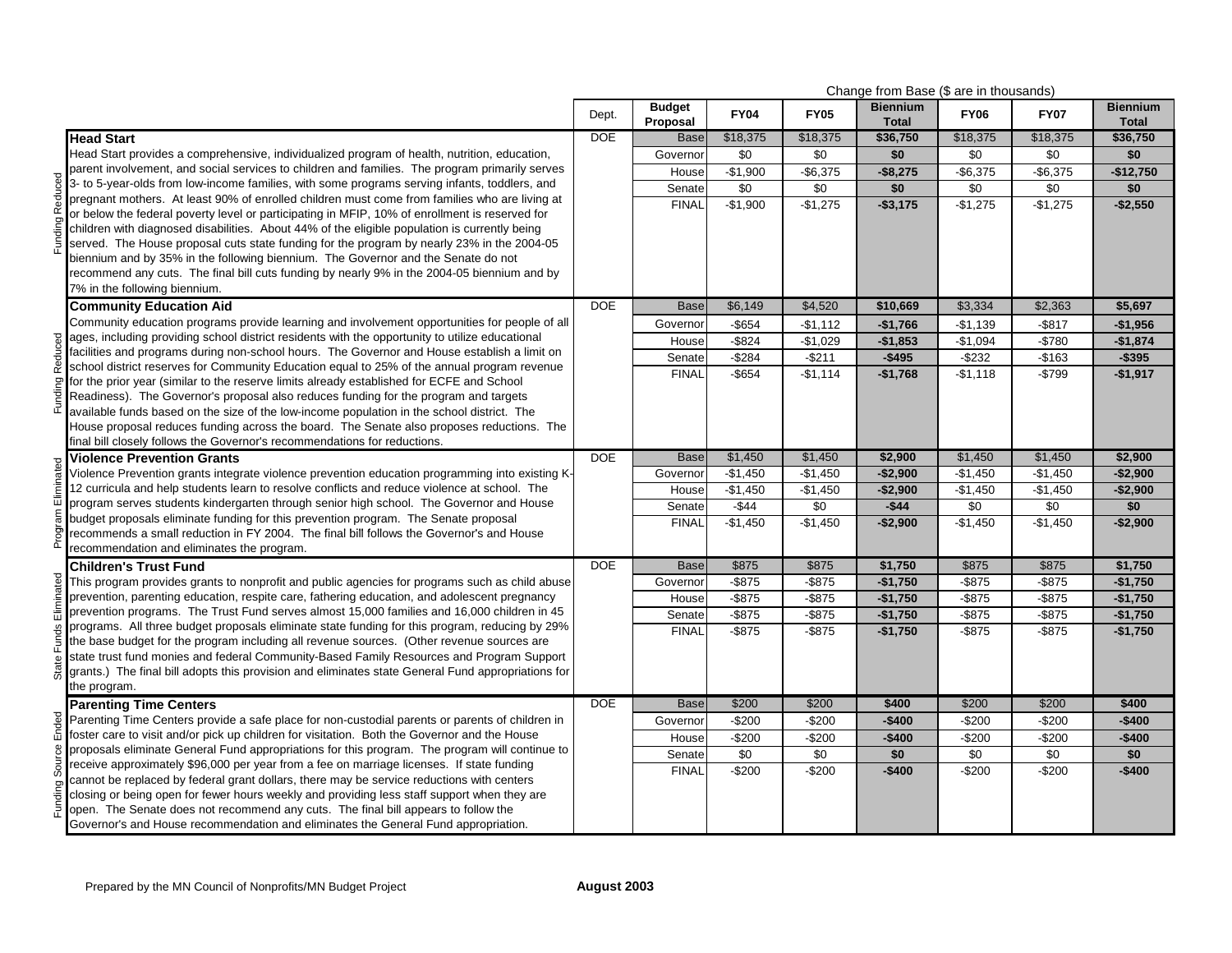|         |                                                                                                                                                                                                    |            |                           |             |              | Change from Base (\$ are in thousands) |                 |                 |                                 |
|---------|----------------------------------------------------------------------------------------------------------------------------------------------------------------------------------------------------|------------|---------------------------|-------------|--------------|----------------------------------------|-----------------|-----------------|---------------------------------|
|         |                                                                                                                                                                                                    | Dept.      | <b>Budget</b><br>Proposal | <b>FY04</b> | <b>FY05</b>  | <b>Biennium</b><br><b>Total</b>        | <b>FY06</b>     | <b>FY07</b>     | <b>Biennium</b><br><b>Total</b> |
|         | <b>After School Enrichment Grants</b>                                                                                                                                                              | <b>DOE</b> | <b>Base</b>               | \$5,510     | \$5,510      | \$11,020                               | \$5,510         | \$5,510         | \$11,020                        |
|         | This program provides funding for out-of-school programs for school-aged youth who are not                                                                                                         |            | Governor                  | $-$5,510$   | $-$5,510$    | $-$11,020$                             | $-$5,510$       | $-$5,510$       | $-$11,020$                      |
|         | g currently involved in after-school programs, struggling with academic success, and/or have the been involved with the criminal iustice system. This funding with academic success, and/or have   |            | House                     | $-$5,510$   | $-$5,510$    | $-$11,020$                             | $-$5,510$       | $-$5,510$       | $-$11,020$                      |
|         | been involved with the criminal justice system. This funding is used to increase the involvement                                                                                                   |            | Senate                    | $-$1,360$   | $-$1,360$    | $-$2,720$                              | $-$510$         | $-$ \$510       | $-$1,020$                       |
|         | of at-risk youth in after-school/out-of-school programs through partnerships that effectively build                                                                                                |            | <b>FINAL</b>              | $-$5,510$   | $-$5,510$    | $-$11,020$                             | $-$5,510$       | $-$5,510$       | $-$11,020$                      |
| Ξ.      | on existing community resources. In 2002, 44 programs were funded. Both the Governor and                                                                                                           |            |                           |             |              |                                        |                 |                 |                                 |
|         | the House proposals eliminate state funding for this program. This program also experienced                                                                                                        |            |                           |             |              |                                        |                 |                 |                                 |
| ā       | significant cuts under unallotment in February - several programs have already closed and                                                                                                          |            |                           |             |              |                                        |                 |                 |                                 |
|         | many others have significantly reduced services. The Senate proposal makes a 25% reduction                                                                                                         |            |                           |             |              |                                        |                 |                 |                                 |
|         | in the 2004-05 biennium, and a 9% reduction in the 2006-07 biennium. The final bill follows the                                                                                                    |            |                           |             |              |                                        |                 |                 |                                 |
|         | Governor's and House recommendation and eliminates the program.                                                                                                                                    |            |                           |             |              |                                        |                 |                 |                                 |
|         | <b>Lead Abatement Aid</b>                                                                                                                                                                          | <b>DOE</b> | <b>Base</b>               | \$100       | \$100        | \$200                                  | \$100           | \$100           | \$200                           |
| anges   | This program serves low-income families statewide, providing outreach and educational                                                                                                              |            | Governor                  | -\$100      | $-$100$      | $-$200$                                | $-$100$         | $-$100$         | $-$200$                         |
| ర్      | activities related to lead poisoning for 2,000 Minnesotans and residential assessment activities.<br>The Governor's budget proposal eliminates state funding for this program. Federal funding for |            | House                     | \$0         | \$0          | \$0                                    | \$0             | \$0             | \$0                             |
| و       | this program is contingent upon receipt of the state funding match. The House and Senate do                                                                                                        |            | Senate                    | \$0         | \$0          | \$0                                    | \$0             | \$0             | \$0                             |
|         | not recommend any cuts. The final bill does not recommend any cuts to the program.                                                                                                                 |            | <b>FINAL</b>              | $\sqrt{6}$  | $\sqrt{50}$  | $\overline{50}$                        | $\overline{30}$ | $\sqrt{50}$     | \$0                             |
|         | <b>Reading Competency Program</b>                                                                                                                                                                  | <b>DOE</b> | <b>Base</b>               | \$100       | \$100        | \$200                                  | \$100           | \$100           | \$200                           |
|         | This program provides grants to education organizations for reading intervention methods or                                                                                                        |            | Governor                  | -\$100      | $-$100$      | $-$200$                                | $-$100$         | $-$100$         | $-$200$                         |
|         | programs to assist students in the goal of learning to read no later than the end of third grade.                                                                                                  |            | House                     | $-$100$     | $-$100$      | $-$200$                                | $-$100$         | $-$100$         | $-$200$                         |
|         | The Governor and the House budget proposals eliminate funding for this program. The Senate                                                                                                         |            | Senate                    | \$0         | $\sqrt{50}$  | \$0                                    | \$0             | $\overline{30}$ | \$0                             |
| ▥.      | does not recommend any cuts to the program. The final bill follows the Governor's and House                                                                                                        |            | <b>FINAL</b>              | $-$100$     | $-$100$      | $-$200$                                | $-$100$         | $-$100$         | $-$200$                         |
|         | recommendation and eliminates funding.                                                                                                                                                             |            |                           |             |              |                                        |                 |                 |                                 |
|         | Youthworks                                                                                                                                                                                         | <b>DOE</b> | <b>Base</b>               | \$1,788     | \$1,788      | \$3,576                                | \$1,788         | \$1,788         | \$3,576                         |
|         | This program is a partnership with the federal AmeriCorps program that provides educational                                                                                                        |            | Governor                  | -\$788      | $- $788$     | $-$1,576$                              | $- $788$        | $- $788$        | $-$1,576$                       |
| 9.      | scholarships in exchange for one or two years of community service. Services include                                                                                                               |            | House                     | $-$ \$888   | $-$ \$888    | $-$1,776$                              | $-$ \$888       | $-$ \$888       | $-$1,776$                       |
|         | mentoring and tutoring, service learning, and community service projects. Following a change                                                                                                       |            | Senate                    | \$0         | \$0          | \$0                                    | \$0             | \$0             | \$0                             |
|         | in law during the 2002 Legislature, the Governor-appointed commission which operated the<br>Youthworks and AmeriCorps programs has been reconfigured as a nonprofit organization,                  |            | <b>FINAL</b>              | -\$888      | $-$ \$888    | $-$1,776$                              | $-$ \$888       | $-$ \$888       | $-$1,776$                       |
| 5       | ServeMinnesota!, which can accept both public and private funds. The Governor's budget                                                                                                             |            |                           |             |              |                                        |                 |                 |                                 |
|         | proposal cuts 44% of the base appropriation for this program. The House proposal cuts 50% of                                                                                                       |            |                           |             |              |                                        |                 |                 |                                 |
|         | the base appropriation for this program. The Senate proposal does not recommend any cuts.                                                                                                          |            |                           |             |              |                                        |                 |                 |                                 |
|         | The final bill follows the House recommendation and cuts base funding by 50%.                                                                                                                      |            |                           |             |              |                                        |                 |                 |                                 |
|         | <b>Special Education &amp; Excess Cost Changes</b>                                                                                                                                                 | <b>DOE</b> | <b>Base</b>               | \$645,782   | \$669,762    | \$1,315,544                            | \$697,727       | \$727,202       | \$1,424,929                     |
|         | Special education programs serve 115,904 students with disabilities from birth to age 21. Over                                                                                                     |            | Governor                  | $-$15,259$  | $-$32,328$   | $-$47,587$                             | $-$76,746$      | $-$106,337$     | $-$183,083$                     |
|         | 90% of the students are served in general education classrooms for the majority of their school                                                                                                    |            | House                     | $-$50,911$  | $-$ \$32,308 | $-$ \$83,219                           | $-$76,740$      | $-$106,301$     | $-$183,041$                     |
| Reduced | day. Prior to this session the special education formula had a built in growth factor of 4.6% per                                                                                                  |            | Senate                    | $-$18,559$  | $-$751$      | $-$19,310$                             | $-$ \$840       | -\$860          | $-$1,700$                       |
|         | year for special education-regular aid and 2.0% per year for special education-excess cost aid,                                                                                                    |            | <b>FINAL</b>              | $-$33,085$  | $-$36,318$   | $-$69,403$                             | $-$76,748$      | $-$106,316$     | $-$183,064$                     |
| Ρā      | but these growth factors were eliminated in the final bill. The legislature did fund a one-time                                                                                                    |            |                           |             |              |                                        |                 |                 |                                 |
|         | increase in special education funding of \$16 million to help offset the loss of the growth factor.                                                                                                |            |                           |             |              |                                        |                 |                 |                                 |
|         | However, over 50 school districts and all charter schools will be ineligible for any of the one-time                                                                                               |            |                           |             |              |                                        |                 |                 |                                 |
|         | revenue. (The numbers in the spreadsheet only reflect the elimination of the growth factors and                                                                                                    |            |                           |             |              |                                        |                 |                 |                                 |
|         | the one-time offsetting revenue.)                                                                                                                                                                  |            |                           |             |              |                                        |                 |                 |                                 |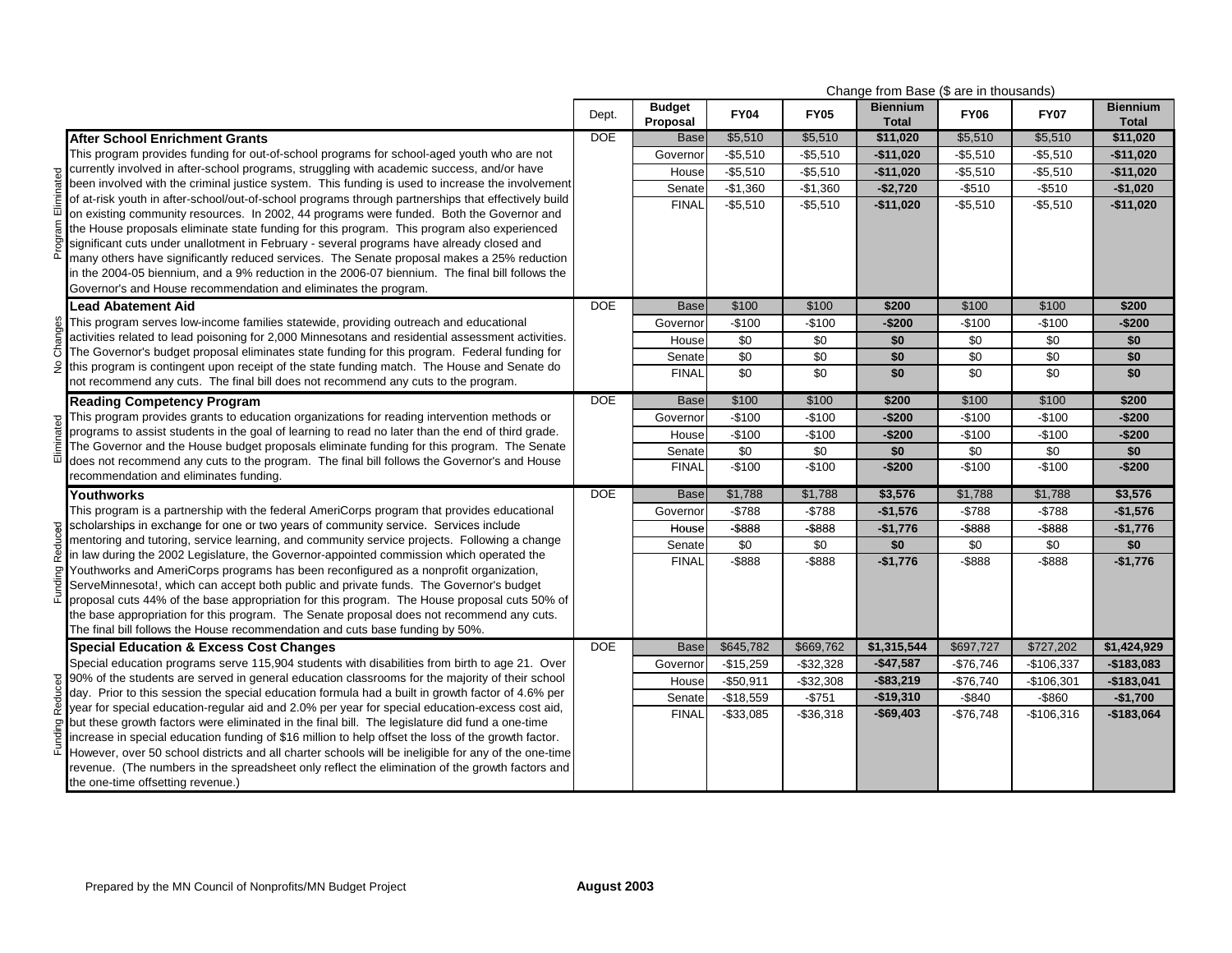|  |  |  |  |  |  | Change from Base (\$ are in thousands) |  |
|--|--|--|--|--|--|----------------------------------------|--|
|--|--|--|--|--|--|----------------------------------------|--|

| Dept. | <b>Budget</b><br>Proposal | FY04 | <b>FY05</b> | <b>Biennium</b><br>$\tau$ <sub>otal</sub> | FY06 | FY07 | <b>Biennium</b><br>Tota |
|-------|---------------------------|------|-------------|-------------------------------------------|------|------|-------------------------|
|-------|---------------------------|------|-------------|-------------------------------------------|------|------|-------------------------|

| <b>Higher Education</b>                                                                                                             |             |              |             |             |           |           |           |           |
|-------------------------------------------------------------------------------------------------------------------------------------|-------------|--------------|-------------|-------------|-----------|-----------|-----------|-----------|
| Higher Education Services Office (HESO) State Grant Program Financial Aid                                                           | <b>HESO</b> | <b>Base</b>  | \$120,850   | \$120,850   | \$241,700 | \$120,850 | \$120,850 | \$241,700 |
| Nearly all of the HESO financial aid budget goes to the State Grant program, which provides                                         |             | Governor     | \$29,725    | \$29,725    | \$59,450  | \$29,725  | \$29,725  | \$59,450  |
| financial aid for low- and moderate-income Minnesota residents attending Minnesota post-                                            |             | House        | \$21.825    | \$37,457    | \$59,282  | \$37,457  | \$37,457  | \$74,914  |
| secondary institutions. However, three smaller programs -- Summer Academic Scholarships,                                            |             | Senate       | $-$ \$275   | -\$275      | $-$550$   | -\$275    | $-$ \$275 | $-$ \$550 |
| Advanced Placement/International Baccalaureate (AP/IB) Scholarships, and the Safety Officer                                         |             | <b>FINAL</b> | \$19,725    | \$19,725    | \$39,450  | \$19,725  | \$19,725  | \$39,450  |
| Survivor Program -- are also funded through HESO's financial aid budget. In FY 2003, due to                                         |             |              |             |             |           |           |           |           |
| increased demand and continued double-digit tuition increases at public colleges, HESO                                              |             |              |             |             |           |           |           |           |
| suffered a shortfall of \$16 million in the grant program. Most of the shortfall was made up by                                     |             |              |             |             |           |           |           |           |
| transferring all of the work study appropriation and most of the child care assistance                                              |             |              |             |             |           |           |           |           |
| appropriation to the State Grant account.<br>For 2004-05, HESO projects an increased need in student aid, mostly to make up for the |             |              |             |             |           |           |           |           |
| previous year's shortfall and to keep up with continuing tuition increases at colleges. The                                         |             |              |             |             |           |           |           |           |
| Governor's budget proposal recommends an additional \$60 million for the FY 2004-05                                                 |             |              |             |             |           |           |           |           |
| biennium, but eliminates Summer Academic Scholarships and AP/IB Scholarships. The House                                             |             |              |             |             |           |           |           |           |
| proposal provides \$100 million in additional funds for the State Grant program, but offsets the                                    |             |              |             |             |           |           |           |           |
| increase with over \$40 million in financial aid reductions, including eliminating the two                                          |             |              |             |             |           |           |           |           |
| scholarship programs. The Senate proposal does not recommend any additional financial aid                                           |             |              |             |             |           |           |           |           |
| funding and would eliminate the two scholarship programs. The final bill increases HESO's                                           |             |              |             |             |           |           |           |           |
| financial aid base by \$40 million for the biennium and provides \$66 million to address the                                        |             |              |             |             |           |           |           |           |
| anticipated shortfall, but includes \$67 million in cuts to student qualification for aid and                                       |             |              |             |             |           |           |           |           |
| eliminates the two scholarship programs.                                                                                            |             |              |             |             |           |           |           |           |
| <b>HESO Administration and Other Programs</b>                                                                                       | <b>HESO</b> | <b>Base</b>  | \$36,652    | \$36,652    | \$73,304  | \$36,652  | \$36,652  | \$73,304  |
| HESO's responsibilities include achieving student financial access to post-secondary education                                      |             | Governor     | $-$ \$2,225 | $-$ \$2,225 | $-$4,450$ | $-$2,275$ | $-$2,275$ | $-$4,550$ |
| and providing consumer protection to higher education students. All three proposals reduce                                          |             | House        | -\$2,225    | -\$2,225    | $-$4,450$ | $-$2,275$ | $-$2,275$ | $-$4,550$ |
| HESO administration by nearly 16% and reduce funding for programs like Interstate Tuition                                           |             | Senate       | $-$2,225$   | $-$ \$2,225 | $-$4,450$ | $-$2,275$ | $-$2,275$ | $-$4,550$ |
| Reciprocity, the Minnesota College Savings Program, the Learning Network of Minnesota, and                                          |             | <b>FINAL</b> | $-$2,225$   | $-$ \$2,225 | $-$4,450$ | $-$2,275$ | $-$2,275$ | $-$4,550$ |
| MINITEX by a total of 5%. The final bill adopts these provisions.                                                                   |             |              |             |             |           |           |           |           |

## Health & Human Services Please note: 2003 Federal Poverty Guidelines (FPG) are listed on the last page of the spreadsheet.

| <b>Increase Licensing Fees</b>                                                                  | <b>DHS</b> | Governor     | $-$1.225$ | $-$1,225$ | $-$2,450$   | $-$1.225$ | $-$1,225$ | $-$2,450$ |
|-------------------------------------------------------------------------------------------------|------------|--------------|-----------|-----------|-------------|-----------|-----------|-----------|
| The Governor and Senate would increase fees for the following types of facilities: family child |            | House        | $-$ \$925 | $-$ \$925 | $-$1.850$   | $-$ \$925 | $-$ \$925 | $-$1,850$ |
| care, family foster care, and adult foster care (these three types of facilities are currently  |            | Senatel      | $-$1.225$ | $-$1,225$ | $-$ \$2.450 | $-$1.225$ | $-$1,225$ | $-$2,450$ |
| exempt), child care centers, residential programs, developmental disability waiver services,    |            | <b>FINAL</b> | $-$1.225$ | $-$1.225$ | $-$2,450$   | $-$1.225$ | $-$1,225$ | $-$2,450$ |
| outpatient chemical dependency programs, child placing agencies, and mental health clinics.     |            |              |           |           |             |           |           |           |
| Fees were last increased in July 1991. Fees will increase an average of 250%, but could         |            |              |           |           |             |           |           |           |
| lincrease as much as 400% to 500%. The House also raises fees. The final bill follows the       |            |              |           |           |             |           |           |           |
| Governor's and Senate proposal and increases fees. (The dollar figures shown reflect the        |            |              |           |           |             |           |           |           |
| reduced cost to the state due to the increased revenues under this proposal.)                   |            |              |           |           |             |           |           |           |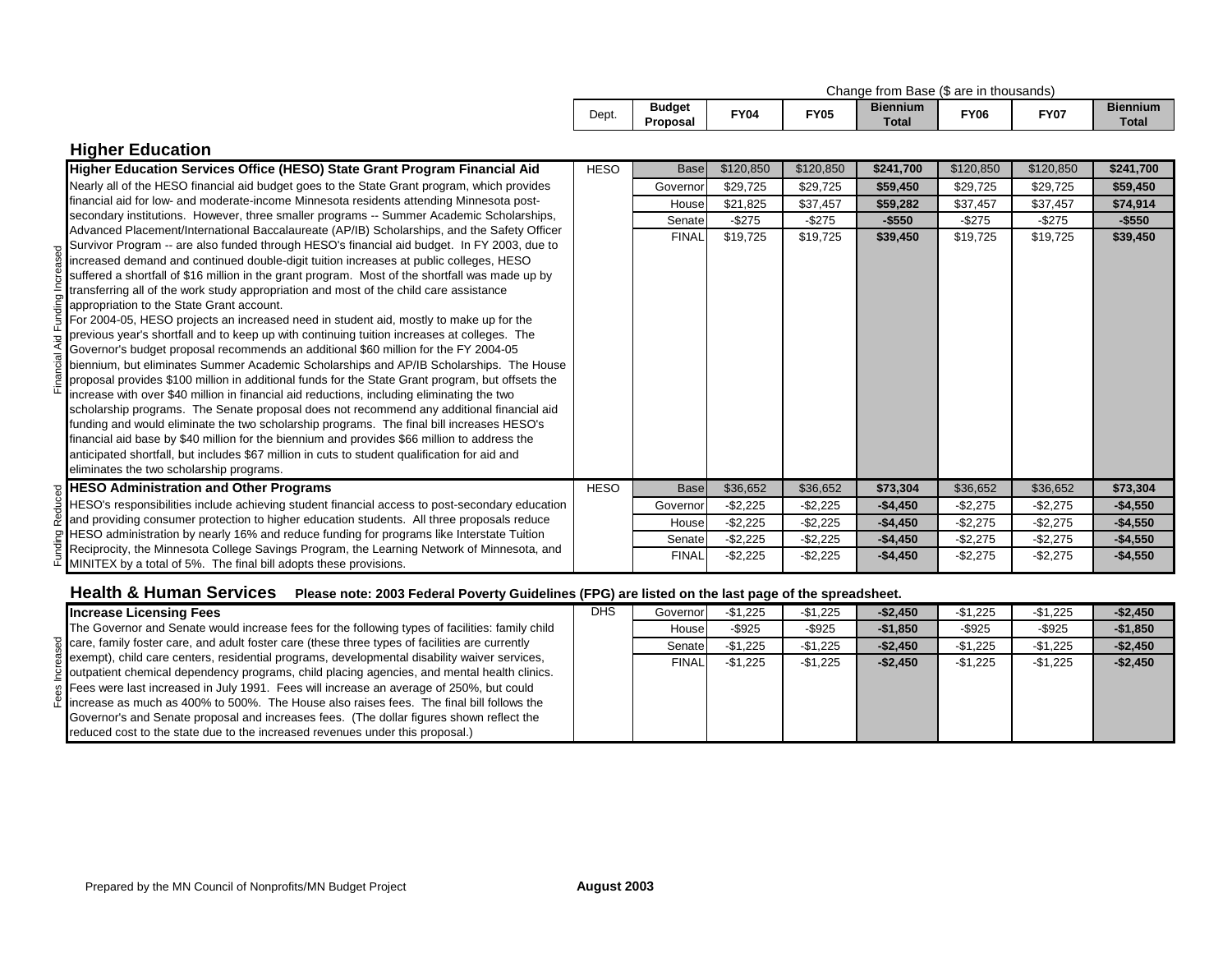|                                                                                                                                                                                      | Change from Base (\$ are in thousands) |                           |                 |             |                                 |                      |             |                                 |
|--------------------------------------------------------------------------------------------------------------------------------------------------------------------------------------|----------------------------------------|---------------------------|-----------------|-------------|---------------------------------|----------------------|-------------|---------------------------------|
|                                                                                                                                                                                      | Dept.                                  | <b>Budget</b><br>Proposal | <b>FY04</b>     | <b>FY05</b> | <b>Biennium</b><br><b>Total</b> | <b>FY06</b>          | <b>FY07</b> | <b>Biennium</b><br><b>Total</b> |
| <b>Increase Parental Fees</b>                                                                                                                                                        | <b>DHS</b>                             | Governor                  | $-$2,075$       | $-$2,075$   | $-$4,150$                       | $-$2,075$            | $-$2,075$   | $-$4,150$                       |
| All three proposals increase fees for parents of children on TEFRA, Home- and Community-                                                                                             |                                        | House                     | $-$2,075$       | $-$2,075$   | $-$4,150$                       | $-$2,075$            | $-$2,075$   | $-$4,150$                       |
| Based Services Waiver Options, and certain out-of-home placements. Families with incomes                                                                                             |                                        | Senate                    | $-$2,075$       | $-$2,075$   | $-$4,150$                       | $-$2,075$            | $-$2,075$   | $-$4,150$                       |
| under 100% of the federal poverty guideline (FPG) would not pay a fee. Families with incomes                                                                                         |                                        | <b>FINAL</b>              | $-$2,075$       | $-$2,075$   | $-$4,150$                       | $-$2,075$            | $-$2,075$   | $-$4,150$                       |
| 100 to 175% of FPG would pay \$4 per month, and all other families would pay on a sliding scale                                                                                      |                                        |                           |                 |             |                                 |                      |             |                                 |
| from 1% to 12.5% of adjusted gross income. The final bill adopts this proposal. (The dollar                                                                                          |                                        |                           |                 |             |                                 |                      |             |                                 |
| figures shown reflect the reduced cost to the state due to the increased revenues under this                                                                                         |                                        |                           |                 |             |                                 |                      |             |                                 |
| proposal).                                                                                                                                                                           |                                        |                           |                 |             |                                 |                      |             |                                 |
| <b>Children &amp; Community Services Block Grant</b>                                                                                                                                 | <b>DHS</b>                             | <b>Base</b>               | \$93,663        | \$93,663    | \$187,326                       | \$93,663             | \$93,663    | \$187,326                       |
| Under the Governor's and House proposals, a range of existing programs would be eliminated,                                                                                          |                                        | Governor                  | $-$12,500$      | $-$25,000$  | $-$37,500$                      | \$0                  | \$0         | \$0                             |
| some mandates removed, and maintenance of effort requirements repealed and replaced with a                                                                                           |                                        | House                     | $-$12,500$      | $-$25,000$  | $-$37,500$                      | $\sqrt{6}$           | \$0         | \$0                             |
| Children & Community Services grant to counties. The programs are: Community Social                                                                                                  |                                        | Senate                    | \$0             | \$0         | \$0                             | \$0                  | \$0         | \$0                             |
| Services (CSSA) grants, Family Preservation Grants, Children's Mental Health (CMH) Grant,                                                                                            |                                        | <b>FINAL</b>              | $-$12,500$      | $-$24,775$  | $-$37,275$                      | \$0                  | \$0         | \$0                             |
| Mental Health Adolescent Services, CMH Collaborative Wraparound Grant, Juvenile Mental                                                                                               |                                        |                           |                 |             |                                 |                      |             |                                 |
| Health Screening, CMH Homeless Children Grants, Crisis Nursery Grants, Homeless Children                                                                                             |                                        |                           |                 |             |                                 |                      |             |                                 |
| Grants, Children with Substance Abusing Mothers Grants, Red Lake Grants to Beltrami and                                                                                              |                                        |                           |                 |             |                                 |                      |             |                                 |
| Clearwater counties, Fetal Alcohol Intervention, Children whose Mothers were Incarcerated                                                                                            |                                        |                           |                 |             |                                 |                      |             |                                 |
| Grants, Social Services Supplemental Grants, Hennepin County Social Services Grants for<br>Group Residential Housing Recipients, Minority Placement Grants, and Training of Criminal |                                        |                           |                 |             |                                 |                      |             |                                 |
| Justice.                                                                                                                                                                             |                                        |                           |                 |             |                                 |                      |             |                                 |
| The funding for these programs will be combined with federal Title XX Social Services Grants                                                                                         |                                        |                           |                 |             |                                 |                      |             |                                 |
| and Title XX Concurrent Permanency Planning Grants. Overall, this proposal represents a 27%                                                                                          |                                        |                           |                 |             |                                 |                      |             |                                 |
| reduction in funding for the biennium. The Senate does not recommend any reductions or                                                                                               |                                        |                           |                 |             |                                 |                      |             |                                 |
| consolidation of these programs. The final bill follows the Governor's and House                                                                                                     |                                        |                           |                 |             |                                 |                      |             |                                 |
| recommendation, except that the Red Lake Grant and Fetal Alcohol Syndrome Grant are not                                                                                              |                                        |                           |                 |             |                                 |                      |             |                                 |
| included in the consolidation. Instead, these grants receive a one-time reduction of \$125,000                                                                                       |                                        |                           |                 |             |                                 |                      |             |                                 |
| and \$100,000 respectively in FY 2005 (not reflected in the spreadsheet).                                                                                                            |                                        |                           |                 |             |                                 |                      |             |                                 |
| <b>Adoption Assistance/Relative Custody Assistance</b>                                                                                                                               | <b>DHS</b>                             | Governor                  | \$0             | \$2,177     | \$2,177                         | \$6,818              | \$9,968     | \$16,786                        |
| Adoption Assistance provides financial assistance to families who adopt children with special                                                                                        |                                        | House                     | \$0             | \$2,177     | \$2,177                         | \$6,818              | \$9,968     | \$16,786                        |
| needs and Relative Custody Assistance provides similar assistance to relatives who accept                                                                                            |                                        | Senate                    | $\overline{50}$ | \$2,177     | \$2,177                         | \$6,818              | \$9,968     | \$16,786                        |
| permanent custody of children with special needs. All three proposals would increase funding                                                                                         |                                        | <b>FINAL</b>              | $\overline{30}$ | \$2,177     | \$2,177                         | \$6,818              | \$9,968     | \$16,786                        |
| to address a shortfall in these programs. An estimated 960 additional children will be helped                                                                                        |                                        |                           |                 |             |                                 |                      |             |                                 |
| each year of the 2004-05 biennium. The final bill adopts this proposal.                                                                                                              |                                        |                           |                 |             |                                 |                      |             |                                 |
| Children's Mental Health Medical Assistance (MA) Benefit                                                                                                                             | <b>DHS</b>                             | Governor                  | \$175           | \$1,773     | \$1,948                         | \$1,859              | \$1,947     | \$3,806                         |
| All three proposals would make changes to children's mental health under the MA program,                                                                                             |                                        | House                     | \$175           | \$1,773     | \$1,948                         | \$1,859              | \$1,947     | \$3,806                         |
| replacing the current Family Community Support Services, Home-Based Mental Health                                                                                                    |                                        | Senate                    | \$175           | \$1,773     | \$1,948                         | $\overline{\$1,859}$ | \$1,947     | \$3,806                         |
| Services, Day Treatment, and Therapeutic Support of Foster Care benefits with a new                                                                                                  |                                        | <b>FINAL</b>              | \$175           | \$1,773     | \$1,948                         | \$1,859              | \$1,947     | \$3,806                         |
| assessment and authorization process. MA coverage will also be extended to children with<br>emotional disturbance. The final bill adopts this proposal.                              |                                        |                           |                 |             |                                 |                      |             |                                 |
|                                                                                                                                                                                      |                                        |                           |                 |             |                                 |                      |             |                                 |
| <b>Children's Mental Health Screening</b>                                                                                                                                            | <b>DHS</b>                             | Governor                  | \$0             | \$2,733     | \$2,733                         | \$3,827              | \$5,467     | \$9,294                         |
| The Governor and Senate propose mental health screening for children and adolescents in the                                                                                          |                                        | House                     | \$0             | \$0         | \$0                             | \$0                  | \$0         | \$0                             |
| juvenile justice and child welfare systems. The House does not include this proposal. The final                                                                                      |                                        | Senate                    | $\sqrt{6}$      | \$2,733     | \$2,733                         | \$3,827              | \$5,467     | \$9,294                         |
| bill adopts the Governor's and Senate proposed expansion.                                                                                                                            |                                        | <b>FINAL</b>              | \$0             | \$2,733     | \$2,733                         | \$3,827              | \$5.467     | \$9.294                         |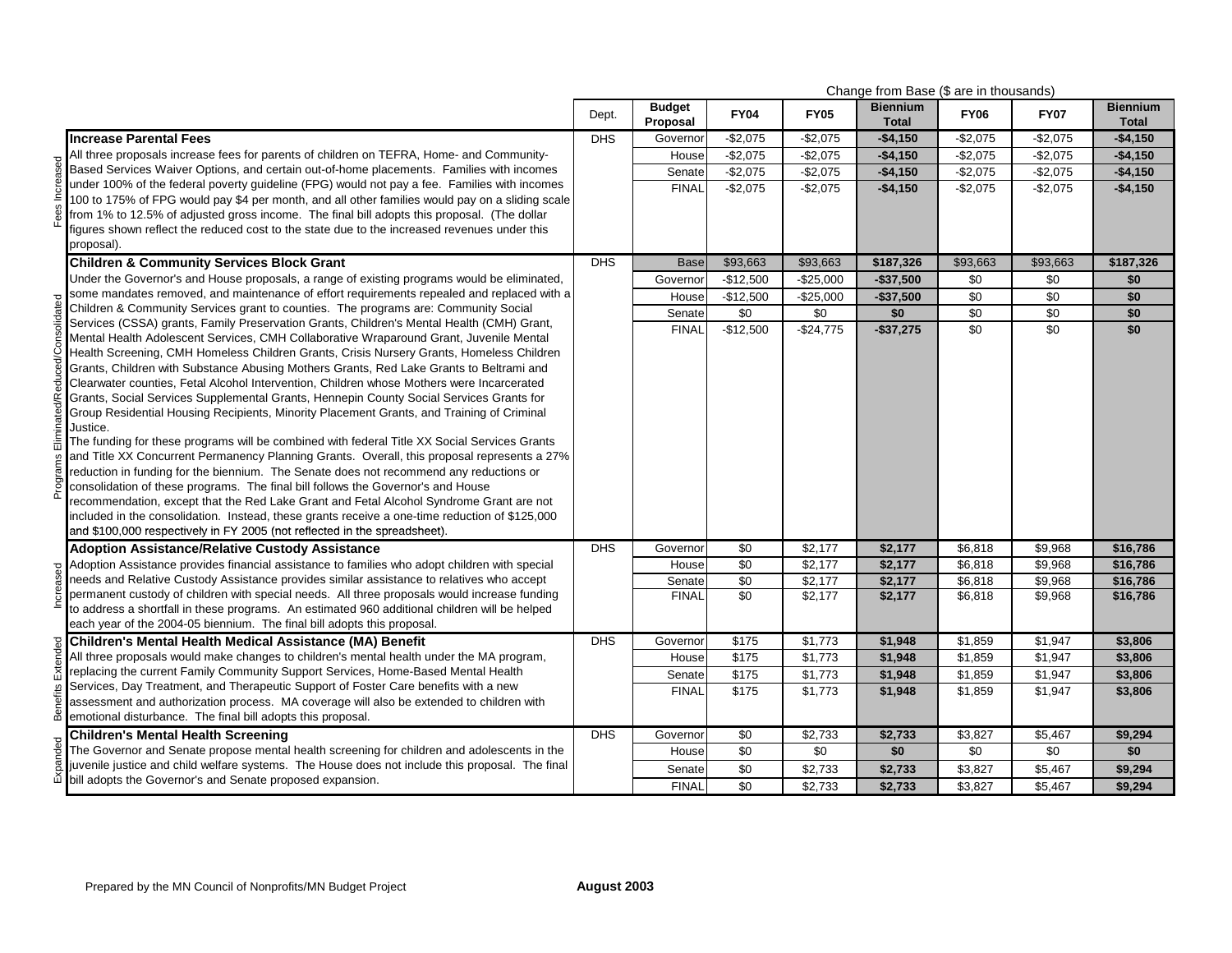|             |                                                                                                                                                                                            | Change from Base (\$ are in thousands) |                           |                        |                         |                                 |                          |                          |                                 |
|-------------|--------------------------------------------------------------------------------------------------------------------------------------------------------------------------------------------|----------------------------------------|---------------------------|------------------------|-------------------------|---------------------------------|--------------------------|--------------------------|---------------------------------|
|             |                                                                                                                                                                                            | Dept.                                  | <b>Budget</b><br>Proposal | <b>FY04</b>            | <b>FY05</b>             | <b>Biennium</b><br><b>Total</b> | <b>FY06</b>              | <b>FY07</b>              | <b>Biennium</b><br><b>Total</b> |
|             | <b>Eliminate New Autism Program</b>                                                                                                                                                        | <b>DHS</b>                             | <b>Base</b>               | \$1,408                | \$2,723                 | \$4,131                         | \$4,121                  | \$5,585                  | \$9,706                         |
| Delayed     | In the 2001 Legislative Session, Medical Assistance benefits were expanded to pay for certain                                                                                              |                                        | Governor                  | $-$1,408$              | $-$2,723$               | $-$4,131$                       | $-$4,121$                | $-$5,585$                | $-$9,706$                       |
|             | intensive home-based early intervention behavior therapy services for some children with                                                                                                   |                                        | House                     | $-$1,408$              | $-$2,723$               | $-$4,131$                       | $-$4,121$                | $-$5,585$                | $-$9,706$                       |
|             | autism effective January 1, 2003. The Governor's unallotment order delayed the                                                                                                             |                                        | Senate                    | $-$1,408$              | $-$2,723$               | $-$4,131$                       | $-$4,121$                | $-$5,585$                | $-$9,706$                       |
| jefit       | implementation of this program until July 1, 2003. The Governor's and Senate budget                                                                                                        |                                        | <b>FINAL</b>              | $-$1,412$              | $-$2,729$               | $-$4,141$                       | $-$4,121$                | $-$5,585$                | $-$9,706$                       |
| සි          | proposals eliminate the expansion of the program. The House proposal delays expansion until                                                                                                |                                        |                           |                        |                         |                                 |                          |                          |                                 |
|             | July 1, 2007. The final bill follows the House recommendation and delays expansion until 2007.                                                                                             | <b>DHS</b>                             |                           |                        |                         |                                 |                          |                          |                                 |
|             | \$500 Cap on Adult Dental Services<br>The House proposal would limit Medical Assistance (MA), General Assistance Medical Care                                                              |                                        | Gov - GF<br>Gov - HCAF    | \$0<br>\$0             | \$0<br>\$0              | \$0<br>SO                       | \$0<br>\$0               | \$0<br>\$0               | \$0<br>SO                       |
|             | (GAMC), and MinnesotaCare coverage of dental services for adults over age 21 who are not                                                                                                   |                                        |                           |                        |                         |                                 |                          |                          |                                 |
| hanne.      | pregnant to diagnostic and preventative services, basic restorative services, and emergency                                                                                                |                                        | House - GF                | $-$864$                | $-$1,073$               | $-$1,937$                       | $-$1,114$                | $-$1,183$                | $-$2.297$                       |
|             | services, subject to a \$500 annual benefit limit. The final bill follows the House                                                                                                        |                                        | House - HCAF              | $-$180$                | $-$ \$313               | $-$493$                         | $-$ \$354                | $-$ \$395                | $-$749$                         |
| Benefit     | recommendation and limits benefits.                                                                                                                                                        |                                        | Senate - GF               | \$0                    | \$0                     | \$0                             | \$0                      | \$0                      | \$0                             |
|             |                                                                                                                                                                                            |                                        | Senate - HCAF             | $\overline{50}$        | $\overline{50}$         | SO                              | $\overline{50}$          | $\overline{50}$          | \$0                             |
|             |                                                                                                                                                                                            |                                        | FINAL - GF                | $-$713$                | $-$1,073$               | $-$1,786$                       | $-$1,141$                | $-$1,211$                | $-$2,352$                       |
|             |                                                                                                                                                                                            |                                        | FINAL - HCAF              | $-$180$                | $-$ \$313               | $-$493$                         | $-$ \$354                | $-$ \$395                | $-$749$                         |
|             | <b>Copayments for State Health Programs</b>                                                                                                                                                | <b>DHS</b>                             | Gov - GF                  | $-$12,535$             | $-$17,179$              | $-$29,714$                      | $-$16,630$               | $-$18,408$               | $-$35,038$                      |
|             | The Governor and the House propose new copayments for persons enrolled in Medical                                                                                                          |                                        | Gov - HCAF                | $-$1,452$              | $-$2,531$               | $-$3,983$                       | $-$2,870$                | $- $3,199$               | $-$6,069$                       |
| তু          | Assistance (MA), General Assistance Medical Care (GAMC), or MinnesotaCare. Starting                                                                                                        |                                        | House - GF                | $-$10,781$             | $-$14,989$              | $-$25,770$                      | $-$14,525$               | $-$16,232$               | $-$30,757$                      |
|             | October 1, 2003, adults age 21 and over would be charged the following copayments: \$3 for                                                                                                 |                                        | House - HCAF              | $-$1,393$              | $-$2,423$               | $- $3,816$                      | $-$2,752$                | $-$3,067$                | $-$5,819$                       |
|             | non-preventive office visits, \$3 for eyeglasses, \$6 for non-emergency visits to an emergency<br>room, \$1 for generic drugs, and \$3 for brand-name drugs. Approximately 550,000 persons |                                        | Senate - GF               | \$0                    | \$0                     | \$0                             | \$0                      | \$0                      | \$0                             |
|             | would be effected. The House proposal includes exemptions for certain mental health drugs for                                                                                              |                                        | Senate - HCAF             | $\overline{50}$        | $\overline{50}$         | \$0                             | \$0                      | $\overline{50}$          | SO                              |
|             | families with children; physical, occupational, and speech therapy; and caps pharmacy copays                                                                                               |                                        | FINAL - GF                | $-$9,557$              | $-$13,241$              | $-$22,798$                      | $-$14,974$               | $-$16,583$               | $-$ \$31,557                    |
|             | at \$20 per month. The Senate does not propose any new copayments. The final bill follows the                                                                                              |                                        | FINAL - HCAF              | $-$1,393$              | $-$2,423$               | $-$3,816$                       | $-$2,752$                | $-$3,067$                | $- $5,819$                      |
| co<br>C     | House recommendation and adds an exemption for mental health clinics and adult mental                                                                                                      |                                        |                           |                        |                         |                                 |                          |                          |                                 |
|             | health rehabilitative services. (The dollar figures shown reflect the reduced cost to the state                                                                                            |                                        |                           |                        |                         |                                 |                          |                          |                                 |
|             | due to the increased revenues under this proposal).                                                                                                                                        |                                        |                           |                        |                         |                                 |                          |                          |                                 |
|             | <b>Copayments for General Assistance Medical Care (GAMC) Services</b>                                                                                                                      | <b>DHS</b>                             | Governor                  | \$0                    | \$0                     | \$0                             | \$0                      | \$0                      | \$0                             |
| ments       | The House proposal recommends copayments for GAMC recipients for FY 2004-05, including a                                                                                                   |                                        | House                     | $-$2,299$              | $-$1,450$               | $-$3,749$                       | \$0                      | \$0                      | \$0                             |
|             | 50% coinsurance requirement for restorative dental services, a \$25 copay for adult eyeglasses,                                                                                            |                                        | Senate                    | \$0                    | \$0                     | \$0                             | $\overline{50}$          | $\sqrt{50}$              | \$0                             |
|             | and a \$25 copay for non-emergency emergency room visits. The Governor and the Senate do                                                                                                   |                                        | <b>FINAL</b>              | $-$2,123$              | $-$1,450$               | $- $3,573$                      | $-$2,988$                | $-$3,103$                | $-$6,091$                       |
| New         | not propose any copayments. The final bills follows the House recommendation, but extends                                                                                                  |                                        |                           |                        |                         |                                 |                          |                          |                                 |
|             | the copayments into the FY 2006-07 biennium.                                                                                                                                               |                                        |                           |                        |                         |                                 |                          |                          |                                 |
|             | <b>Repeal One-Month Rolling MA/GAMC Eligibility</b>                                                                                                                                        | <b>DHS</b>                             | Governor                  | $-$7,449$              | $-$7,628$               | $-$15,077$                      | $-$4,443$                | $-$4,805$                | $-$9,248$                       |
|             | B Under current law, certain Medical Assistance (MA) and General Assistance Medical Care<br>(GAMC) enrollees are not immediately cut off if they are late submitting income reports, but   |                                        | House                     | $-$7,449$              | $-$7,628$               | $-$15,077$                      | $-$4,443$                | $-$4,805$                | $-$9.248$                       |
| Reduc       | instead are given an additional month to submit the forms. This results in greater continuity of                                                                                           |                                        | Senate<br><b>FINAL</b>    | $-$7,449$<br>$-$7,449$ | $-$9,993$<br>$-$11,973$ | $-$17,442$                      | $-$10,647$<br>$-$12,854$ | $-$11,400$<br>$-$13,811$ | $-$22,047$                      |
|             | care and lower administrative burden. All three proposals would repeal this provision. The                                                                                                 |                                        |                           |                        |                         | $-$19,422$                      |                          |                          | $-$26,665$                      |
| Eligibility | Senate sees greater savings because more people would be on MA under their proposal and                                                                                                    |                                        |                           |                        |                         |                                 |                          |                          |                                 |
|             | because GAMC is not eliminated after FY 2005. The final bill follows the Senate                                                                                                            |                                        |                           |                        |                         |                                 |                          |                          |                                 |
|             | recommendation.                                                                                                                                                                            |                                        |                           |                        |                         |                                 |                          |                          |                                 |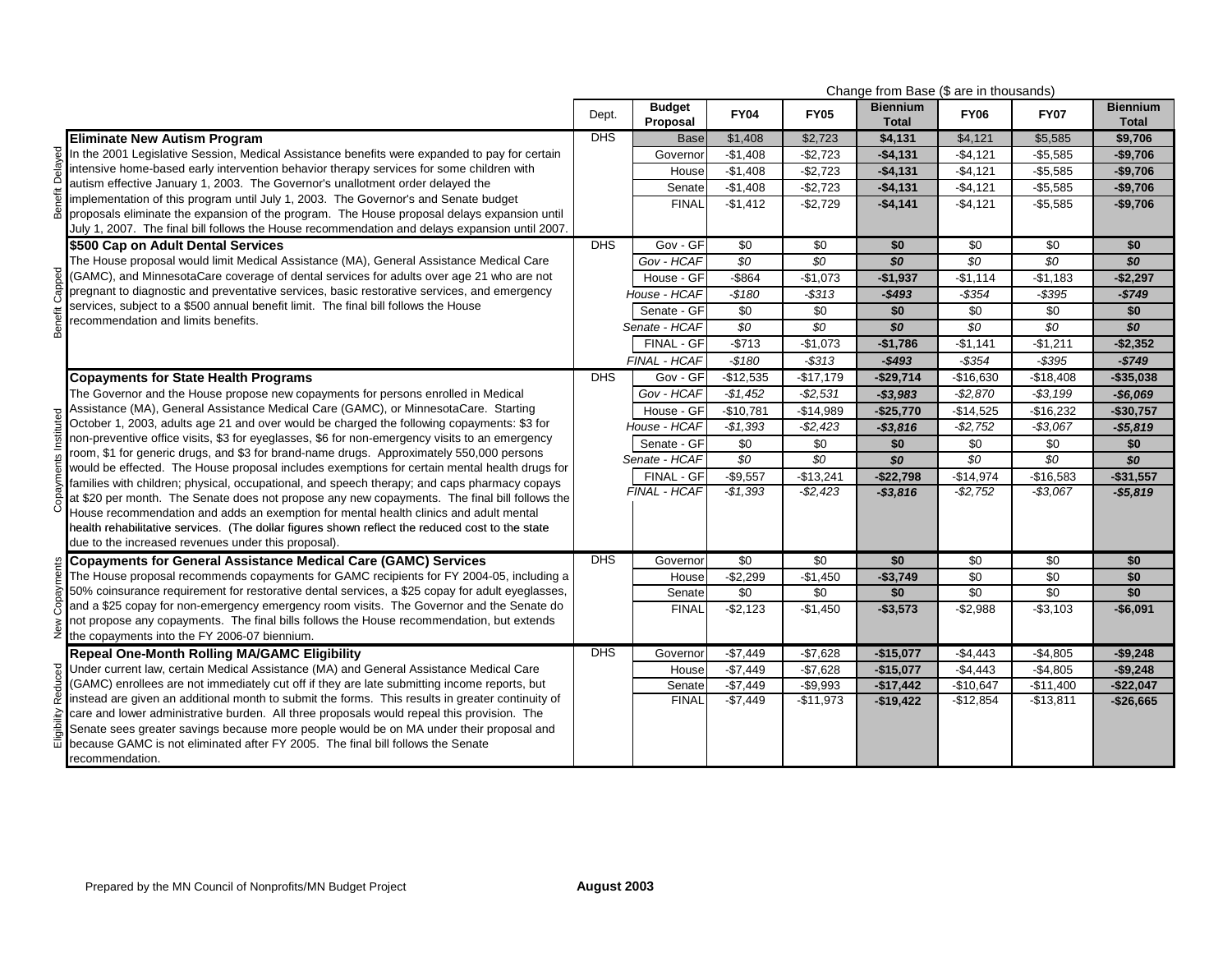|                                                                                                                                                                                             |            |                           |              |              | Change from Base (\$ are in thousands) |             |               |                                 |
|---------------------------------------------------------------------------------------------------------------------------------------------------------------------------------------------|------------|---------------------------|--------------|--------------|----------------------------------------|-------------|---------------|---------------------------------|
|                                                                                                                                                                                             | Dept.      | <b>Budget</b><br>Proposal | <b>FY04</b>  | <b>FY05</b>  | <b>Biennium</b><br><b>Total</b>        | <b>FY06</b> | <b>FY07</b>   | <b>Biennium</b><br><b>Total</b> |
| <b>Repeal Delayed Verification for State Health Plans</b>                                                                                                                                   | <b>DHS</b> | Gov - GF                  | \$0          | \$0          | \$0                                    | $-$ \$358   | $-$ \$390     | $-5748$                         |
| As a means to reduce application processing time and to avoid coverage gaps, eligibility for                                                                                                |            | Gov - HCAF                | \$0          | \$0          | \$0                                    | $-$ \$654   | $-$728$       | $-$1,382$                       |
| Medical Assistance (MA), General Assistance Medical Care (GAMC), and MinnesotaCare                                                                                                          |            | House - GF                | $-$309$      | $-$ \$363    | $-$672$                                | $-$ \$390   | $-$390$       | $-$780$                         |
| (MnCare) can be approved based on a form showing that a household meets all eligibility                                                                                                     |            | House - HCAF              | -\$537       | $-$ \$654    | $-$1,191$                              | $-$ \$654   | $-$787$       | $-$1,441$                       |
| requirements. Coverage then starts under MA or MnCare the month after the month in which                                                                                                    |            | Senate - GF               | \$0          | \$0          | \$0                                    | $-$ \$545   | $-$594$       | $-$1,139$                       |
| the first premium is paid, on condition that the required verification is received within 30 days.                                                                                          |            | Senate - HCAF             | \$0          | \$0          | \$0                                    | $-$ \$654   | $-$728$       | $-$1,382$                       |
| Most persons approved under delayed verification submit their verifications in time and remain                                                                                              |            | FINAL - GF                | $-$496$      | $-$ \$485    | $-$981$                                | $-$ \$641   | $-$ \$651     | $-$1,292$                       |
| eligible. The Governor and Senate propose eliminating delayed verification effective 7-1-05 for                                                                                             |            | FINAL - HCAF              | $-$537$      | $-$ \$654    | $-$1,191$                              | -\$654      | $-$787$       | $-$1,441$                       |
| MA and MnCare, which could result in lost or delayed coverage. The Senate proposal also                                                                                                     |            |                           |              |              |                                        |             |               |                                 |
| includes savings in the GAMC program. The House would eliminate delayed verification in all                                                                                                 |            |                           |              |              |                                        |             |               |                                 |
| three state health plans effective 7-1-03. The final bill eliminates delayed verification effective 7-                                                                                      |            |                           |              |              |                                        |             |               |                                 |
| 1-03 and includes savings in MA, GAMC, and MnCare.                                                                                                                                          |            |                           |              |              |                                        |             |               |                                 |
| Consolidate General Assistance Medical Care (GAMC) and MinnesotaCare                                                                                                                        | DHS        | Gov - GF                  | $-$41,440$   | $-$158,856$  | $-$200,296$                            | $-$304,337$ | $-$ \$326,296 | $-$ \$630,633                   |
| The Governor and the House propose that GAMC and MnCare be consolidated. GAMC                                                                                                               |            | Gov - HCAF                | $-$68,802$   | $-$ \$37,118 | $-$105,920$                            | \$62,576    | \$59,298      | \$121,874                       |
| currently serves citizens and legal non-citizens in the following categories: recipients of General                                                                                         |            | House - GF                | $-$41,440$   | $-$158,856$  | $-$200,296$                            | $-$304,337$ | $-$ \$326,296 | $-$630,633$                     |
| Assistance (GA) or Group Residential Housing, people ages 21 to 64 who do not live with                                                                                                     |            | House - HCAF              | $-$68,802$   | $- $37,118$  | $-$105,920$                            | \$62,576    | \$59,298      | \$121,874                       |
| children under age 18, people who are ineligible for MA because they live in an Institution for                                                                                             |            | Senate - GF               | \$0          | \$0          | \$0                                    | \$0         | \$0           | \$0                             |
| Mental Disease (IMD), undocumented and non-immigrant persons who are disabled or are age                                                                                                    |            | Senate - HCAF             | \$0          | $-$2,177$    | $-$2,177$                              | $-$12,426$  | $-$21,487$    | $-$33,913$                      |
| 65 or older, and people receiving services through a center for victims of torture (CVT). Eligible<br>persons generally have incomes below 75% of federal poverty guidelines (FPG) and have |            | FINAL - GF                | $-$37,876$   | $-$66,590$   | $-$104,466$                            | $-$70,284$  | $-$75,270$    | $-$145,554$                     |
| assets limited to \$1,000. Adults without children in the home are eligible for MnCare if they are                                                                                          |            | <b>FINAL - HCAF</b>       | $-$ \$37,816 | $-$70,517$   | $-$108,333$                            | $-$91,571$  | $-$109.375$   | $-$200,946$                     |
| citizens or lawfully residing non-citizen adults with incomes at or below 175% of FPG and assets                                                                                            |            |                           |              |              |                                        |             |               |                                 |
| at or below \$15,000 for one person or \$30,000 for families. Some persons with incomes 175%                                                                                                |            |                           |              |              |                                        |             |               |                                 |
| to 275% of FPG are eligible and pay a sliding-fee premium. Persons with incomes over 275%                                                                                                   |            |                           |              |              |                                        |             |               |                                 |
| of FPG pay full premiums.                                                                                                                                                                   |            |                           |              |              |                                        |             |               |                                 |
| Emergency GAMC provides emergency care and services for the following groups:                                                                                                               |            |                           |              |              |                                        |             |               |                                 |
| undocumented and nonimmigrant adults ages 21 to 62 not otherwise eligible for GAMC.                                                                                                         |            |                           |              |              |                                        |             |               |                                 |
| nonresidents of Minnesota suffering acute trauma from an accident in Minnesota, and people                                                                                                  |            |                           |              |              |                                        |             |               |                                 |
| referred to MnCare from GAMC who were denied or lost MnCare coverage due to nonpayment                                                                                                      |            |                           |              |              |                                        |             |               |                                 |
| of premiums. The Governor and House would eliminate Emergency GAMC on 7-1-03. On 10-1                                                                                                       |            |                           |              |              |                                        |             |               |                                 |
| 03, adults without children with incomes over 75% of FPG would no longer receive GAMC, and                                                                                                  |            |                           |              |              |                                        |             |               |                                 |
| those with incomes 75% to 175% of FPG could only remain on MnCare if they paid the full                                                                                                     |            |                           |              |              |                                        |             |               |                                 |
| premium. On 2-1-04, adults without children would become ineligible for MnCare if they have                                                                                                 |            |                           |              |              |                                        |             |               |                                 |
| access to any employer-subsidized insurance. On 10-1-04, the GAMC program would be                                                                                                          |            |                           |              |              |                                        |             |               |                                 |
| eliminated and those eligible would be transferred to MnCare. Eligibility reviews under MnCare                                                                                              |            |                           |              |              |                                        |             |               |                                 |
| would be every 6 months, rather than every 12 months. In FY 2006, the balance of the Health                                                                                                 |            |                           |              |              |                                        |             |               |                                 |
| Care Access Fund would be transferred to the general fund. The Senate only proposes the 6                                                                                                   |            |                           |              |              |                                        |             |               |                                 |
| month eligibility review provisions for adults without children.                                                                                                                            |            |                           |              |              |                                        |             |               |                                 |
| The final bill does not consolidate GAMC and MnCare, but does adopt some of the provisions:                                                                                                 |            |                           |              |              |                                        |             |               |                                 |
| transfers residents of IMDs and people receiving services in a CVT from GAMC to the state-                                                                                                  |            |                           |              |              |                                        |             |               |                                 |
| funded MA program; eligibility for GAMC begins at the date of application; eliminates the spend<br>down program under GAMC; caps GAMC eligibility at 75% of FPG; and provides catastrophic  |            |                           |              |              |                                        |             |               |                                 |
| inpatient coverage for adults without children between 75% to 175% of FPG. The final bill also                                                                                              |            |                           |              |              |                                        |             |               |                                 |
| modifies the MnCare program for adults without children, including a limited set of benefits for                                                                                            |            |                           |              |              |                                        |             |               |                                 |
| those between 75% and 175% of FPG and no coverage over 175%. Other changes include:                                                                                                         |            |                           |              |              |                                        |             |               |                                 |
| eligibility reviews every 6 months; reduced benefits (physician, drugs, outpatient, lab-diagnostic                                                                                          |            |                           |              |              |                                        |             |               |                                 |
| only); \$5,000 cap per calendar year on outpatient benefits; sliding fee premiums; and copays on                                                                                            |            |                           |              |              |                                        |             |               |                                 |
| ER, nonpreventive visits, and prescriptions.                                                                                                                                                |            |                           |              |              |                                        |             |               |                                 |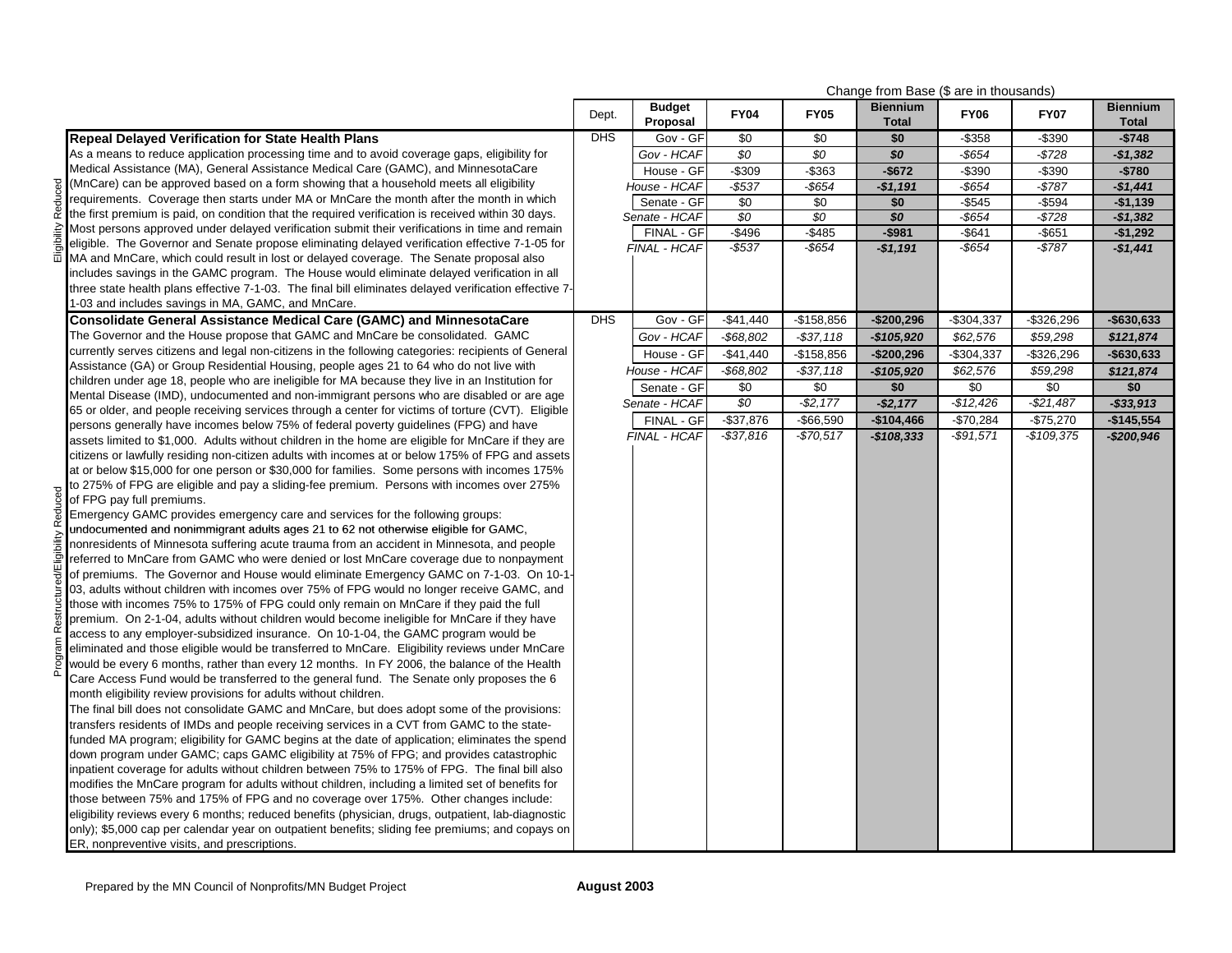| Change from Base (\$ are in thousands)                                                                                                                                                           |            |                           |                 |                 |                                 |              |             |                                 |
|--------------------------------------------------------------------------------------------------------------------------------------------------------------------------------------------------|------------|---------------------------|-----------------|-----------------|---------------------------------|--------------|-------------|---------------------------------|
|                                                                                                                                                                                                  | Dept.      | <b>Budget</b><br>Proposal | <b>FY04</b>     | <b>FY05</b>     | <b>Biennium</b><br><b>Total</b> | <b>FY06</b>  | <b>FY07</b> | <b>Biennium</b><br><b>Total</b> |
| <b>Modify MinnesotaCare</b>                                                                                                                                                                      | <b>DHS</b> | Gov - HCAF                | $-$3,637$       | $-$16,462$      | $-$20,099$                      | $-$ \$25,642 | -\$34,691   | $-$60,333$                      |
| Starting February 1, 2004, the Governor's proposal would make the following changes to                                                                                                           |            | House - HCAF              | $-$3,637$       | $-$16,462$      | $-$20,099$                      | $-$ \$25,642 | $-$34,691$  | $-$60,333$                      |
| MnCare: Parents and pregnant women with incomes above 200% of federal poverty quidelines                                                                                                         |            | Senate - HCAF             | \$0             | $-$1,875$       | $-$1,875$                       | $-$10,815$   | $-$18,767$  | $-$29.582$                      |
| (FPG) could only remain covered if they pay the full cost of premiums. Coverage for                                                                                                              |            | FINAL - HCAF              | $-$ \$586       | $-$ \$3,546     | $-$4,132$                       | $-$10,074$   | $-$17,108$  | $-$27,182$                      |
| "dependent siblings" (children ages 21 to 24 who are full-time students, live with their parents,                                                                                                |            |                           |                 |                 |                                 |              |             |                                 |
| and have other siblings under 21 in the home) would end. Parents would be ineligible for                                                                                                         |            |                           |                 |                 |                                 |              |             |                                 |
| MnCare if they have access to employer-based health insurance. Starting October 1, 2004,                                                                                                         |            |                           |                 |                 |                                 |              |             |                                 |
| eligibility reviews would occur every 6 months, instead of every 12 months as under current law.                                                                                                 |            |                           |                 |                 |                                 |              |             |                                 |
| The Senate proposal only includes the 6 month eligibility review provisions for parents and                                                                                                      |            |                           |                 |                 |                                 |              |             |                                 |
| children. The final bill includes the following provisions: eliminates eligibility for parents over                                                                                              |            |                           |                 |                 |                                 |              |             |                                 |
| 275% of FPG, eliminates coverage for dependent siblings, and changes eligibility reviews to                                                                                                      |            |                           |                 |                 |                                 |              |             |                                 |
| every 6 months for parents and children. The does not make parents and pregnant women                                                                                                            |            |                           |                 |                 |                                 |              |             |                                 |
| between 200-275% of FPG pay the full cost of premiums.                                                                                                                                           |            |                           |                 |                 |                                 |              |             |                                 |
| <b>Rollback MinnesotaCare Children Exceptions</b>                                                                                                                                                | <b>DHS</b> | Gov - HCAF                | $-$1,440$       | $-$2,404$       | $-$3,844$                       | $-$2,584$    | $-$ \$2,778 | $- $5,362$                      |
| This provision, which is included in all three budget proposals, would repeal a current law<br>provision that effective July 1, 2003, would increase the income level at which children under 21 |            | House - HCAF              | $-$1,440$       | $-$2,404$       | $-$3,844$                       | $-$2,584$    | $-$2,778$   | $-$5,362$                       |
|                                                                                                                                                                                                  |            | Senate - HCAF             | $-$1.440$       | $-$2,404$       | $-$3.844$                       | $-$ \$2.584  | $-$2,778$   | $-$5.362$                       |
| covered by MnCare pay a minimum \$4 monthly premium and are exempt from most insurance<br>barriers (see next item). Instead of the income level increasing to 175% of federal poverty            |            | FINAL - HCAF              | $-$1,440$       | $-$2,404$       | $-$3,844$                       | $-$ \$2,584  | $-$ \$2,778 | $-$5,362$                       |
| guidelines, it would remain at 150%. The final bill adopts this provision.                                                                                                                       |            |                           |                 |                 |                                 |              |             |                                 |
| MinnesotaCare Insurance Barrier Exemption                                                                                                                                                        | <b>DHS</b> | Gov - HCAF                | $\sqrt{$97}$    | \$339           | \$436                           | \$518        | \$562       | \$1,080                         |
| New enrollees to MnCare generally must be without insurance for four months before being                                                                                                         |            | House - HCAF              | \$97            | \$339           | \$436                           | \$518        | \$562       | \$1,080                         |
| eligible. All three proposals would exempt from the four-month insurance barrier former Medical                                                                                                  |            | Senate - HCAF             | $\sqrt{$97}$    | \$339           | \$436                           | \$518        | \$562       | \$1,080                         |
| Assistance (MA) enrollees who had private cost effective insurance while enrolled in MA who                                                                                                      |            | FINAL - HCAF              | \$97            | \$339           | \$436                           | \$518        | \$562       | \$1,080                         |
| transition from MnCare. This would result in some increased eligibility for MnCare. The final bill                                                                                               |            |                           |                 |                 |                                 |              |             |                                 |
| adopts this provision.                                                                                                                                                                           |            |                           |                 |                 |                                 |              |             |                                 |
| <b>Eliminate MA/GAMC for Undocumented Persons</b>                                                                                                                                                | <b>DHS</b> | Governor                  | $-$22,944$      | $-$27,178$      | $-$50,122$                      | $-$30,524$   | $-$34,621$  | $-$65,145$                      |
| Undocumented persons and nonimmigrants (including tourists and students) may be eligible for                                                                                                     |            | House                     | $-$ \$22,944    | $-$27,178$      | $-$50,122$                      | $-$30,524$   | $-$34,621$  | $-$65,145$                      |
| General Assistance Medical Care (GAMC) if they are under 18, meet Social Security                                                                                                                |            | Senate                    | \$0             | \$0             | \$0                             | \$0          | \$0         | \$0                             |
| Administration (SSA) disability criteria, or are age 65 and older. Pregnant women may be                                                                                                         |            | <b>FINAL</b>              | $-$15,427$      | $-$20,143$      | $-$35,570$                      | $-$21,700$   | $-$23,541$  | $-$45,241$                      |
| eligible for state-funded Medical Assistance (MA) for care related to pregnancy and 60 days                                                                                                      |            |                           |                 |                 |                                 |              |             |                                 |
| post-partum. Undocumented and nonimmigrant persons who meet MA criteria (under 21,                                                                                                               |            |                           |                 |                 |                                 |              |             |                                 |
| parents of children under 18, persons age 65 and older, disabled according to SSA criteria, and                                                                                                  |            |                           |                 |                 |                                 |              |             |                                 |
| pregnant women), may also be covered for emergency services (including labor and delivery)                                                                                                       |            |                           |                 |                 |                                 |              |             |                                 |
| through federally-funded Emergency Medical Assistance. The Governor and House propose to                                                                                                         |            |                           |                 |                 |                                 |              |             |                                 |
| end all GAMC coverage and MA coverage funded by the state. Eligibility for federally-funded                                                                                                      |            |                           |                 |                 |                                 |              |             |                                 |
| Emergency Medical Assistance would remain in place. The Senate does not recommend any                                                                                                            |            |                           |                 |                 |                                 |              |             |                                 |
| changes to eligibility. The final bill follows the Governor's and House recommendation to                                                                                                        |            |                           |                 |                 |                                 |              |             |                                 |
| eliminate coverage for undocumented persons and nonimmigrants, but does provide coverage                                                                                                         |            |                           |                 |                 |                                 |              |             |                                 |
| for non-citizen pregnant women on MA.<br><b>S-CHIP for Undocumented Pregnant Women</b>                                                                                                           | DHS        | Gov - GF                  | $-$4,000$       | $\overline{50}$ | $-$4,000$                       | \$0          | \$0         | \$0                             |
| All three proposals would use State-Children's Health Insurance Program (S-CHIP) money from                                                                                                      |            | House - GF                | $-$4,000$       | \$0             | $-$4,000$                       | \$0          | \$0         | \$0                             |
| the federal government to cover prenatal services for undocumented women on Medical                                                                                                              |            | Senate - GF               | $-$10,776$      | $-$8,045$       | $-$18,821$                      | $-$9,348$    | $-$10,905$  | $-$20,253$                      |
| Assistance. The final bill follows the Senate recommendation.                                                                                                                                    |            | Senate - HCAF             | $\overline{SO}$ | \$1,590         | \$1,590                         | \$2.624      | \$3,061     | \$5,685                         |
|                                                                                                                                                                                                  |            | FINAL - GF                | -\$10,776       | $-$8,045$       | $-$18,821$                      | $-$9,348$    | $-$10,905$  | $-$ \$20,253                    |
|                                                                                                                                                                                                  |            | FINAL - HCAF              | \$0             | \$1,590         | \$1,590                         | \$2,624      | \$3,061     | \$5,685                         |
|                                                                                                                                                                                                  |            |                           |                 |                 |                                 |              |             |                                 |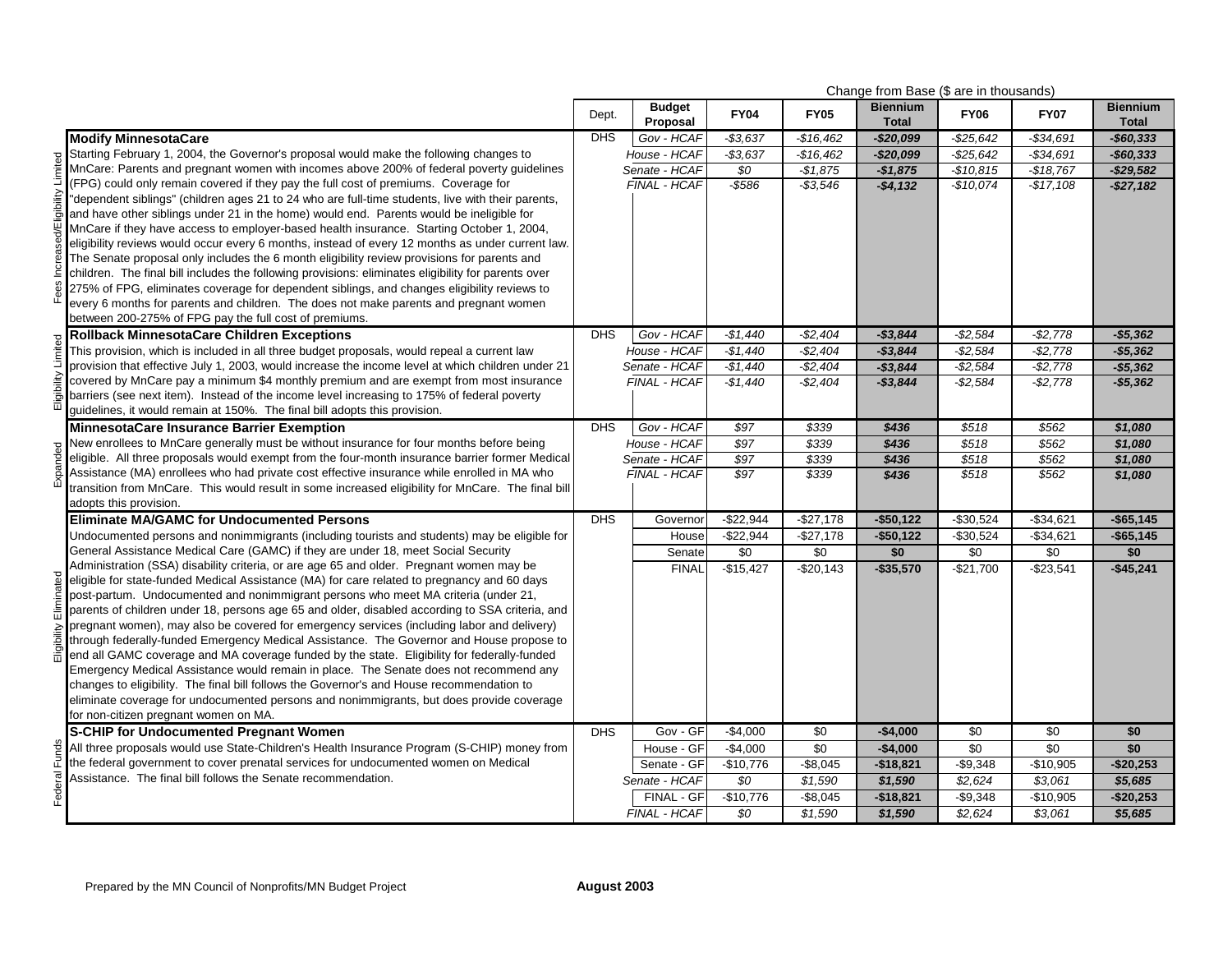|                                                                                                                                                                                                | Change from Base (\$ are in thousands) |                           |                 |             |                                 |                 |                 |                                 |
|------------------------------------------------------------------------------------------------------------------------------------------------------------------------------------------------|----------------------------------------|---------------------------|-----------------|-------------|---------------------------------|-----------------|-----------------|---------------------------------|
|                                                                                                                                                                                                | Dept.                                  | <b>Budget</b><br>Proposal | <b>FY04</b>     | <b>FY05</b> | <b>Biennium</b><br><b>Total</b> | <b>FY06</b>     | <b>FY07</b>     | <b>Biennium</b><br><b>Total</b> |
| Reduce Medical Assistance (MA) Coverage for Pregnant Women                                                                                                                                     | <b>DHS</b>                             | Gov - GF                  | $-$202$         | $-$1,919$   | $-$2,121$                       | $-$3,043$       | $-$3,435$       | $-$6,478$                       |
| The Governor and House proposals would reduce the eligibility ceiling for pregnant women                                                                                                       |                                        | Gov - HCAF                | \$61            | \$598       | \$659                           | \$964           | \$1,088         | \$2,052                         |
| under MA from 275% of federal poverty guidelines (FPG) to 200%. Some women with incomes                                                                                                        |                                        | House - GF                | $-$202$         | $-$1,919$   | $-$2,121$                       | $-$3,043$       | $-$3,435$       | $-$6,478$                       |
| between 200% to 275% of FPG could transition to MinnesotaCare if they pay the full price of                                                                                                    |                                        | House - HCAF              | \$61            | \$598       | \$659                           | \$964           | \$1,088         | \$2,052                         |
| premiums. The Senate does not recommend any changes in eligibility. The final bill follows the                                                                                                 |                                        | Senate - GF               | \$0             | \$0         | \$0                             | \$0             | \$0             | \$0                             |
| Governor's and House recommendation. [Note: Due to increased availability of federal funds,                                                                                                    |                                        | Senate - HCAF             | $\overline{50}$ | \$0         | \$0                             | $\overline{50}$ | $\overline{30}$ | \$0                             |
| implementation of this change has been delayed from February 1, 2004 to July 1, 2004. The<br>dollar figures shown have not been adjusted to reflect this change.]                              |                                        | FINAL - GF                | $-$202$         | $-$1,919$   | $-$2,121$                       | $-$3,043$       | $-$3,435$       | $-$6,478$                       |
|                                                                                                                                                                                                |                                        | FINAL - HCAF              | \$61            | \$598       | \$659                           | \$964           | \$1,088         | \$2,052                         |
| Reduce Medical Assistance (MA) Coverage for Children                                                                                                                                           | <b>DHS</b>                             | Gov - GF                  | $-$906$         | $-$2,154$   | $-$3,060$                       | $-$2,501$       | $-$2,864$       | $-$5,365$                       |
| All three proposals would reduce the eligibility ceiling for children ages 2 to 18 under MA from                                                                                               |                                        | Gov - HCAF                | \$74            | \$174       | \$248                           | \$211           | \$229           | \$440                           |
| 170% of federal poverty guidelines to 150%. A \$90 work expense reduction would be put in                                                                                                      |                                        | House - GF                | $-$ \$906       | $-$2,154$   | $-$3,060$                       | $-$2,501$       | $-$2,864$       | $-$5,365$                       |
| place. Some children may move to MinnesotaCare coverage. The final bill adopts this                                                                                                            |                                        | House - HCAF              | \$74            | \$174       | \$248                           | \$211           | \$229           | \$440                           |
| provision. [Note: Due to increased availability of federal funds, implementation of this change                                                                                                |                                        | Senate - GF               | $-$1,359$       | $-$2,154$   | $-$3,513$                       | $-$2,501$       | $-$2,864$       | $-$5,365$                       |
| has been delayed to July 1, 2004. The dollar figures shown have not been adjusted to reflect                                                                                                   |                                        | Senate - HCAF             | \$111           | \$174       | \$285                           | \$211           | \$229           | \$440                           |
| this change.]                                                                                                                                                                                  |                                        | FINAL - GF                | $-$906$         | $-$2,154$   | $-$3,060$                       | $-$ \$2,501     | $-$2,864$       | $-$5,365$                       |
|                                                                                                                                                                                                |                                        | FINAL - HCAF              | \$74            | \$174       | \$248                           | \$211           | \$229           | \$440                           |
| <b>Repeal Medical Assistance (MA) Income Deductions</b>                                                                                                                                        | <b>DHS</b>                             | Governor                  | $-$407$         | $-$ \$861   | $-$1,268$                       | $-$ \$943       | $-$1,033$       | $-$1,976$                       |
| In determining whether a family's income meets eligibility limits, certain income is not counted.                                                                                              |                                        | House                     | $-$407$         | $-$ \$861   | $-$1,268$                       | -\$943          | $-$1,033$       | $-$1,976$                       |
| All three proposals recommend the elimination of the 21% earned income disregard for children                                                                                                  |                                        | Senate                    | $-$407$         | $-$ \$861   | $-$1,268$                       | $-$ \$943       | $-$1,033$       | $-$1,976$                       |
| ages 2 to 18 who use the 170% federal poverty guideline standard and the extra earned income                                                                                                   |                                        | <b>FINAL</b>              | $-$407$         | $-$861$     | $-$1,268$                       | $-$ \$943       | $-$1,033$       | $-$1,976$                       |
| deduction for pregnant women and children under two. This will result in some loss of eligibility.                                                                                             |                                        |                           |                 |             |                                 |                 |                 |                                 |
| The final bill adopts this provision.                                                                                                                                                          |                                        |                           |                 |             |                                 |                 |                 |                                 |
| <b>Limit MA/MnCare Automatic Newborn Coverage</b>                                                                                                                                              | <b>DHS</b>                             | Gov - GF                  | $-$1,651$       | $-$5,590$   | $-$7,241$                       | $-$6,309$       | $-$7,122$       | $-$13,431$                      |
| Under current law, infants born to mothers with Medical Assistance (MA) or MinnesotaCare                                                                                                       |                                        | Gov - HCAF                | $-531$          | $-$60$      | $-$91$                          | $-$ \$34        | $-$13$          | $-$47$                          |
| coverage are automatically eligible for two years. The Governor and House proposals would                                                                                                      |                                        | House - GF                | $-$1,651$       | $-$5,590$   | $-$7,241$                       | $-$ \$6,309     | $-$7,122$       | $-$13,431$                      |
| reduce the coverage to one year. Children from age 1 to 2 would be eligible for MA if family                                                                                                   |                                        | House - HCAF              | $-531$          | $-$60$      | $-$91$                          | $-$ \$34        | $-$13$          | $-$47$                          |
| income is at or below 280% of federal poverty guidelines (FPG) and MnCare if family income is<br>at or below 275% of FPG. This will result in loss of coverage for some children. The Senate   |                                        | Senate - GF               | \$0             | \$0         | \$0                             | \$0             | \$0             | \$0                             |
| does not recommend any reductions in coverage. The final bill follows the Governor's and                                                                                                       |                                        | Senate - HCAF             | \$0             | \$0         | \$0                             | \$0             | \$0             | \$0                             |
| House recommendation and reduces coverage to one year.                                                                                                                                         |                                        | FINAL - GF                | $-$1,651$       | $-$5,590$   | $-$7,241$                       | $-$6,309$       | $-$7,122$       | $-$13,431$                      |
|                                                                                                                                                                                                |                                        | <b>FINAL - HCAF</b>       | $- $31$         | $-$60$      | $-$91$                          | -\$34           | -\$13           | $-$47$                          |
| <b>Increase MinnesotaCare Premiums</b>                                                                                                                                                         | <b>DHS</b>                             | Gov - HCAF                | \$0             | \$0         | \$0                             | \$0             | \$0             | \$0                             |
| The House proposal would increase each percentage in the sliding scale premiums for families                                                                                                   |                                        | House - HCAF              | $- $2,125$      | $- $3,194$  | $-$5,319$                       | $- $3,329$      | $- $3,464$      | $-$6,793$                       |
| and children with incomes greater than 100%, but less than 200% of the federal poverty                                                                                                         |                                        | Senate - HCAF             | \$0             | \$0         | $\overline{30}$                 | \$0             | \$0             | $\overline{30}$                 |
| quidelines (FPG), by 0.5 percentage points, and increases each percentage by 1.0 percentage                                                                                                    |                                        | FINAL - HCAF              | $-$ \$2,125     | $- $3,194$  | $-$5,319$                       | $- $3,329$      | $- $3,464$      | $-$6,793$                       |
| points for families greater than 200% of FPG. The proposal also requires single adults without<br>children with gross incomes above 75% of FPG and adults in families with gross incomes above |                                        |                           |                 |             |                                 |                 |                 |                                 |
| 200% of FPG to pay the maximum premium. Effective July 1, 2005, these two groups would                                                                                                         |                                        |                           |                 |             |                                 |                 |                 |                                 |
| pay the full cost premium. The Governor and Senate do not recommend any changes. The                                                                                                           |                                        |                           |                 |             |                                 |                 |                 |                                 |
| final bill adopts the House proposal.                                                                                                                                                          |                                        |                           |                 |             |                                 |                 |                 |                                 |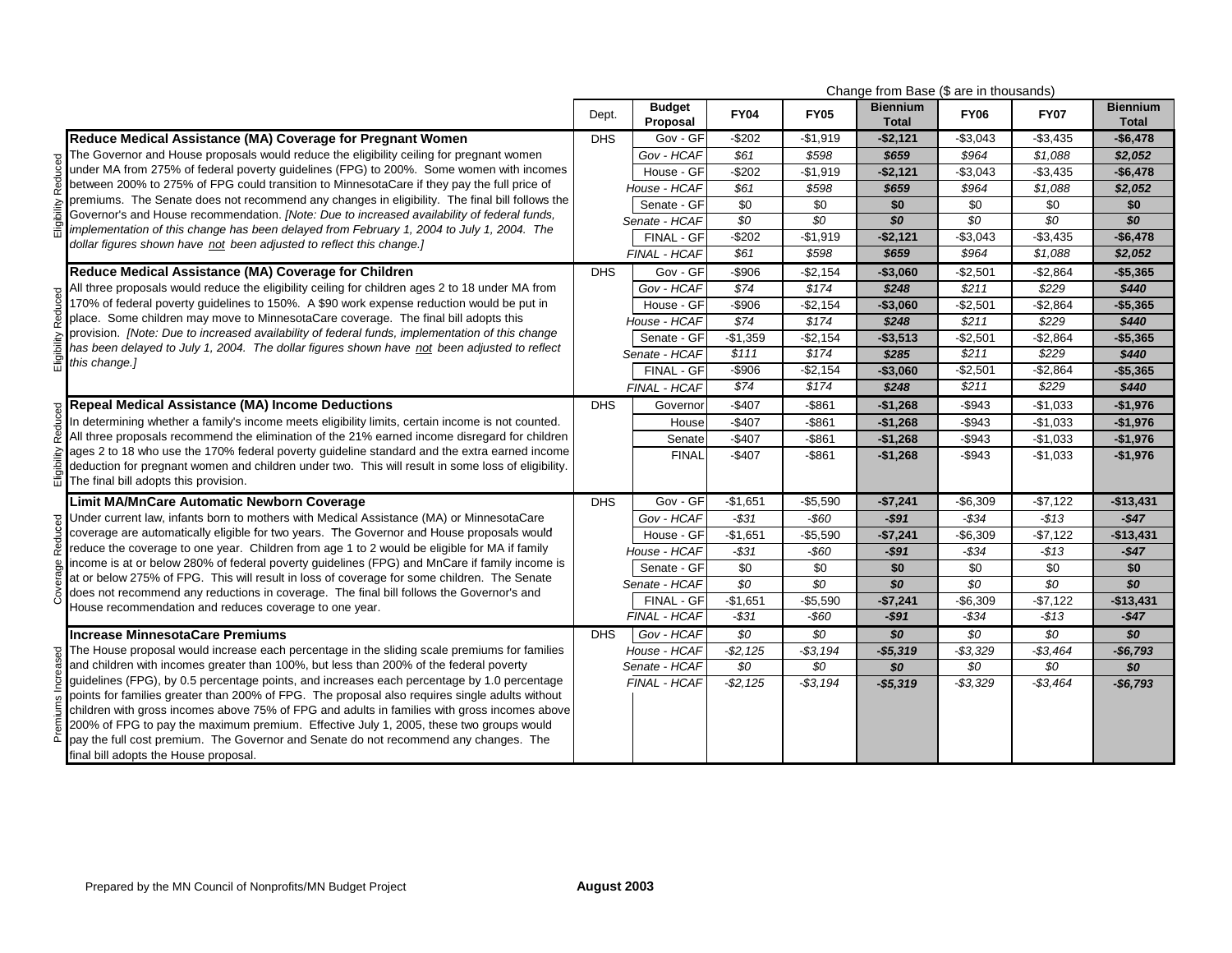|           |                                                                                                                                                                                                | Change from Base (\$ are in thousands) |                           |             |             |                                 |              |             |                                 |
|-----------|------------------------------------------------------------------------------------------------------------------------------------------------------------------------------------------------|----------------------------------------|---------------------------|-------------|-------------|---------------------------------|--------------|-------------|---------------------------------|
|           |                                                                                                                                                                                                | Dept.                                  | <b>Budget</b><br>Proposal | <b>FY04</b> | <b>FY05</b> | <b>Biennium</b><br><b>Total</b> | <b>FY06</b>  | <b>FY07</b> | <b>Biennium</b><br><b>Total</b> |
|           | Modify Medical Assistance for Employed Persons with Disabilities (MA-EPD)                                                                                                                      | <b>DHS</b>                             | Governor                  | $-$1,475$   | $-$2,426$   | $-$3,901$                       | $-$2,426$    | $-$2,426$   | -\$4,852                        |
|           | Loss of Medical Assistance (MA) coverage has been identified by people with disabilities as one                                                                                                |                                        | House                     | $-$1,494$   | $-$2,459$   | $-$3,953$                       | $-$2,459$    | $-$2,459$   | $-$4,918$                       |
|           | of the major barriers to employment. Under current law, the MA-EPD program allows for a                                                                                                        |                                        | Senate                    | $-$ \$332   | $-$715$     | $-$1,047$                       | $-$715$      | $-$715$     | $-$1,430$                       |
|           | higher income and asset limit than in standard MA for employed persons with disabilities.                                                                                                      |                                        | <b>FINAL</b>              | $-$ \$711   | $-$ \$1,284 | $-$1,995$                       | $-$1,284$    | $-$1,284$   | $-$2,568$                       |
| Changed   | Enrollees pay a premium based on gross income, family size, and a sliding scale. The                                                                                                           |                                        |                           |             |             |                                 |              |             |                                 |
|           | Governor and House propose the following changes effective November 1, 2003: enrollees                                                                                                         |                                        |                           |             |             |                                 |              |             |                                 |
|           | would pay an additional 5% of unearned income in addition to their premium, and create an<br>additional charge to the current premium structure. All three proposals include the following     |                                        |                           |             |             |                                 |              |             |                                 |
| Policy    | provisions effective January 1, 2004: require enrollees to have earned income above \$65,                                                                                                      |                                        |                           |             |             |                                 |              |             |                                 |
| య         | require enrollees to have Medicare, Social Security, and state and federal income taxes                                                                                                        |                                        |                           |             |             |                                 |              |             |                                 |
|           | withheld (this will disqualify "casually employed" individuals), allow enrollees up to four months                                                                                             |                                        |                           |             |             |                                 |              |             |                                 |
| Increased | without earnings to obtain new employment following job loss unrelated to work performance,                                                                                                    |                                        |                           |             |             |                                 |              |             |                                 |
|           | and create a minimum premium of \$35 per month.                                                                                                                                                |                                        |                           |             |             |                                 |              |             |                                 |
| Fees      | The final bill follows the Governor's and House proposal with a few changes: enrollees would                                                                                                   |                                        |                           |             |             |                                 |              |             |                                 |
|           | pay an additional 0.5% of unearned income instead of 5%, and the additional charge would                                                                                                       |                                        |                           |             |             |                                 |              |             |                                 |
|           | apply to fewer enrollees. [Note: Due to increased availability of federal funds, implementation                                                                                                |                                        |                           |             |             |                                 |              |             |                                 |
|           | of the \$65 per month income disregard and disqualifying recipients who do not have earned                                                                                                     |                                        |                           |             |             |                                 |              |             |                                 |
|           | income withholding has been delayed to July 1, 2004. The dollar figures shown have not been<br>adjusted to reflect this change.]                                                               |                                        |                           |             |             |                                 |              |             |                                 |
|           |                                                                                                                                                                                                |                                        |                           |             |             |                                 |              |             |                                 |
|           | Adjust Prescription Drug Program (PDP) Appropriation to Forecast                                                                                                                               | <b>DHS</b>                             | Governor                  | $-$1,924$   | $-$4,095$   | $-$6,019$                       | \$1,028      | \$7,052     | \$8,080                         |
| Adjusted  | All three proposals adjust base funding for the PDP program to reflect February 2003 forecast<br>estimates. This program is available to seniors and persons with disabilities who meet income |                                        | House                     | $-$1,924$   | $-$4,095$   | $-$6,019$                       | \$1,028      | \$7,052     | \$8,080                         |
|           | guidelines. The program is not an entitlement, so enrollment must be limited to reflect available                                                                                              |                                        | Senate                    | $-$1,924$   | $-$4,095$   | $-$6,019$                       | \$1,028      | \$7,052     | \$8,080                         |
|           | funding. The final bill adopts this adjustment.                                                                                                                                                |                                        | <b>FINAL</b>              | $-$1,924$   | $-$4,095$   | $-$6,019$                       | \$1,028      | \$7,052     | \$8,080                         |
|           | <b>Repeal Prescription Drug Program (PDP) Expansion</b>                                                                                                                                        | <b>DHS</b>                             | Governor                  | $-$1,936$   | $-$4,065$   | $-$6,001$                       | $-$5,633$    | $-$7,599$   | $-$13,232$                      |
|           | The income guidelines for elderly persons participating in PDP is scheduled to increase in July                                                                                                |                                        | House                     | $-$1,936$   | $-$4,065$   | $-$6,001$                       | $-$5,633$    | $-$7,599$   | $-$13,232$                      |
| Reduced   | 2003 from 120% of federal poverty guidelines (FPG) to 135%. All three proposals would keep                                                                                                     |                                        | Senate                    | $-$1,936$   | $-$4,065$   | $-$6,001$                       | $-$5,633$    | $-$7,599$   | $-$13,232$                      |
|           | eligibility at 120% of FPG. The final bill adopts this provision.                                                                                                                              |                                        | <b>FINAL</b>              | $-$1,936$   | $-$4,065$   | $-$6,001$                       | $-$5,633$    | $-$7,599$   | $-$13,232$                      |
|           | Medical Assistance (MA) Payment of Cost-Effective Premiums                                                                                                                                     | <b>DHS</b>                             | Governor                  | $-$133$     | $-$250$     | $-$383$                         | $-$300$      | $-$300$     | $-$600$                         |
| Savings   | Under this proposal, MA clients with cost-effective private insurance would have their premiums                                                                                                |                                        | House                     | $-$133$     | $-$ \$250   | $-$383$                         | $-$300$      | $-$300$     | $-$600$                         |
|           | paid. Cost sharing amounts and medical care not covered by private insurance would be                                                                                                          |                                        | Senate                    | $-$133$     | $-$ \$250   | $-$383$                         | $-$300$      | $-$300$     | $-$600$                         |
| Cost      | covered under fee-for-service if it is part of the MA benefit set. The final bill adopts this                                                                                                  |                                        | <b>FINAL</b>              | $-$133$     | $-$250$     | $-$383$                         | $-$300$      | $-$300$     | $-$600$                         |
|           | provision.                                                                                                                                                                                     |                                        |                           |             |             |                                 |              |             |                                 |
|           | Limit Medical Assistance (MA) Asset Sheltering                                                                                                                                                 | <b>DHS</b>                             | Governor                  | $-$1,005$   | $-$2,012$   | $-$3,017$                       | $-$4,024$    | $-$4,025$   | $-$ \$8,049                     |
|           | All three proposals limit asset sheltering techniques used to establish or maintain eligibility for                                                                                            |                                        | House                     | $-$1,005$   | $-$2,012$   | $-$3,017$                       | $-$4,024$    | $-$4,025$   | $-$8,049$                       |
|           | MA long-term care services. The final bill adopts this provision.                                                                                                                              |                                        | Senate                    | $-$1,005$   | $-$2,012$   | $-$3,017$                       | $-$4,024$    | $-$4,025$   | $-$8,049$                       |
|           |                                                                                                                                                                                                |                                        | <b>FINAL</b>              | $-$1,005$   | $-$2,012$   | $-$3,017$                       | $-$4,024$    | $-$4,025$   | $-$8,049$                       |
|           | <b>Reduce Continuing Care Provider Rates</b>                                                                                                                                                   | <b>DHS</b>                             | Governor                  | $-$33,091$  | $-$48,620$  | $-$81,711$                      | $-$ \$52,123 | -\$56,221   | $-$108,344$                     |
|           | The Governor recommends reducing most Continuing Care programs by 4% of FY 2003<br>funding levels. These providers deliver safety net, chronic health care, and long-term                      |                                        | House                     | \$0         | \$0         | \$0                             | \$0          | $\sqrt{60}$ | \$0                             |
| Reduced   | supportive care in people's homes, in their communities, and in residential settings. Nursing                                                                                                  |                                        | Senate                    | $\sqrt{6}$  | $\sqrt{6}$  | \$0                             | \$0          | \$0         | \$0                             |
|           | facilities are not included in this proposal. Personal care assistance, private duty nursing, and                                                                                              |                                        | <b>FINAL</b>              | $-$6,599$   | $-$8,086$   | $-$14,685$                      | $-$8,631$    | $-$9,268$   | $-$17,899$                      |
|           | home health agency services would be reduced by 2%. This may result in reductions in                                                                                                           |                                        |                           |             |             |                                 |              |             |                                 |
| Rates     | employee compensation and work force levels. The House and Senate do not recommend                                                                                                             |                                        |                           |             |             |                                 |              |             |                                 |
|           | reductions. The final bill reduces most Continuing Care programs by 1% of FY 2003 funding                                                                                                      |                                        |                           |             |             |                                 |              |             |                                 |
|           | levels. Personal care assistance, private duty nursing, and home health agency services are                                                                                                    |                                        |                           |             |             |                                 |              |             |                                 |
|           | not reduced.                                                                                                                                                                                   |                                        |                           |             |             |                                 |              |             |                                 |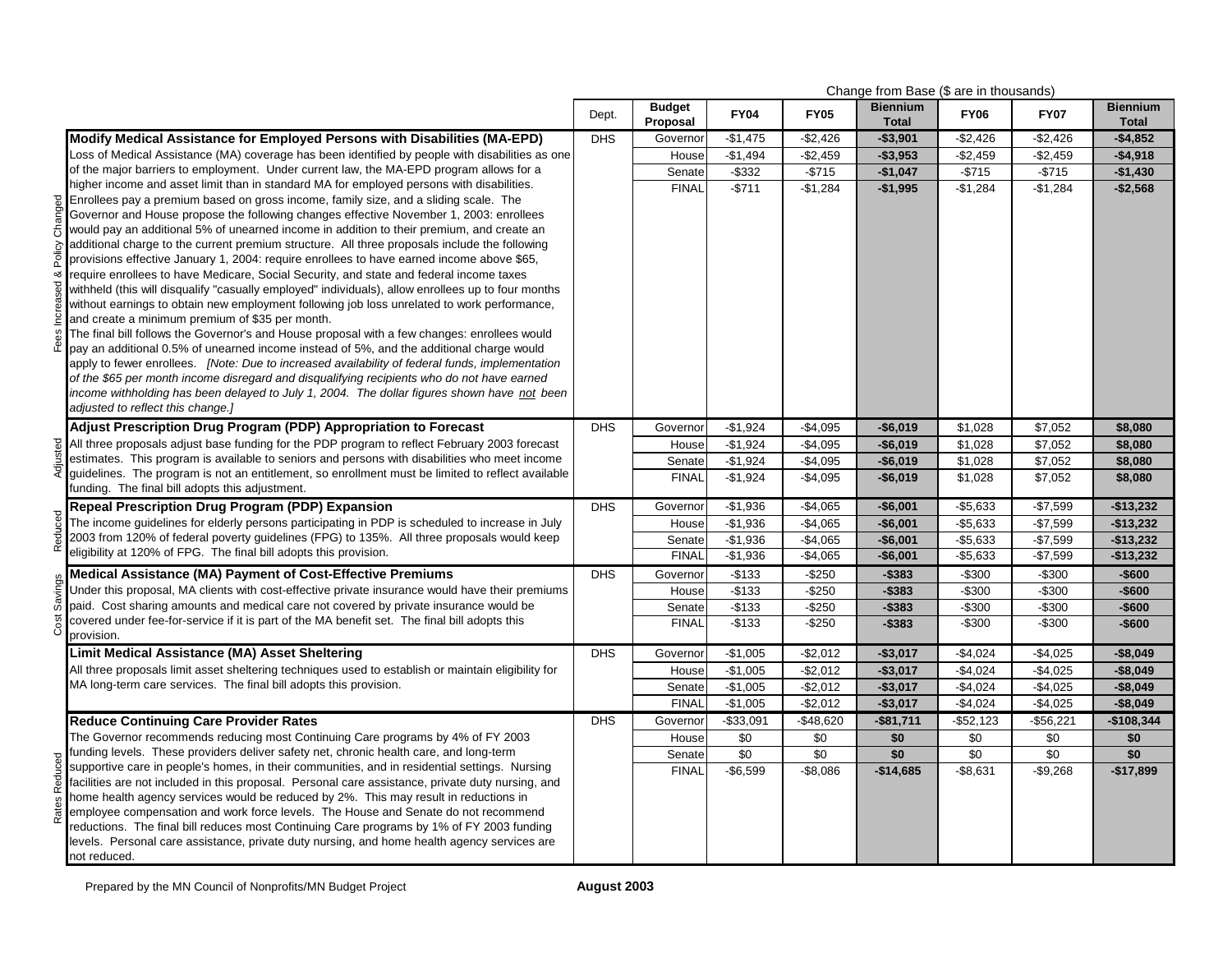|                                                                                                                                                                                                 |            |                           |             |             | Change from Base (\$ are in thousands) |             |             |                                 |
|-------------------------------------------------------------------------------------------------------------------------------------------------------------------------------------------------|------------|---------------------------|-------------|-------------|----------------------------------------|-------------|-------------|---------------------------------|
|                                                                                                                                                                                                 | Dept.      | <b>Budget</b><br>Proposal | <b>FY04</b> | <b>FY05</b> | <b>Biennium</b><br><b>Total</b>        | <b>FY06</b> | <b>FY07</b> | <b>Biennium</b><br><b>Total</b> |
| <b>Reduce MR/RC Waiver Growth</b>                                                                                                                                                               | <b>DHS</b> | Governor                  | $-$2,178$   | $-$10,760$  | $-$12,938$                             | $-$17,263$  | $-$17,263$  | $-$34,526$                      |
| All three proposals would reduce the growth in the home- and community-based waiver for                                                                                                         |            | House                     | $-$2,178$   | $-$10,760$  | $-$12,938$                             | $-$17,263$  | $-$17,263$  | $-$34,526$                      |
| persons with mental retardation or a related condition (MR/RC Waiver) by eliminating the new                                                                                                    |            | Senate                    | $-$2,178$   | $-$10,760$  | $-$12,938$                             | $-$17,263$  | $-$17,263$  | $-$ \$34,526                    |
| diversion caseload growth for each year of the 2004-05 biennium. The final bill adopts this                                                                                                     |            | <b>FINAL</b>              | $-$2,178$   | $-$10,760$  | $-$12,938$                             | $-$17,263$  | $-$17,263$  | $-$ \$34,526                    |
| provision.                                                                                                                                                                                      |            |                           |             |             |                                        |             |             |                                 |
| Limit Traumatic Brain Injury (TBI) Waiver Growth                                                                                                                                                | <b>DHS</b> | Governor                  | $-$1,385$   | $- $3,536$  | $-$4,921$                              | $-$4,855$   | $-$5,771$   | $-$10,626$                      |
| All three proposals would limit new caseload growth in the home- and community-based waiver                                                                                                     |            | House                     | $-$1,385$   | $-$3,536$   | $-$4,921$                              | $-$4,855$   | $-$5,771$   | $-$10,626$                      |
| for persons with TBI to 150 slots per year. The final bill adopts this provision.                                                                                                               |            | Senate                    | $-$1,385$   | $-$3,536$   | $-$4,921$                              | $-$4,855$   | $-$5,771$   | $-$10,626$                      |
|                                                                                                                                                                                                 |            | <b>FINAL</b>              | $-$1,385$   | $-$3,536$   | $-$4,921$                              | $-$4,855$   | $-$5,771$   | $-$10,626$                      |
| Delay Home and Community-Based Services (HCBS) Improvements                                                                                                                                     | <b>DHS</b> | Governor                  | $-$1,809$   | $-$2,147$   | $-$3,956$                              | $-$209$     | \$0         | $-$209$                         |
| All three proposals delay until July 1, 2005, the implementation of home and community-based                                                                                                    |            | House                     | $-$1,809$   | $-$2,147$   | $-$3,956$                              | $-$209$     | \$0         | $-$209$                         |
| services "common menu." The common menu provides for a consistent set of services and                                                                                                           |            | Senate                    | $-$1,809$   | $-$2,147$   | $-$3,956$                              | $-$209$     | \$0         | $-$209$                         |
| reimbursement rates among all of the home and community-based services waivers and the                                                                                                          |            | <b>FINAL</b>              | $-$1,809$   | $-$2,147$   | $-$3,956$                              | $-$209$     | \$0         | $-$209$                         |
| Alternative Care Program. The implementation of a new case management service will also be                                                                                                      |            |                           |             |             |                                        |             |             |                                 |
| delayed. This service is for Medical Assistance enrollees who use home care services, but who                                                                                                   |            |                           |             |             |                                        |             |             |                                 |
| are not enrolled in a home and community-based services waiver (where they would receive                                                                                                        |            |                           |             |             |                                        |             |             |                                 |
| case management). The final bill adopts this provision.                                                                                                                                         |            |                           |             |             |                                        |             |             |                                 |
| <b>ICF/MR Rate Adjustments</b>                                                                                                                                                                  | <b>DHS</b> | Governor                  | $-$1,192$   | $-$1,192$   | $-$2,384$                              | $-$1,192$   | $-$1,192$   | $-$2,384$                       |
| An Intermediate Care Facility for Persons with Mental Retardation or Related Conditions                                                                                                         |            | House                     | $-$ \$914   | $-$ \$914   | $-$1,828$                              | $-$ \$914   | $-$ \$914   | $-$1,828$                       |
| (ICF/MR) is a residential facility licensed to provide services to persons who have mental<br>retardation or a related condition at a supervised living facility. All three proposals recommend |            | Senate                    | $-$ \$914   | $-$ \$914   | $-$1,828$                              | $-$ \$914   | $-$914$     | $-$1,828$                       |
| that the DHS Commissioner no longer have the authority to adjust the rates of an ICF/MR to                                                                                                      |            | <b>FINAL</b>              | $-$ \$914   | $-$ \$914   | $-$1,828$                              | $-$ \$914   | $-$ \$914   | $-$1,828$                       |
| cover the cost of a vacant bed until it is filled. The House and Senate would exclude respite                                                                                                   |            |                           |             |             |                                        |             |             |                                 |
| care beds. The final bill adopts the House and Senate version of this provision.                                                                                                                |            |                           |             |             |                                        |             |             |                                 |
| Eliminate Mandate for Day Training and Habilitation (DT&H) Services                                                                                                                             | <b>DHS</b> | Governor                  | $-$ \$820   | $-$773$     | $-$1,593$                              | $-$724$     | $-$ \$698   | $-$1,422$                       |
| The Governor and House propose to end the mandate that counties provide DT&H services to                                                                                                        |            | House                     | $-$ \$820   | $-$773$     | $-$1,593$                              | $-5724$     | -\$698      | $-$1,422$                       |
| persons with mental retardation or a related condition who need and desire such services.                                                                                                       |            | Senate                    | \$0         | \$0         | \$0                                    | \$0         | \$0         | \$0                             |
| Savings are from approximately 20% of ICF/MR residents currently receiving DT&H services                                                                                                        |            | <b>FINAL</b>              | $-$ \$820   | $-$773$     | $-$1,593$                              | $-$724$     | $-$ \$698   | $-$1,422$                       |
| choosing other options. The Senate does not recommend any changes. The final bill follows                                                                                                       |            |                           |             |             |                                        |             |             |                                 |
| the Governor's and House recommendation.                                                                                                                                                        |            |                           |             |             |                                        |             |             |                                 |
| <b>Restructure Adult Mental Health Treatment</b>                                                                                                                                                | <b>DHS</b> | Governor                  | $-$3,344$   | $-$7,589$   | $-$10,933$                             | $-$5,474$   | $-$4,175$   | $-$9,649$                       |
| All three proposals seek to support regional approaches that restructure adult residential                                                                                                      |            | House                     | $-$3,344$   | $-$7,589$   | $-$10,933$                             | $-$5,474$   | $-$4,175$   | $-$9,649$                       |
| treatment to create more intensive, specialized mental health residential settings, flexible                                                                                                    |            | Senate                    | \$1,730     | $-$787$     | \$943                                  | $-$1,125$   | $-$1,125$   | $-$2,250$                       |
| mental health community services to meet individual needs, and additional options to maintain<br>and establish permanent housing. The Senate proposal, however, would not increase the          |            | <b>FINAL</b>              | \$1,730     | $-$7,589$   | $-$5,859$                              | $-$5,474$   | $-$4,175$   | $-$9,649$                       |
| county share. The final bill follows the Governor's and House proposal, but delays                                                                                                              |            |                           |             |             |                                        |             |             |                                 |
| implementing the county share until FY 2005.                                                                                                                                                    |            |                           |             |             |                                        |             |             |                                 |
| Phase out Medical Assistance (MA) Day Treatment                                                                                                                                                 | <b>DHS</b> | Governor                  | $-$904$     | $-$1,559$   | $-$2,463$                              | $-$3,144$   | $-$3,733$   | $-$6,877$                       |
| The Governor and House propose phasing out MA coverage for adult mental health day                                                                                                              |            | House                     | $-$904$     | $-$1,559$   | $-$2,463$                              | $-$3,144$   | $-$3,733$   | $-$6,877$                       |
| treatment by July 1, 2005. This involves lowering the prior authorization thresholds during FY                                                                                                  |            | Senate                    | \$0         | \$0         | \$0                                    | \$0         | \$0         | \$0                             |
| 2004, and allowing clients to switch to Adult Mental Health Rehabilitative Services (ARMHS)                                                                                                     |            | <b>FINAL</b>              | $-$904$     | $-$1,559$   | $-$2,463$                              | $-$3,144$   | $-$3,773$   | $-$6,917$                       |
| and/or partial hospitalization. The Senate does not recommend any changes. The final bill                                                                                                       |            |                           |             |             |                                        |             |             |                                 |
| follows the Governor's and House recommendation.                                                                                                                                                |            |                           |             |             |                                        |             |             |                                 |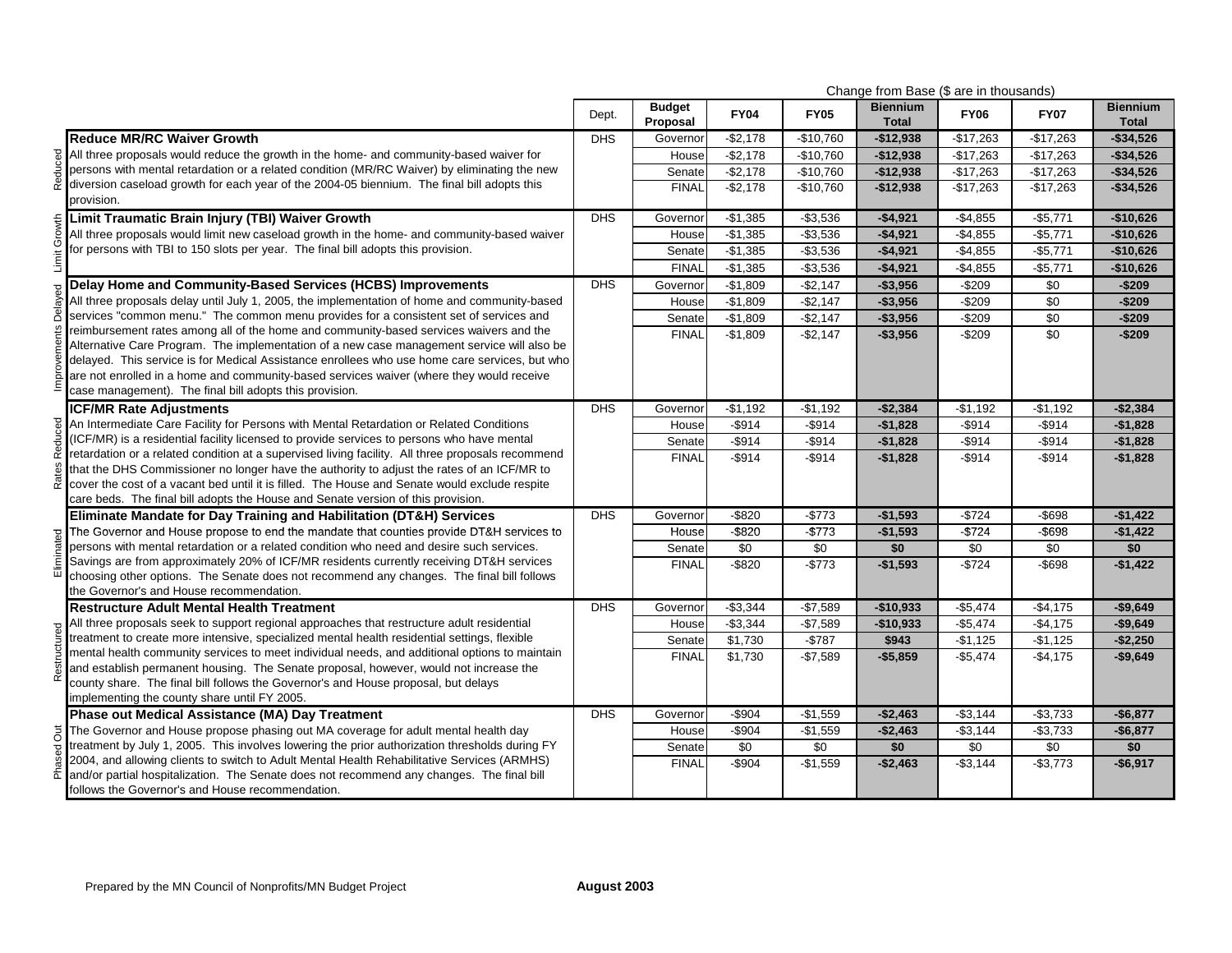|            |                                                                                                                                                                                     | Change from Base (\$ are in thousands) |                           |                 |                 |                                 |                 |                 |                                 |
|------------|-------------------------------------------------------------------------------------------------------------------------------------------------------------------------------------|----------------------------------------|---------------------------|-----------------|-----------------|---------------------------------|-----------------|-----------------|---------------------------------|
|            |                                                                                                                                                                                     | Dept.                                  | <b>Budget</b><br>Proposal | <b>FY04</b>     | <b>FY05</b>     | <b>Biennium</b><br><b>Total</b> | <b>FY06</b>     | <b>FY07</b>     | <b>Biennium</b><br><b>Total</b> |
|            | <b>Eliminate Consumer Support Grant Exceptions</b>                                                                                                                                  | <b>DHS</b>                             | Governor                  | $-$1,166$       | $-$1,312$       | $-$2,478$                       | $-$1,328$       | $-$1,346$       | $-$2,674$                       |
| Ended      | Under the Consumer Support Grant program, participants may directly receive funding for home                                                                                        |                                        | House                     | \$0             | $\sqrt{50}$     | \$0                             | \$0             | $\sqrt{6}$      | \$0                             |
|            | care services that they were eligible to receive through Medical Assistance (MA). Prior to 2001,                                                                                    |                                        | Senate                    | $-$1,166$       | $-$1,312$       | $-$2,478$                       | $-$1,328$       | $-$1,346$       | $-$2,674$                       |
|            | county agencies determined the maximum allowable grant levels. In 2001, the Legislature                                                                                             |                                        | <b>FINAL</b>              | $-$ \$583       | $-$1,312$       | $-$1,895$                       | $-$1,328$       | $-$1,346$       | $-$2,674$                       |
| puing      | provided a standard method for determining grant levels. Approximately 200 Consumer                                                                                                 |                                        |                           |                 |                 |                                 |                 |                 |                                 |
| ਜ਼         | Support Grant recipients whose grants were above these standard levels were "grandfathered"                                                                                         |                                        |                           |                 |                 |                                 |                 |                 |                                 |
| Grandf     | at the higher grant levels. The Governor and Senate proposals would end the grandfathering.                                                                                         |                                        |                           |                 |                 |                                 |                 |                 |                                 |
|            | The House does not propose any changes. The final bill adopts the Governor's and Senate                                                                                             |                                        |                           |                 |                 |                                 |                 |                 |                                 |
|            | recommendation, but delays implementation by six months.                                                                                                                            |                                        |                           |                 |                 |                                 |                 |                 |                                 |
|            | <b>Eliminate Some Continuing Care Grants</b>                                                                                                                                        | <b>DHS</b>                             | <b>Base</b>               |                 |                 |                                 |                 |                 |                                 |
|            | The Governor would eliminate the following Continuing Care Grants: Block Nurse                                                                                                      |                                        | Governor                  | $-$6,672$       | $-$6,672$       | $-$13,344$                      | $-$ \$6,672     | $-$6,672$       | $-$13,344$                      |
|            | Administration - grant to the statewide Technical Assistance Center to provide oversight and                                                                                        |                                        | House                     | $-$1,909$       | $-$1,909$       | $-$ \$3,818                     | $-$1,909$       | $-$1,909$       | $-$ \$3,818                     |
|            | management of local living at home/block nurse projects; SAIL Grants - grants to counties,                                                                                          |                                        | Senate                    | $-$703$         | $-$703$         | $-$1,406$                       | $-$703$         | $-$703$         | $-$1,406$                       |
|            | area agencies on aging, and nonprofits to integrate, coordinate, and enhance services for                                                                                           |                                        | <b>FINAL</b>              | $-$1,871$       | $-$1,871$       | $-$3,742$                       | $-$1,871$       | $-$1,871$       | $-$ \$3,742                     |
|            | seniors; Epilepsy Grants - grant to a nonprofit for independent living skills training for adults                                                                                   |                                        |                           |                 |                 |                                 |                 |                 |                                 |
|            | with intractable epilepsy; Senior Nutrition Support, Home Delivered Meals, and Senior                                                                                               |                                        |                           |                 |                 |                                 |                 |                 |                                 |
|            | Nutrition Program Grants - provide congregate dining services and home delivered meals -                                                                                            |                                        |                           |                 |                 |                                 |                 |                 |                                 |
|            | this proposal would eliminate all state funding, although the programs could continue to exist;                                                                                     |                                        |                           |                 |                 |                                 |                 |                 |                                 |
| Redi       | Foster Grandparents - grants to nonprofit organizations to allow low-income seniors to provide                                                                                      |                                        |                           |                 |                 |                                 |                 |                 |                                 |
|            | services to special needs children; RSVP - grants to counties and nonprofits to provide                                                                                             |                                        |                           |                 |                 |                                 |                 |                 |                                 |
|            | volunteer opportunities for seniors; Senior Companion Program - grants to nonprofits that                                                                                           |                                        |                           |                 |                 |                                 |                 |                 |                                 |
|            | allow low-income seniors to provide services to other seniors;                                                                                                                      |                                        |                           |                 |                 |                                 |                 |                 |                                 |
| Flimina    | Home Share - grants to nonprofits to assist homeowners to stay in their homes by pairing them                                                                                       |                                        |                           |                 |                 |                                 |                 |                 |                                 |
|            | with home seekers willing to share the rent or provide services in exchange for sharing the                                                                                         |                                        |                           |                 |                 |                                 |                 |                 |                                 |
| Grants     | home; Health Insurance Counseling - grants to Area Agencies on Aging and nonprofits to                                                                                              |                                        |                           |                 |                 |                                 |                 |                 |                                 |
|            | provide information and counseling about Medicare and supplemental insurance options; Home                                                                                          |                                        |                           |                 |                 |                                 |                 |                 |                                 |
|            | Care Ombudsman - grant to a nonprofit organization to provide ombudsman services regarding                                                                                          |                                        |                           |                 |                 |                                 |                 |                 |                                 |
|            | in home health care services; Regional Planning Grants - grants to counties and Area                                                                                                |                                        |                           |                 |                 |                                 |                 |                 |                                 |
|            | Agencies on Aging to conduct gaps analysis for long-term care reform; and two smaller grants.                                                                                       |                                        |                           |                 |                 |                                 |                 |                 |                                 |
|            | The House proposal is similar to the Governor's, except funding is restored at 85% for: SAIL                                                                                        |                                        |                           |                 |                 |                                 |                 |                 |                                 |
|            | Grants, Epilepsy Grants, Senior Nutrition, Home Delivered Meals, Foster Grandparents, RSVP,                                                                                         |                                        |                           |                 |                 |                                 |                 |                 |                                 |
|            | and Senior Companion. The Senate proposal only cuts funding for Block Nurse Administration,                                                                                         |                                        |                           |                 |                 |                                 |                 |                 |                                 |
|            | SAIL Grants, and Regional Planning Grants. The final bill follows the House proposal, except                                                                                        |                                        |                           |                 |                 |                                 |                 |                 |                                 |
|            | Epilepsy Grants are not reduced.                                                                                                                                                    |                                        |                           |                 |                 |                                 |                 |                 |                                 |
|            | <b>Eliminate Some Chemical Health Grants</b>                                                                                                                                        | <b>DHS</b>                             | <b>Base</b>               | \$6,080         | \$6,065         | \$12,145                        | \$6,080         | \$6,065         | \$12,145                        |
|            | The Governor and the House eliminate the following Chemical Health grants: Women's                                                                                                  |                                        | Governor                  | $-$5,025$       | $-$5,010$       | $-$10,035$                      | $-$5,010$       | $-$5,010$       | $-$10,020$                      |
| Eliminated | Ancillary Support Programs - competitive grants to counties, tribes, and community agencies                                                                                         |                                        | House                     | $-$5,025$       | $-$5,010$       | $-$10,035$                      | $-$5,010$       | $-$5,010$       | $-$10,020$                      |
|            | to support women with children and pregnant women who are seeking chemical dependency                                                                                               |                                        | Senate                    | $\overline{50}$ | $\overline{50}$ | \$0                             | $\overline{50}$ | $\overline{30}$ | \$0                             |
|            | treatment; CCDTF Tier II placements - provide for chemical dependency treatment services to                                                                                         |                                        | <b>FINAL</b>              | $-$5,025$       | $-$5,010$       | $-$10,035$                      | $-$5,010$       | $-$5,010$       | $-$10,020$                      |
| Grants     | persons with incomes above Medical Assistance standards but below 215% of poverty; and<br>Juvenile Assessment and detox transportation grants - reimburse counties for a portion of |                                        |                           |                 |                 |                                 |                 |                 |                                 |
|            | costs for these services. The Senate does not recommend eliminating any programs. The final                                                                                         |                                        |                           |                 |                 |                                 |                 |                 |                                 |
|            | bill follows the Governor's and House recommendation.                                                                                                                               |                                        |                           |                 |                 |                                 |                 |                 |                                 |
|            |                                                                                                                                                                                     |                                        |                           |                 |                 |                                 |                 |                 |                                 |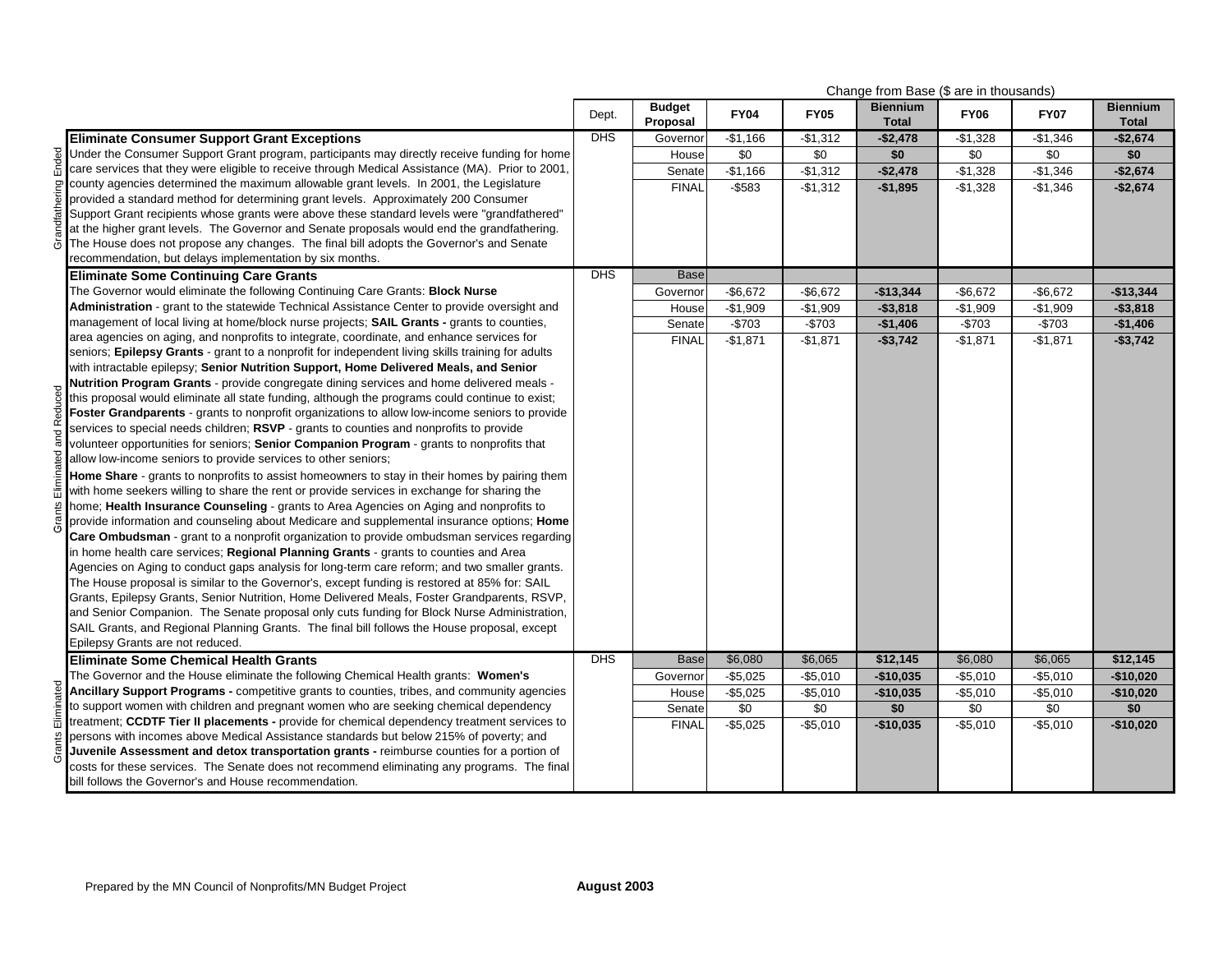|                                                                                                                                                                                                                                                                                                                                                                                                                                                                                                                                                                                                                                                |            | Change from Base (\$ are in thousands) |             |             |                                 |             |             |                                 |
|------------------------------------------------------------------------------------------------------------------------------------------------------------------------------------------------------------------------------------------------------------------------------------------------------------------------------------------------------------------------------------------------------------------------------------------------------------------------------------------------------------------------------------------------------------------------------------------------------------------------------------------------|------------|----------------------------------------|-------------|-------------|---------------------------------|-------------|-------------|---------------------------------|
|                                                                                                                                                                                                                                                                                                                                                                                                                                                                                                                                                                                                                                                | Dept.      | <b>Budget</b><br>Proposal              | <b>FY04</b> | <b>FY05</b> | <b>Biennium</b><br><b>Total</b> | <b>FY06</b> | <b>FY07</b> | <b>Biennium</b><br><b>Total</b> |
| <b>Reduce Community Support Grants</b>                                                                                                                                                                                                                                                                                                                                                                                                                                                                                                                                                                                                         | <b>DHS</b> | <b>Base</b>                            |             |             |                                 |             |             |                                 |
| The Governor and the Senate reduce disability service grants for the Region 10 Quality                                                                                                                                                                                                                                                                                                                                                                                                                                                                                                                                                         |            | Governor                               | $-$429$     | $-$429$     | $-$ \$858                       | $-$429$     | $-$429$     | $-$ \$858                       |
| Assurance Project (a regional effort in Southeastern Minnesota to implement an alternative                                                                                                                                                                                                                                                                                                                                                                                                                                                                                                                                                     |            | House                                  | $-$250$     | $-$250$     | $-$500$                         | $-$250$     | $-$250$     | $-$500$                         |
| system of evaluating and licensing services) and the Public Guardianship Initiative (an                                                                                                                                                                                                                                                                                                                                                                                                                                                                                                                                                        |            | Senate                                 | $-$429$     | $-$429$     | -\$858                          | $-$429$     | $-$429$     | $-$ \$858                       |
| initiative to decrease the number of individuals under state public quardianship). The House<br>only reduces funding for the Public Guardianship Initiative. The final bill follows the House<br>recommendation.                                                                                                                                                                                                                                                                                                                                                                                                                               |            | <b>FINAL</b>                           | $-$250$     | $-$250$     | $-$500$                         | $-$250$     | $-$250$     | $-$500$                         |
| <b>Refinance Group Residential Housing</b>                                                                                                                                                                                                                                                                                                                                                                                                                                                                                                                                                                                                     | DHS        | Governor                               | $-$2,496$   | $-$15,799$  | $-$18,295$                      | $-$17,959$  | $-$19,255$  | $-$37,214$                      |
| All three proposals eliminate the Group Residential Housing (GRH) program supplemental room                                                                                                                                                                                                                                                                                                                                                                                                                                                                                                                                                    |            | House                                  | $-$2,496$   | $-$15,799$  | $-$18,295$                      | $-$17,959$  | $-$19,255$  | $-$37,214$                      |
| and board rate, transferring eligible costs to home- and community-based services waiver                                                                                                                                                                                                                                                                                                                                                                                                                                                                                                                                                       |            | Senate                                 | $-$2,496$   | $-$15,799$  | $-$18,295$                      | $-$17,959$  | $-$19,255$  | $-$37,214$                      |
| programs, and establishing a federally-recognized room and board rate as the base GRH rate.<br>It also obtains federal reimbursement under the food stamp program. The final bill adopts this<br>provision. (The dollar figures shown reflect the reduced cost to the state due to the increased<br>revenues under this proposal).                                                                                                                                                                                                                                                                                                             |            | <b>FINAL</b>                           | $-$2,496$   | $-$15,799$  | $-$18,295$                      | $-$17,959$  | $-$19,255$  | $-$37,214$                      |
| <b>Alternative Care Program Changes</b>                                                                                                                                                                                                                                                                                                                                                                                                                                                                                                                                                                                                        | <b>DHS</b> | Governor                               | $-$10,740$  | $-$14,413$  | $-$25,153$                      | $-$14,520$  | $-$14,510$  | $-$29,030$                      |
| All three proposals would implement the following changes: 1) fully fund increased Alternative                                                                                                                                                                                                                                                                                                                                                                                                                                                                                                                                                 |            | House                                  | $-$10,742$  | $-$14,416$  | $-$25,158$                      | $-$14,525$  | $-$14,512$  | $-$29,037$                      |
| Caseload growth in the 2004-05 biennium; 2) shift persons with incomes below 120% of poverty                                                                                                                                                                                                                                                                                                                                                                                                                                                                                                                                                   |            | Senate                                 | $-$6,646$   | $-$9,559$   | $-$16,205$                      | $-$9,963$   | $-$9,865$   | $-$19,828$                      |
| and assets of \$3,000 or less to the Elderly Waiver and require them to pay a personal<br>contribution toward the cost of their care; 3) delay implementation of the common services<br>menu until July 1, 2005; and 4) make persons receiving Alternative Care subject to the same<br>estate recovery provisions as under Medical Assistance. The Governor and House also<br>propose premium increases for Alternative Care services; the Senate does not. The final bill<br>adopts the four agreed upon provisions, and also increases premiums as the Governor and<br>House recommend, although the increase is smaller than they proposed. |            | <b>FINAL</b>                           | $-$ \$8,668 | $-$11,787$  | $-$20,455$                      | $-$12,044$  | $-$11,997$  | $-$24,041$                      |
| <b>Eliminate Automatic Nursing Facility Cost-of-Living Adjustments</b>                                                                                                                                                                                                                                                                                                                                                                                                                                                                                                                                                                         | <b>DHS</b> | Governor                               | $-$8,055$   | $-$16,587$  | $-$24,642$                      | $-$17,280$  | $-$17,417$  | $-$34,697$                      |
| All three proposals would eliminate the Medical Assistance (MA) rate adjustments for operating                                                                                                                                                                                                                                                                                                                                                                                                                                                                                                                                                 |            | House                                  | $-$8,055$   | $-$16,587$  | $-$24,642$                      | $-$17,280$  | $-$17,417$  | $-$34,697$                      |
| costs for nursing facilities under contract through the Alternative Payment System for FY 2004-                                                                                                                                                                                                                                                                                                                                                                                                                                                                                                                                                |            | Senate                                 | $-$8,055$   | $-$16,587$  | $-$24,642$                      | $-$17,280$  | $-$17,417$  | $-$34,697$                      |
| 05. This may result in reduced staffing levels, and a corresponding reduction in access and<br>quality of care for residents. The final bill adopts this provision.                                                                                                                                                                                                                                                                                                                                                                                                                                                                            |            | <b>FINAL</b>                           | $-$8,055$   | $-$16,587$  | $-$24,642$                      | $-$17,280$  | $-$17,417$  | $-$34,697$                      |
| Reduce Medical Assistance Nursing Facilities Rates/Capacity                                                                                                                                                                                                                                                                                                                                                                                                                                                                                                                                                                                    | DHS        | Governor                               | $-$16,237$  | $-$17,260$  | $-$33,497$                      | $-$16,313$  | $-$15,866$  | $- $32,179$                     |
| The Governor's budget would give nursing facilities the choice of reducing their total payment                                                                                                                                                                                                                                                                                                                                                                                                                                                                                                                                                 |            | House                                  | \$0         | \$0         | \$0                             | \$0         | \$0         | \$0                             |
| rate by 4% or removing some beds from service. This proposal may result in financial problems                                                                                                                                                                                                                                                                                                                                                                                                                                                                                                                                                  |            | Senate                                 | \$0         | \$0         | \$0                             | $\sqrt{6}$  | \$0         | \$0                             |
| for certain nursing facilities and access or quality of care issues for residents. It is anticipated<br>that, facing these choices, some facilities may choose to close. The proposal includes the<br>costs associated with such closings. The House and Senate do not recommend any changes.<br>The final bill does not adopt this provision.                                                                                                                                                                                                                                                                                                 |            | <b>FINAL</b>                           | \$0         | \$0         | \$0                             | \$0         | \$0         | \$0                             |
| Eliminate Medical Assistance Nursing Facility Scholarship Program                                                                                                                                                                                                                                                                                                                                                                                                                                                                                                                                                                              | <b>DHS</b> | Governor                               | $-$ \$894   | $-$949$     | $-$1,843$                       | $-$945$     | $-$951$     | $-$1,896$                       |
| Under current law, nursing facilities receive \$0.25 per resident day to fund a Scholarship                                                                                                                                                                                                                                                                                                                                                                                                                                                                                                                                                    |            | House                                  | $-$ \$894   | $-$949$     | $-$1,843$                       | $-$ \$945   | $-$ \$951   | $-$1,896$                       |
| Program to allow their employees to pursue a degree or credential to advance their careers in                                                                                                                                                                                                                                                                                                                                                                                                                                                                                                                                                  |            | Senate                                 | \$0         | \$0         | \$0                             | \$0         | \$0         | \$0                             |
| long-term care. The Governor and House propose eliminating the funding for the scholarship<br>program on July 1, 2003. The Senate does not recommend any changes. The final bill does<br>not adopt this provision.                                                                                                                                                                                                                                                                                                                                                                                                                             |            | <b>FINAL</b>                           | \$0         | \$0         | \$0                             | \$0         | \$0         | \$0                             |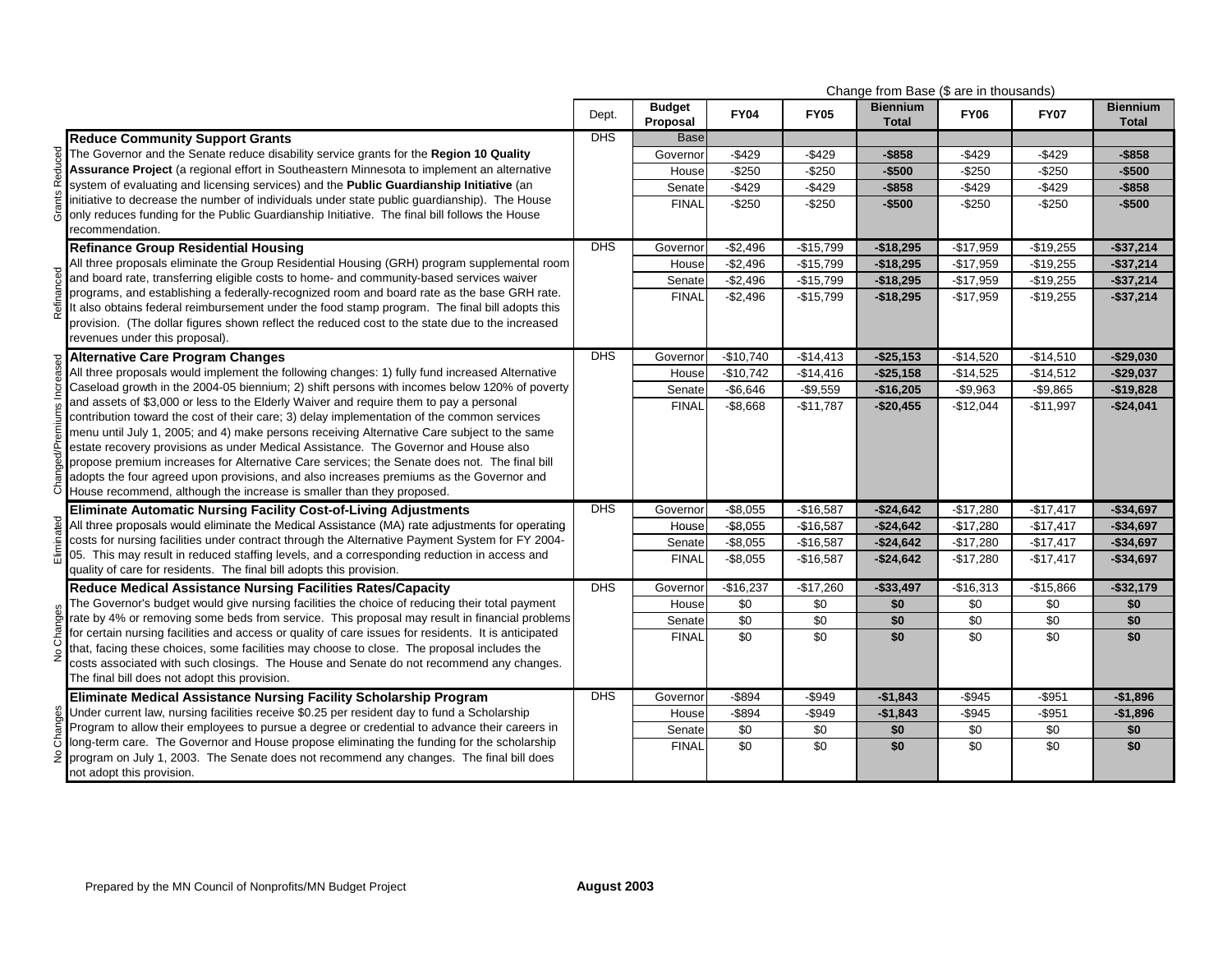| <b>Biennium</b><br><b>Budget</b><br><b>Biennium</b><br><b>FY04</b><br><b>FY06</b><br><b>FY07</b><br><b>FY05</b><br>Dept.<br>Proposal<br><b>Total</b><br><b>Total</b><br>Reduce Medical Assistance Payment for Nursing Facility (NF) Hold Days<br><b>DHS</b><br>$-$417$<br>$-$446$<br>$-$449$<br>Governor<br>$-$447$<br>$-$864$<br>$-$ \$895<br>Under certain circumstances, when a resident of a nursing facility is in need of hospitalization or<br>$-$417$<br>$-$446$<br>$-$447$<br>$-$864$<br>$-$449$<br>$-$ \$895<br>House<br>temporarily leaves the facility, the NF may charge the resident a fee to hold their bed. Under<br>$-$417$<br>$-$447$<br>$-$ \$864<br>$-$446$<br>$-$449$<br>$-$895$<br>Senate<br>current law, the NF is reimbursed 79% of the usual rate to hold a bed for an MA resident. All<br>$-$417$<br>$-$447$<br><b>FINAL</b><br>$-$864$<br>$-$446$<br>$-$449$<br>$-$ \$895<br>three proposals would reduce this to 60% of the resident's usual rate. The final bill adopts this<br>provision.<br><b>DHS</b><br>Reduce Medical Assistance Payment for Nursing Facility Medicare Co-pays<br>$-$4,371$<br>$-$4,662$<br>$-$9,033$<br>$-$4,639$<br>$-$4,668$<br>$-$9,307$<br>Governor<br>All three proposals would reduce the Medicare coinsurance amount paid to nursing facilities by<br>$-$4,371$<br>$-$4,662$<br>$-$9,033$<br>$-$4,639$<br>$-$4,668$<br>$-$9,307$<br>House<br>the state for Medical Assistance-qualified residents covered under a Medicare stay. This may<br>$-$2,371$<br>$-$4,662$<br>$-$7,033$<br>$-$4,639$<br>$-$4,668$<br>Senate<br>$-$9,307$<br>present a cash-flow problem for nursing facilities, but they will be reimbursed by Medicare at a<br><b>FINAL</b><br>$-$4,371$<br>$-$4,662$<br>$-$9,033$<br>$-$4,639$<br>$-$4,668$<br>$-$9,307$<br>later date. The Senate proposal sets up a \$2 million loan fund to help with these cash flow<br>issues. The final bill adopts this provision, but does not include a loan fund.<br><b>DHS</b><br>$-$2,476$<br>Reduce Medical Assistance First 90-Days Nursing Facilities Payment<br>Governor<br>$-$2,665$<br>$-$5,141$<br>$-$2,658$<br>$-$2,679$<br>$-$5,337$<br>All three proposals would reduce the number of days in which nursing facilities may be paid a<br>$-$2,476$<br>$-$2,658$<br>House<br>$-$2,665$<br>$-$5,141$<br>$-$2,679$<br>$-$5,337$<br>rate enhancement (10% higher than the usual rate) for newly admitted residents from 90 days<br>$-$2,476$<br>$-$2,665$<br>$-$5,141$<br>$-$2,658$<br>$-$2,679$<br>$-$5,337$<br>Senate<br>to 30. The final bill adopts this provision.<br><b>FINAL</b><br>$-$ \$2,476<br>$-$2,658$<br>$-$ \$2,665<br>$-$5,141$<br>$-$2,679$<br>$-$5,337$<br><b>DHS</b><br>$-$46,474$<br>$-$46,172$<br>$-$92,646$<br>$-$46,161$<br>$-$46,144$<br>$-$92,305$<br>Governor<br>Nursing Home Surcharge & Intergovernmental Transfer<br>All three proposals include as part of their proposal an increase in the nursing facility surcharge<br>$-$46,474$<br>$-$92,646$<br>$-$92,305$<br>House<br>$-$46,172$<br>$-$46,161$<br>$-$46,144$<br>from \$990 per licensed bed per year to \$2,700 and an increase in the rates paid to nursing<br>Senate<br>$-$46,474$<br>$-$ \$46,172<br>$-$92,646$<br>$-$46,161$<br>$-$46,144$<br>$-$92,305$<br>facilities by \$5.21 per resident day. The rate charge to privately paying people is likely to<br><b>FINAL</b><br>$-$49,422$<br>$-$49,100$<br>$-$98,522$<br>$-$49,087$<br>$-$49,067$<br>$-$98,154$<br>increase. The final bill adopts this provision. (The dollar figures shown reflect the reduced cost<br>to the state due to the increased revenues under this proposal).<br><b>DHS</b><br>$-$2,990$<br>$-$ \$9,852<br>$-$19,421$<br>Gov - TANF<br>$-$8,755$<br>$-$11,745$<br>$-$9,569$<br>Minnesota Family Investment Program (MFIP) - Welfare Reform<br>The Governor and the House propose a number of changes to the MFIP program, which would<br>House - TANF<br>$-$2,990$<br>$-$ \$8,755<br>$-$9,852$<br>$-$9,569$<br>$-$11,745$<br>$-$19,421$<br>result in fewer federal Temporary Assistance for Needy Family (TANF) dollars going to the MFIP<br>$-$ \$697<br>$-$6.079$<br>Senate-TANF<br>$-$3,639$<br>$-$6,689$<br>$-$4,336$<br>$-$12,768$<br>program. The changes are: a diversion program for new applications, the requirement that all<br>FINAL - TANF<br>$-$3,145$<br>$-$9,065$<br>$-$10,162$<br>$-$9,879$<br>$-$20,041$<br>$-$12,210$<br>participants have an employment plan, eliminating access to education and training except for<br>participants who work 25 hours a week, a work first emphasis, 100% sanctions for participants<br>who are out of compliance with program rules after six occurrences, an increase in the sanction<br>for noncompliance with child support from 25% to 30%, and a family cap (a family's cash<br>assistance will not increase if a child is born while the family is on assistance.) The Senate only<br>recommends changes in cash assistance. The final bill follows the Governor's and House<br>recommendation, except the work requirement for access to education is reduced to 20 hours a<br>week.<br><b>DHS</b><br>Gov - TANF<br>\$15,000<br>\$25,000<br><b>Consolidated MFIP Support Services Grant</b><br>\$25,000<br>\$25,000<br>\$40,000<br>\$50,000<br>The Governor and House propose consolidating funding as of July 1, 2003 for the following:<br>House - TANF<br>\$15,000<br>\$25,000<br>\$40,000<br>\$25,000<br>\$25,000<br>\$50,000<br>county administration, current employment-related grants, Diversionary Assistance, Emergency<br>Senate - TANF<br>$-$3,261$<br>$-$ \$332<br>$-$3,593$<br>-\$538<br>$-$747$<br>$-$1,285$<br>Assistance, and Minor Parent Support Services. The funding would be allocated to counties<br>FINAL - TANF<br>\$12,414<br>\$19,995<br>\$32,409<br>\$19,719<br>\$39,284<br>\$19,565<br>and tribes to administer self-sufficiency programs. Background: 19 programs currently being<br>funded with TANF funds see that funding end as of June 30, 2003 and one program (Supported<br>Work Grants) has TANF funding ending June 30, 2004. The Senate proposal does not<br>consolidate funding, only recommends a reduction in Diversionary Assistance, and would<br>continue to fund Supported Work Grants at a reduced level through FY 2007. The final bill<br>follows the Governor's and House recommendation to consolidate the grants, but funds them at |                  |  |  | Change from Base (\$ are in thousands) |  |  |
|---------------------------------------------------------------------------------------------------------------------------------------------------------------------------------------------------------------------------------------------------------------------------------------------------------------------------------------------------------------------------------------------------------------------------------------------------------------------------------------------------------------------------------------------------------------------------------------------------------------------------------------------------------------------------------------------------------------------------------------------------------------------------------------------------------------------------------------------------------------------------------------------------------------------------------------------------------------------------------------------------------------------------------------------------------------------------------------------------------------------------------------------------------------------------------------------------------------------------------------------------------------------------------------------------------------------------------------------------------------------------------------------------------------------------------------------------------------------------------------------------------------------------------------------------------------------------------------------------------------------------------------------------------------------------------------------------------------------------------------------------------------------------------------------------------------------------------------------------------------------------------------------------------------------------------------------------------------------------------------------------------------------------------------------------------------------------------------------------------------------------------------------------------------------------------------------------------------------------------------------------------------------------------------------------------------------------------------------------------------------------------------------------------------------------------------------------------------------------------------------------------------------------------------------------------------------------------------------------------------------------------------------------------------------------------------------------------------------------------------------------------------------------------------------------------------------------------------------------------------------------------------------------------------------------------------------------------------------------------------------------------------------------------------------------------------------------------------------------------------------------------------------------------------------------------------------------------------------------------------------------------------------------------------------------------------------------------------------------------------------------------------------------------------------------------------------------------------------------------------------------------------------------------------------------------------------------------------------------------------------------------------------------------------------------------------------------------------------------------------------------------------------------------------------------------------------------------------------------------------------------------------------------------------------------------------------------------------------------------------------------------------------------------------------------------------------------------------------------------------------------------------------------------------------------------------------------------------------------------------------------------------------------------------------------------------------------------------------------------------------------------------------------------------------------------------------------------------------------------------------------------------------------------------------------------------------------------------------------------------------------------------------------------------------------------------------------------------------------------------------------------------------------------------------------------------------------------------------------------------------------------------------------------------------------------------------------------------------------------------------------------------------------------------------------------------------------------------------------------------------------------------------------------------------------------------------------------------------------------------------------------------------------------------------------------------------------------------------------------------------------------------------------------------------------------------------------------------------------------------------------------------------------------------------------------------------------------------------------------------------------------------------------------------------------------------------------------------------------------------------------------------------------------------------------------------------------------------------------------------------------------------------------------------------------------------------------------------------------------------------------------------------------------------------------------------------------------------------------------------------------------------------------------------------------------------------------------------------------------------------------------------------------------------------------------------------------------------------------------------------------------------------------------------------------------------------------|------------------|--|--|----------------------------------------|--|--|
|                                                                                                                                                                                                                                                                                                                                                                                                                                                                                                                                                                                                                                                                                                                                                                                                                                                                                                                                                                                                                                                                                                                                                                                                                                                                                                                                                                                                                                                                                                                                                                                                                                                                                                                                                                                                                                                                                                                                                                                                                                                                                                                                                                                                                                                                                                                                                                                                                                                                                                                                                                                                                                                                                                                                                                                                                                                                                                                                                                                                                                                                                                                                                                                                                                                                                                                                                                                                                                                                                                                                                                                                                                                                                                                                                                                                                                                                                                                                                                                                                                                                                                                                                                                                                                                                                                                                                                                                                                                                                                                                                                                                                                                                                                                                                                                                                                                                                                                                                                                                                                                                                                                                                                                                                                                                                                                                                                                                                                                                                                                                                                                                                                                                                                                                                                                                                                                                                                                                                                                                                                                                                                                                                                                                                                                                                                                                                                                                                                                   |                  |  |  |                                        |  |  |
|                                                                                                                                                                                                                                                                                                                                                                                                                                                                                                                                                                                                                                                                                                                                                                                                                                                                                                                                                                                                                                                                                                                                                                                                                                                                                                                                                                                                                                                                                                                                                                                                                                                                                                                                                                                                                                                                                                                                                                                                                                                                                                                                                                                                                                                                                                                                                                                                                                                                                                                                                                                                                                                                                                                                                                                                                                                                                                                                                                                                                                                                                                                                                                                                                                                                                                                                                                                                                                                                                                                                                                                                                                                                                                                                                                                                                                                                                                                                                                                                                                                                                                                                                                                                                                                                                                                                                                                                                                                                                                                                                                                                                                                                                                                                                                                                                                                                                                                                                                                                                                                                                                                                                                                                                                                                                                                                                                                                                                                                                                                                                                                                                                                                                                                                                                                                                                                                                                                                                                                                                                                                                                                                                                                                                                                                                                                                                                                                                                                   |                  |  |  |                                        |  |  |
|                                                                                                                                                                                                                                                                                                                                                                                                                                                                                                                                                                                                                                                                                                                                                                                                                                                                                                                                                                                                                                                                                                                                                                                                                                                                                                                                                                                                                                                                                                                                                                                                                                                                                                                                                                                                                                                                                                                                                                                                                                                                                                                                                                                                                                                                                                                                                                                                                                                                                                                                                                                                                                                                                                                                                                                                                                                                                                                                                                                                                                                                                                                                                                                                                                                                                                                                                                                                                                                                                                                                                                                                                                                                                                                                                                                                                                                                                                                                                                                                                                                                                                                                                                                                                                                                                                                                                                                                                                                                                                                                                                                                                                                                                                                                                                                                                                                                                                                                                                                                                                                                                                                                                                                                                                                                                                                                                                                                                                                                                                                                                                                                                                                                                                                                                                                                                                                                                                                                                                                                                                                                                                                                                                                                                                                                                                                                                                                                                                                   |                  |  |  |                                        |  |  |
|                                                                                                                                                                                                                                                                                                                                                                                                                                                                                                                                                                                                                                                                                                                                                                                                                                                                                                                                                                                                                                                                                                                                                                                                                                                                                                                                                                                                                                                                                                                                                                                                                                                                                                                                                                                                                                                                                                                                                                                                                                                                                                                                                                                                                                                                                                                                                                                                                                                                                                                                                                                                                                                                                                                                                                                                                                                                                                                                                                                                                                                                                                                                                                                                                                                                                                                                                                                                                                                                                                                                                                                                                                                                                                                                                                                                                                                                                                                                                                                                                                                                                                                                                                                                                                                                                                                                                                                                                                                                                                                                                                                                                                                                                                                                                                                                                                                                                                                                                                                                                                                                                                                                                                                                                                                                                                                                                                                                                                                                                                                                                                                                                                                                                                                                                                                                                                                                                                                                                                                                                                                                                                                                                                                                                                                                                                                                                                                                                                                   |                  |  |  |                                        |  |  |
|                                                                                                                                                                                                                                                                                                                                                                                                                                                                                                                                                                                                                                                                                                                                                                                                                                                                                                                                                                                                                                                                                                                                                                                                                                                                                                                                                                                                                                                                                                                                                                                                                                                                                                                                                                                                                                                                                                                                                                                                                                                                                                                                                                                                                                                                                                                                                                                                                                                                                                                                                                                                                                                                                                                                                                                                                                                                                                                                                                                                                                                                                                                                                                                                                                                                                                                                                                                                                                                                                                                                                                                                                                                                                                                                                                                                                                                                                                                                                                                                                                                                                                                                                                                                                                                                                                                                                                                                                                                                                                                                                                                                                                                                                                                                                                                                                                                                                                                                                                                                                                                                                                                                                                                                                                                                                                                                                                                                                                                                                                                                                                                                                                                                                                                                                                                                                                                                                                                                                                                                                                                                                                                                                                                                                                                                                                                                                                                                                                                   |                  |  |  |                                        |  |  |
|                                                                                                                                                                                                                                                                                                                                                                                                                                                                                                                                                                                                                                                                                                                                                                                                                                                                                                                                                                                                                                                                                                                                                                                                                                                                                                                                                                                                                                                                                                                                                                                                                                                                                                                                                                                                                                                                                                                                                                                                                                                                                                                                                                                                                                                                                                                                                                                                                                                                                                                                                                                                                                                                                                                                                                                                                                                                                                                                                                                                                                                                                                                                                                                                                                                                                                                                                                                                                                                                                                                                                                                                                                                                                                                                                                                                                                                                                                                                                                                                                                                                                                                                                                                                                                                                                                                                                                                                                                                                                                                                                                                                                                                                                                                                                                                                                                                                                                                                                                                                                                                                                                                                                                                                                                                                                                                                                                                                                                                                                                                                                                                                                                                                                                                                                                                                                                                                                                                                                                                                                                                                                                                                                                                                                                                                                                                                                                                                                                                   |                  |  |  |                                        |  |  |
|                                                                                                                                                                                                                                                                                                                                                                                                                                                                                                                                                                                                                                                                                                                                                                                                                                                                                                                                                                                                                                                                                                                                                                                                                                                                                                                                                                                                                                                                                                                                                                                                                                                                                                                                                                                                                                                                                                                                                                                                                                                                                                                                                                                                                                                                                                                                                                                                                                                                                                                                                                                                                                                                                                                                                                                                                                                                                                                                                                                                                                                                                                                                                                                                                                                                                                                                                                                                                                                                                                                                                                                                                                                                                                                                                                                                                                                                                                                                                                                                                                                                                                                                                                                                                                                                                                                                                                                                                                                                                                                                                                                                                                                                                                                                                                                                                                                                                                                                                                                                                                                                                                                                                                                                                                                                                                                                                                                                                                                                                                                                                                                                                                                                                                                                                                                                                                                                                                                                                                                                                                                                                                                                                                                                                                                                                                                                                                                                                                                   |                  |  |  |                                        |  |  |
|                                                                                                                                                                                                                                                                                                                                                                                                                                                                                                                                                                                                                                                                                                                                                                                                                                                                                                                                                                                                                                                                                                                                                                                                                                                                                                                                                                                                                                                                                                                                                                                                                                                                                                                                                                                                                                                                                                                                                                                                                                                                                                                                                                                                                                                                                                                                                                                                                                                                                                                                                                                                                                                                                                                                                                                                                                                                                                                                                                                                                                                                                                                                                                                                                                                                                                                                                                                                                                                                                                                                                                                                                                                                                                                                                                                                                                                                                                                                                                                                                                                                                                                                                                                                                                                                                                                                                                                                                                                                                                                                                                                                                                                                                                                                                                                                                                                                                                                                                                                                                                                                                                                                                                                                                                                                                                                                                                                                                                                                                                                                                                                                                                                                                                                                                                                                                                                                                                                                                                                                                                                                                                                                                                                                                                                                                                                                                                                                                                                   |                  |  |  |                                        |  |  |
|                                                                                                                                                                                                                                                                                                                                                                                                                                                                                                                                                                                                                                                                                                                                                                                                                                                                                                                                                                                                                                                                                                                                                                                                                                                                                                                                                                                                                                                                                                                                                                                                                                                                                                                                                                                                                                                                                                                                                                                                                                                                                                                                                                                                                                                                                                                                                                                                                                                                                                                                                                                                                                                                                                                                                                                                                                                                                                                                                                                                                                                                                                                                                                                                                                                                                                                                                                                                                                                                                                                                                                                                                                                                                                                                                                                                                                                                                                                                                                                                                                                                                                                                                                                                                                                                                                                                                                                                                                                                                                                                                                                                                                                                                                                                                                                                                                                                                                                                                                                                                                                                                                                                                                                                                                                                                                                                                                                                                                                                                                                                                                                                                                                                                                                                                                                                                                                                                                                                                                                                                                                                                                                                                                                                                                                                                                                                                                                                                                                   |                  |  |  |                                        |  |  |
|                                                                                                                                                                                                                                                                                                                                                                                                                                                                                                                                                                                                                                                                                                                                                                                                                                                                                                                                                                                                                                                                                                                                                                                                                                                                                                                                                                                                                                                                                                                                                                                                                                                                                                                                                                                                                                                                                                                                                                                                                                                                                                                                                                                                                                                                                                                                                                                                                                                                                                                                                                                                                                                                                                                                                                                                                                                                                                                                                                                                                                                                                                                                                                                                                                                                                                                                                                                                                                                                                                                                                                                                                                                                                                                                                                                                                                                                                                                                                                                                                                                                                                                                                                                                                                                                                                                                                                                                                                                                                                                                                                                                                                                                                                                                                                                                                                                                                                                                                                                                                                                                                                                                                                                                                                                                                                                                                                                                                                                                                                                                                                                                                                                                                                                                                                                                                                                                                                                                                                                                                                                                                                                                                                                                                                                                                                                                                                                                                                                   |                  |  |  |                                        |  |  |
|                                                                                                                                                                                                                                                                                                                                                                                                                                                                                                                                                                                                                                                                                                                                                                                                                                                                                                                                                                                                                                                                                                                                                                                                                                                                                                                                                                                                                                                                                                                                                                                                                                                                                                                                                                                                                                                                                                                                                                                                                                                                                                                                                                                                                                                                                                                                                                                                                                                                                                                                                                                                                                                                                                                                                                                                                                                                                                                                                                                                                                                                                                                                                                                                                                                                                                                                                                                                                                                                                                                                                                                                                                                                                                                                                                                                                                                                                                                                                                                                                                                                                                                                                                                                                                                                                                                                                                                                                                                                                                                                                                                                                                                                                                                                                                                                                                                                                                                                                                                                                                                                                                                                                                                                                                                                                                                                                                                                                                                                                                                                                                                                                                                                                                                                                                                                                                                                                                                                                                                                                                                                                                                                                                                                                                                                                                                                                                                                                                                   |                  |  |  |                                        |  |  |
|                                                                                                                                                                                                                                                                                                                                                                                                                                                                                                                                                                                                                                                                                                                                                                                                                                                                                                                                                                                                                                                                                                                                                                                                                                                                                                                                                                                                                                                                                                                                                                                                                                                                                                                                                                                                                                                                                                                                                                                                                                                                                                                                                                                                                                                                                                                                                                                                                                                                                                                                                                                                                                                                                                                                                                                                                                                                                                                                                                                                                                                                                                                                                                                                                                                                                                                                                                                                                                                                                                                                                                                                                                                                                                                                                                                                                                                                                                                                                                                                                                                                                                                                                                                                                                                                                                                                                                                                                                                                                                                                                                                                                                                                                                                                                                                                                                                                                                                                                                                                                                                                                                                                                                                                                                                                                                                                                                                                                                                                                                                                                                                                                                                                                                                                                                                                                                                                                                                                                                                                                                                                                                                                                                                                                                                                                                                                                                                                                                                   |                  |  |  |                                        |  |  |
|                                                                                                                                                                                                                                                                                                                                                                                                                                                                                                                                                                                                                                                                                                                                                                                                                                                                                                                                                                                                                                                                                                                                                                                                                                                                                                                                                                                                                                                                                                                                                                                                                                                                                                                                                                                                                                                                                                                                                                                                                                                                                                                                                                                                                                                                                                                                                                                                                                                                                                                                                                                                                                                                                                                                                                                                                                                                                                                                                                                                                                                                                                                                                                                                                                                                                                                                                                                                                                                                                                                                                                                                                                                                                                                                                                                                                                                                                                                                                                                                                                                                                                                                                                                                                                                                                                                                                                                                                                                                                                                                                                                                                                                                                                                                                                                                                                                                                                                                                                                                                                                                                                                                                                                                                                                                                                                                                                                                                                                                                                                                                                                                                                                                                                                                                                                                                                                                                                                                                                                                                                                                                                                                                                                                                                                                                                                                                                                                                                                   |                  |  |  |                                        |  |  |
|                                                                                                                                                                                                                                                                                                                                                                                                                                                                                                                                                                                                                                                                                                                                                                                                                                                                                                                                                                                                                                                                                                                                                                                                                                                                                                                                                                                                                                                                                                                                                                                                                                                                                                                                                                                                                                                                                                                                                                                                                                                                                                                                                                                                                                                                                                                                                                                                                                                                                                                                                                                                                                                                                                                                                                                                                                                                                                                                                                                                                                                                                                                                                                                                                                                                                                                                                                                                                                                                                                                                                                                                                                                                                                                                                                                                                                                                                                                                                                                                                                                                                                                                                                                                                                                                                                                                                                                                                                                                                                                                                                                                                                                                                                                                                                                                                                                                                                                                                                                                                                                                                                                                                                                                                                                                                                                                                                                                                                                                                                                                                                                                                                                                                                                                                                                                                                                                                                                                                                                                                                                                                                                                                                                                                                                                                                                                                                                                                                                   |                  |  |  |                                        |  |  |
|                                                                                                                                                                                                                                                                                                                                                                                                                                                                                                                                                                                                                                                                                                                                                                                                                                                                                                                                                                                                                                                                                                                                                                                                                                                                                                                                                                                                                                                                                                                                                                                                                                                                                                                                                                                                                                                                                                                                                                                                                                                                                                                                                                                                                                                                                                                                                                                                                                                                                                                                                                                                                                                                                                                                                                                                                                                                                                                                                                                                                                                                                                                                                                                                                                                                                                                                                                                                                                                                                                                                                                                                                                                                                                                                                                                                                                                                                                                                                                                                                                                                                                                                                                                                                                                                                                                                                                                                                                                                                                                                                                                                                                                                                                                                                                                                                                                                                                                                                                                                                                                                                                                                                                                                                                                                                                                                                                                                                                                                                                                                                                                                                                                                                                                                                                                                                                                                                                                                                                                                                                                                                                                                                                                                                                                                                                                                                                                                                                                   |                  |  |  |                                        |  |  |
|                                                                                                                                                                                                                                                                                                                                                                                                                                                                                                                                                                                                                                                                                                                                                                                                                                                                                                                                                                                                                                                                                                                                                                                                                                                                                                                                                                                                                                                                                                                                                                                                                                                                                                                                                                                                                                                                                                                                                                                                                                                                                                                                                                                                                                                                                                                                                                                                                                                                                                                                                                                                                                                                                                                                                                                                                                                                                                                                                                                                                                                                                                                                                                                                                                                                                                                                                                                                                                                                                                                                                                                                                                                                                                                                                                                                                                                                                                                                                                                                                                                                                                                                                                                                                                                                                                                                                                                                                                                                                                                                                                                                                                                                                                                                                                                                                                                                                                                                                                                                                                                                                                                                                                                                                                                                                                                                                                                                                                                                                                                                                                                                                                                                                                                                                                                                                                                                                                                                                                                                                                                                                                                                                                                                                                                                                                                                                                                                                                                   |                  |  |  |                                        |  |  |
|                                                                                                                                                                                                                                                                                                                                                                                                                                                                                                                                                                                                                                                                                                                                                                                                                                                                                                                                                                                                                                                                                                                                                                                                                                                                                                                                                                                                                                                                                                                                                                                                                                                                                                                                                                                                                                                                                                                                                                                                                                                                                                                                                                                                                                                                                                                                                                                                                                                                                                                                                                                                                                                                                                                                                                                                                                                                                                                                                                                                                                                                                                                                                                                                                                                                                                                                                                                                                                                                                                                                                                                                                                                                                                                                                                                                                                                                                                                                                                                                                                                                                                                                                                                                                                                                                                                                                                                                                                                                                                                                                                                                                                                                                                                                                                                                                                                                                                                                                                                                                                                                                                                                                                                                                                                                                                                                                                                                                                                                                                                                                                                                                                                                                                                                                                                                                                                                                                                                                                                                                                                                                                                                                                                                                                                                                                                                                                                                                                                   |                  |  |  |                                        |  |  |
|                                                                                                                                                                                                                                                                                                                                                                                                                                                                                                                                                                                                                                                                                                                                                                                                                                                                                                                                                                                                                                                                                                                                                                                                                                                                                                                                                                                                                                                                                                                                                                                                                                                                                                                                                                                                                                                                                                                                                                                                                                                                                                                                                                                                                                                                                                                                                                                                                                                                                                                                                                                                                                                                                                                                                                                                                                                                                                                                                                                                                                                                                                                                                                                                                                                                                                                                                                                                                                                                                                                                                                                                                                                                                                                                                                                                                                                                                                                                                                                                                                                                                                                                                                                                                                                                                                                                                                                                                                                                                                                                                                                                                                                                                                                                                                                                                                                                                                                                                                                                                                                                                                                                                                                                                                                                                                                                                                                                                                                                                                                                                                                                                                                                                                                                                                                                                                                                                                                                                                                                                                                                                                                                                                                                                                                                                                                                                                                                                                                   |                  |  |  |                                        |  |  |
|                                                                                                                                                                                                                                                                                                                                                                                                                                                                                                                                                                                                                                                                                                                                                                                                                                                                                                                                                                                                                                                                                                                                                                                                                                                                                                                                                                                                                                                                                                                                                                                                                                                                                                                                                                                                                                                                                                                                                                                                                                                                                                                                                                                                                                                                                                                                                                                                                                                                                                                                                                                                                                                                                                                                                                                                                                                                                                                                                                                                                                                                                                                                                                                                                                                                                                                                                                                                                                                                                                                                                                                                                                                                                                                                                                                                                                                                                                                                                                                                                                                                                                                                                                                                                                                                                                                                                                                                                                                                                                                                                                                                                                                                                                                                                                                                                                                                                                                                                                                                                                                                                                                                                                                                                                                                                                                                                                                                                                                                                                                                                                                                                                                                                                                                                                                                                                                                                                                                                                                                                                                                                                                                                                                                                                                                                                                                                                                                                                                   |                  |  |  |                                        |  |  |
|                                                                                                                                                                                                                                                                                                                                                                                                                                                                                                                                                                                                                                                                                                                                                                                                                                                                                                                                                                                                                                                                                                                                                                                                                                                                                                                                                                                                                                                                                                                                                                                                                                                                                                                                                                                                                                                                                                                                                                                                                                                                                                                                                                                                                                                                                                                                                                                                                                                                                                                                                                                                                                                                                                                                                                                                                                                                                                                                                                                                                                                                                                                                                                                                                                                                                                                                                                                                                                                                                                                                                                                                                                                                                                                                                                                                                                                                                                                                                                                                                                                                                                                                                                                                                                                                                                                                                                                                                                                                                                                                                                                                                                                                                                                                                                                                                                                                                                                                                                                                                                                                                                                                                                                                                                                                                                                                                                                                                                                                                                                                                                                                                                                                                                                                                                                                                                                                                                                                                                                                                                                                                                                                                                                                                                                                                                                                                                                                                                                   |                  |  |  |                                        |  |  |
|                                                                                                                                                                                                                                                                                                                                                                                                                                                                                                                                                                                                                                                                                                                                                                                                                                                                                                                                                                                                                                                                                                                                                                                                                                                                                                                                                                                                                                                                                                                                                                                                                                                                                                                                                                                                                                                                                                                                                                                                                                                                                                                                                                                                                                                                                                                                                                                                                                                                                                                                                                                                                                                                                                                                                                                                                                                                                                                                                                                                                                                                                                                                                                                                                                                                                                                                                                                                                                                                                                                                                                                                                                                                                                                                                                                                                                                                                                                                                                                                                                                                                                                                                                                                                                                                                                                                                                                                                                                                                                                                                                                                                                                                                                                                                                                                                                                                                                                                                                                                                                                                                                                                                                                                                                                                                                                                                                                                                                                                                                                                                                                                                                                                                                                                                                                                                                                                                                                                                                                                                                                                                                                                                                                                                                                                                                                                                                                                                                                   |                  |  |  |                                        |  |  |
|                                                                                                                                                                                                                                                                                                                                                                                                                                                                                                                                                                                                                                                                                                                                                                                                                                                                                                                                                                                                                                                                                                                                                                                                                                                                                                                                                                                                                                                                                                                                                                                                                                                                                                                                                                                                                                                                                                                                                                                                                                                                                                                                                                                                                                                                                                                                                                                                                                                                                                                                                                                                                                                                                                                                                                                                                                                                                                                                                                                                                                                                                                                                                                                                                                                                                                                                                                                                                                                                                                                                                                                                                                                                                                                                                                                                                                                                                                                                                                                                                                                                                                                                                                                                                                                                                                                                                                                                                                                                                                                                                                                                                                                                                                                                                                                                                                                                                                                                                                                                                                                                                                                                                                                                                                                                                                                                                                                                                                                                                                                                                                                                                                                                                                                                                                                                                                                                                                                                                                                                                                                                                                                                                                                                                                                                                                                                                                                                                                                   |                  |  |  |                                        |  |  |
|                                                                                                                                                                                                                                                                                                                                                                                                                                                                                                                                                                                                                                                                                                                                                                                                                                                                                                                                                                                                                                                                                                                                                                                                                                                                                                                                                                                                                                                                                                                                                                                                                                                                                                                                                                                                                                                                                                                                                                                                                                                                                                                                                                                                                                                                                                                                                                                                                                                                                                                                                                                                                                                                                                                                                                                                                                                                                                                                                                                                                                                                                                                                                                                                                                                                                                                                                                                                                                                                                                                                                                                                                                                                                                                                                                                                                                                                                                                                                                                                                                                                                                                                                                                                                                                                                                                                                                                                                                                                                                                                                                                                                                                                                                                                                                                                                                                                                                                                                                                                                                                                                                                                                                                                                                                                                                                                                                                                                                                                                                                                                                                                                                                                                                                                                                                                                                                                                                                                                                                                                                                                                                                                                                                                                                                                                                                                                                                                                                                   |                  |  |  |                                        |  |  |
|                                                                                                                                                                                                                                                                                                                                                                                                                                                                                                                                                                                                                                                                                                                                                                                                                                                                                                                                                                                                                                                                                                                                                                                                                                                                                                                                                                                                                                                                                                                                                                                                                                                                                                                                                                                                                                                                                                                                                                                                                                                                                                                                                                                                                                                                                                                                                                                                                                                                                                                                                                                                                                                                                                                                                                                                                                                                                                                                                                                                                                                                                                                                                                                                                                                                                                                                                                                                                                                                                                                                                                                                                                                                                                                                                                                                                                                                                                                                                                                                                                                                                                                                                                                                                                                                                                                                                                                                                                                                                                                                                                                                                                                                                                                                                                                                                                                                                                                                                                                                                                                                                                                                                                                                                                                                                                                                                                                                                                                                                                                                                                                                                                                                                                                                                                                                                                                                                                                                                                                                                                                                                                                                                                                                                                                                                                                                                                                                                                                   |                  |  |  |                                        |  |  |
|                                                                                                                                                                                                                                                                                                                                                                                                                                                                                                                                                                                                                                                                                                                                                                                                                                                                                                                                                                                                                                                                                                                                                                                                                                                                                                                                                                                                                                                                                                                                                                                                                                                                                                                                                                                                                                                                                                                                                                                                                                                                                                                                                                                                                                                                                                                                                                                                                                                                                                                                                                                                                                                                                                                                                                                                                                                                                                                                                                                                                                                                                                                                                                                                                                                                                                                                                                                                                                                                                                                                                                                                                                                                                                                                                                                                                                                                                                                                                                                                                                                                                                                                                                                                                                                                                                                                                                                                                                                                                                                                                                                                                                                                                                                                                                                                                                                                                                                                                                                                                                                                                                                                                                                                                                                                                                                                                                                                                                                                                                                                                                                                                                                                                                                                                                                                                                                                                                                                                                                                                                                                                                                                                                                                                                                                                                                                                                                                                                                   |                  |  |  |                                        |  |  |
|                                                                                                                                                                                                                                                                                                                                                                                                                                                                                                                                                                                                                                                                                                                                                                                                                                                                                                                                                                                                                                                                                                                                                                                                                                                                                                                                                                                                                                                                                                                                                                                                                                                                                                                                                                                                                                                                                                                                                                                                                                                                                                                                                                                                                                                                                                                                                                                                                                                                                                                                                                                                                                                                                                                                                                                                                                                                                                                                                                                                                                                                                                                                                                                                                                                                                                                                                                                                                                                                                                                                                                                                                                                                                                                                                                                                                                                                                                                                                                                                                                                                                                                                                                                                                                                                                                                                                                                                                                                                                                                                                                                                                                                                                                                                                                                                                                                                                                                                                                                                                                                                                                                                                                                                                                                                                                                                                                                                                                                                                                                                                                                                                                                                                                                                                                                                                                                                                                                                                                                                                                                                                                                                                                                                                                                                                                                                                                                                                                                   |                  |  |  |                                        |  |  |
|                                                                                                                                                                                                                                                                                                                                                                                                                                                                                                                                                                                                                                                                                                                                                                                                                                                                                                                                                                                                                                                                                                                                                                                                                                                                                                                                                                                                                                                                                                                                                                                                                                                                                                                                                                                                                                                                                                                                                                                                                                                                                                                                                                                                                                                                                                                                                                                                                                                                                                                                                                                                                                                                                                                                                                                                                                                                                                                                                                                                                                                                                                                                                                                                                                                                                                                                                                                                                                                                                                                                                                                                                                                                                                                                                                                                                                                                                                                                                                                                                                                                                                                                                                                                                                                                                                                                                                                                                                                                                                                                                                                                                                                                                                                                                                                                                                                                                                                                                                                                                                                                                                                                                                                                                                                                                                                                                                                                                                                                                                                                                                                                                                                                                                                                                                                                                                                                                                                                                                                                                                                                                                                                                                                                                                                                                                                                                                                                                                                   |                  |  |  |                                        |  |  |
|                                                                                                                                                                                                                                                                                                                                                                                                                                                                                                                                                                                                                                                                                                                                                                                                                                                                                                                                                                                                                                                                                                                                                                                                                                                                                                                                                                                                                                                                                                                                                                                                                                                                                                                                                                                                                                                                                                                                                                                                                                                                                                                                                                                                                                                                                                                                                                                                                                                                                                                                                                                                                                                                                                                                                                                                                                                                                                                                                                                                                                                                                                                                                                                                                                                                                                                                                                                                                                                                                                                                                                                                                                                                                                                                                                                                                                                                                                                                                                                                                                                                                                                                                                                                                                                                                                                                                                                                                                                                                                                                                                                                                                                                                                                                                                                                                                                                                                                                                                                                                                                                                                                                                                                                                                                                                                                                                                                                                                                                                                                                                                                                                                                                                                                                                                                                                                                                                                                                                                                                                                                                                                                                                                                                                                                                                                                                                                                                                                                   |                  |  |  |                                        |  |  |
|                                                                                                                                                                                                                                                                                                                                                                                                                                                                                                                                                                                                                                                                                                                                                                                                                                                                                                                                                                                                                                                                                                                                                                                                                                                                                                                                                                                                                                                                                                                                                                                                                                                                                                                                                                                                                                                                                                                                                                                                                                                                                                                                                                                                                                                                                                                                                                                                                                                                                                                                                                                                                                                                                                                                                                                                                                                                                                                                                                                                                                                                                                                                                                                                                                                                                                                                                                                                                                                                                                                                                                                                                                                                                                                                                                                                                                                                                                                                                                                                                                                                                                                                                                                                                                                                                                                                                                                                                                                                                                                                                                                                                                                                                                                                                                                                                                                                                                                                                                                                                                                                                                                                                                                                                                                                                                                                                                                                                                                                                                                                                                                                                                                                                                                                                                                                                                                                                                                                                                                                                                                                                                                                                                                                                                                                                                                                                                                                                                                   |                  |  |  |                                        |  |  |
|                                                                                                                                                                                                                                                                                                                                                                                                                                                                                                                                                                                                                                                                                                                                                                                                                                                                                                                                                                                                                                                                                                                                                                                                                                                                                                                                                                                                                                                                                                                                                                                                                                                                                                                                                                                                                                                                                                                                                                                                                                                                                                                                                                                                                                                                                                                                                                                                                                                                                                                                                                                                                                                                                                                                                                                                                                                                                                                                                                                                                                                                                                                                                                                                                                                                                                                                                                                                                                                                                                                                                                                                                                                                                                                                                                                                                                                                                                                                                                                                                                                                                                                                                                                                                                                                                                                                                                                                                                                                                                                                                                                                                                                                                                                                                                                                                                                                                                                                                                                                                                                                                                                                                                                                                                                                                                                                                                                                                                                                                                                                                                                                                                                                                                                                                                                                                                                                                                                                                                                                                                                                                                                                                                                                                                                                                                                                                                                                                                                   |                  |  |  |                                        |  |  |
|                                                                                                                                                                                                                                                                                                                                                                                                                                                                                                                                                                                                                                                                                                                                                                                                                                                                                                                                                                                                                                                                                                                                                                                                                                                                                                                                                                                                                                                                                                                                                                                                                                                                                                                                                                                                                                                                                                                                                                                                                                                                                                                                                                                                                                                                                                                                                                                                                                                                                                                                                                                                                                                                                                                                                                                                                                                                                                                                                                                                                                                                                                                                                                                                                                                                                                                                                                                                                                                                                                                                                                                                                                                                                                                                                                                                                                                                                                                                                                                                                                                                                                                                                                                                                                                                                                                                                                                                                                                                                                                                                                                                                                                                                                                                                                                                                                                                                                                                                                                                                                                                                                                                                                                                                                                                                                                                                                                                                                                                                                                                                                                                                                                                                                                                                                                                                                                                                                                                                                                                                                                                                                                                                                                                                                                                                                                                                                                                                                                   |                  |  |  |                                        |  |  |
|                                                                                                                                                                                                                                                                                                                                                                                                                                                                                                                                                                                                                                                                                                                                                                                                                                                                                                                                                                                                                                                                                                                                                                                                                                                                                                                                                                                                                                                                                                                                                                                                                                                                                                                                                                                                                                                                                                                                                                                                                                                                                                                                                                                                                                                                                                                                                                                                                                                                                                                                                                                                                                                                                                                                                                                                                                                                                                                                                                                                                                                                                                                                                                                                                                                                                                                                                                                                                                                                                                                                                                                                                                                                                                                                                                                                                                                                                                                                                                                                                                                                                                                                                                                                                                                                                                                                                                                                                                                                                                                                                                                                                                                                                                                                                                                                                                                                                                                                                                                                                                                                                                                                                                                                                                                                                                                                                                                                                                                                                                                                                                                                                                                                                                                                                                                                                                                                                                                                                                                                                                                                                                                                                                                                                                                                                                                                                                                                                                                   |                  |  |  |                                        |  |  |
|                                                                                                                                                                                                                                                                                                                                                                                                                                                                                                                                                                                                                                                                                                                                                                                                                                                                                                                                                                                                                                                                                                                                                                                                                                                                                                                                                                                                                                                                                                                                                                                                                                                                                                                                                                                                                                                                                                                                                                                                                                                                                                                                                                                                                                                                                                                                                                                                                                                                                                                                                                                                                                                                                                                                                                                                                                                                                                                                                                                                                                                                                                                                                                                                                                                                                                                                                                                                                                                                                                                                                                                                                                                                                                                                                                                                                                                                                                                                                                                                                                                                                                                                                                                                                                                                                                                                                                                                                                                                                                                                                                                                                                                                                                                                                                                                                                                                                                                                                                                                                                                                                                                                                                                                                                                                                                                                                                                                                                                                                                                                                                                                                                                                                                                                                                                                                                                                                                                                                                                                                                                                                                                                                                                                                                                                                                                                                                                                                                                   |                  |  |  |                                        |  |  |
|                                                                                                                                                                                                                                                                                                                                                                                                                                                                                                                                                                                                                                                                                                                                                                                                                                                                                                                                                                                                                                                                                                                                                                                                                                                                                                                                                                                                                                                                                                                                                                                                                                                                                                                                                                                                                                                                                                                                                                                                                                                                                                                                                                                                                                                                                                                                                                                                                                                                                                                                                                                                                                                                                                                                                                                                                                                                                                                                                                                                                                                                                                                                                                                                                                                                                                                                                                                                                                                                                                                                                                                                                                                                                                                                                                                                                                                                                                                                                                                                                                                                                                                                                                                                                                                                                                                                                                                                                                                                                                                                                                                                                                                                                                                                                                                                                                                                                                                                                                                                                                                                                                                                                                                                                                                                                                                                                                                                                                                                                                                                                                                                                                                                                                                                                                                                                                                                                                                                                                                                                                                                                                                                                                                                                                                                                                                                                                                                                                                   |                  |  |  |                                        |  |  |
|                                                                                                                                                                                                                                                                                                                                                                                                                                                                                                                                                                                                                                                                                                                                                                                                                                                                                                                                                                                                                                                                                                                                                                                                                                                                                                                                                                                                                                                                                                                                                                                                                                                                                                                                                                                                                                                                                                                                                                                                                                                                                                                                                                                                                                                                                                                                                                                                                                                                                                                                                                                                                                                                                                                                                                                                                                                                                                                                                                                                                                                                                                                                                                                                                                                                                                                                                                                                                                                                                                                                                                                                                                                                                                                                                                                                                                                                                                                                                                                                                                                                                                                                                                                                                                                                                                                                                                                                                                                                                                                                                                                                                                                                                                                                                                                                                                                                                                                                                                                                                                                                                                                                                                                                                                                                                                                                                                                                                                                                                                                                                                                                                                                                                                                                                                                                                                                                                                                                                                                                                                                                                                                                                                                                                                                                                                                                                                                                                                                   |                  |  |  |                                        |  |  |
|                                                                                                                                                                                                                                                                                                                                                                                                                                                                                                                                                                                                                                                                                                                                                                                                                                                                                                                                                                                                                                                                                                                                                                                                                                                                                                                                                                                                                                                                                                                                                                                                                                                                                                                                                                                                                                                                                                                                                                                                                                                                                                                                                                                                                                                                                                                                                                                                                                                                                                                                                                                                                                                                                                                                                                                                                                                                                                                                                                                                                                                                                                                                                                                                                                                                                                                                                                                                                                                                                                                                                                                                                                                                                                                                                                                                                                                                                                                                                                                                                                                                                                                                                                                                                                                                                                                                                                                                                                                                                                                                                                                                                                                                                                                                                                                                                                                                                                                                                                                                                                                                                                                                                                                                                                                                                                                                                                                                                                                                                                                                                                                                                                                                                                                                                                                                                                                                                                                                                                                                                                                                                                                                                                                                                                                                                                                                                                                                                                                   |                  |  |  |                                        |  |  |
|                                                                                                                                                                                                                                                                                                                                                                                                                                                                                                                                                                                                                                                                                                                                                                                                                                                                                                                                                                                                                                                                                                                                                                                                                                                                                                                                                                                                                                                                                                                                                                                                                                                                                                                                                                                                                                                                                                                                                                                                                                                                                                                                                                                                                                                                                                                                                                                                                                                                                                                                                                                                                                                                                                                                                                                                                                                                                                                                                                                                                                                                                                                                                                                                                                                                                                                                                                                                                                                                                                                                                                                                                                                                                                                                                                                                                                                                                                                                                                                                                                                                                                                                                                                                                                                                                                                                                                                                                                                                                                                                                                                                                                                                                                                                                                                                                                                                                                                                                                                                                                                                                                                                                                                                                                                                                                                                                                                                                                                                                                                                                                                                                                                                                                                                                                                                                                                                                                                                                                                                                                                                                                                                                                                                                                                                                                                                                                                                                                                   |                  |  |  |                                        |  |  |
|                                                                                                                                                                                                                                                                                                                                                                                                                                                                                                                                                                                                                                                                                                                                                                                                                                                                                                                                                                                                                                                                                                                                                                                                                                                                                                                                                                                                                                                                                                                                                                                                                                                                                                                                                                                                                                                                                                                                                                                                                                                                                                                                                                                                                                                                                                                                                                                                                                                                                                                                                                                                                                                                                                                                                                                                                                                                                                                                                                                                                                                                                                                                                                                                                                                                                                                                                                                                                                                                                                                                                                                                                                                                                                                                                                                                                                                                                                                                                                                                                                                                                                                                                                                                                                                                                                                                                                                                                                                                                                                                                                                                                                                                                                                                                                                                                                                                                                                                                                                                                                                                                                                                                                                                                                                                                                                                                                                                                                                                                                                                                                                                                                                                                                                                                                                                                                                                                                                                                                                                                                                                                                                                                                                                                                                                                                                                                                                                                                                   |                  |  |  |                                        |  |  |
|                                                                                                                                                                                                                                                                                                                                                                                                                                                                                                                                                                                                                                                                                                                                                                                                                                                                                                                                                                                                                                                                                                                                                                                                                                                                                                                                                                                                                                                                                                                                                                                                                                                                                                                                                                                                                                                                                                                                                                                                                                                                                                                                                                                                                                                                                                                                                                                                                                                                                                                                                                                                                                                                                                                                                                                                                                                                                                                                                                                                                                                                                                                                                                                                                                                                                                                                                                                                                                                                                                                                                                                                                                                                                                                                                                                                                                                                                                                                                                                                                                                                                                                                                                                                                                                                                                                                                                                                                                                                                                                                                                                                                                                                                                                                                                                                                                                                                                                                                                                                                                                                                                                                                                                                                                                                                                                                                                                                                                                                                                                                                                                                                                                                                                                                                                                                                                                                                                                                                                                                                                                                                                                                                                                                                                                                                                                                                                                                                                                   |                  |  |  |                                        |  |  |
|                                                                                                                                                                                                                                                                                                                                                                                                                                                                                                                                                                                                                                                                                                                                                                                                                                                                                                                                                                                                                                                                                                                                                                                                                                                                                                                                                                                                                                                                                                                                                                                                                                                                                                                                                                                                                                                                                                                                                                                                                                                                                                                                                                                                                                                                                                                                                                                                                                                                                                                                                                                                                                                                                                                                                                                                                                                                                                                                                                                                                                                                                                                                                                                                                                                                                                                                                                                                                                                                                                                                                                                                                                                                                                                                                                                                                                                                                                                                                                                                                                                                                                                                                                                                                                                                                                                                                                                                                                                                                                                                                                                                                                                                                                                                                                                                                                                                                                                                                                                                                                                                                                                                                                                                                                                                                                                                                                                                                                                                                                                                                                                                                                                                                                                                                                                                                                                                                                                                                                                                                                                                                                                                                                                                                                                                                                                                                                                                                                                   |                  |  |  |                                        |  |  |
|                                                                                                                                                                                                                                                                                                                                                                                                                                                                                                                                                                                                                                                                                                                                                                                                                                                                                                                                                                                                                                                                                                                                                                                                                                                                                                                                                                                                                                                                                                                                                                                                                                                                                                                                                                                                                                                                                                                                                                                                                                                                                                                                                                                                                                                                                                                                                                                                                                                                                                                                                                                                                                                                                                                                                                                                                                                                                                                                                                                                                                                                                                                                                                                                                                                                                                                                                                                                                                                                                                                                                                                                                                                                                                                                                                                                                                                                                                                                                                                                                                                                                                                                                                                                                                                                                                                                                                                                                                                                                                                                                                                                                                                                                                                                                                                                                                                                                                                                                                                                                                                                                                                                                                                                                                                                                                                                                                                                                                                                                                                                                                                                                                                                                                                                                                                                                                                                                                                                                                                                                                                                                                                                                                                                                                                                                                                                                                                                                                                   |                  |  |  |                                        |  |  |
|                                                                                                                                                                                                                                                                                                                                                                                                                                                                                                                                                                                                                                                                                                                                                                                                                                                                                                                                                                                                                                                                                                                                                                                                                                                                                                                                                                                                                                                                                                                                                                                                                                                                                                                                                                                                                                                                                                                                                                                                                                                                                                                                                                                                                                                                                                                                                                                                                                                                                                                                                                                                                                                                                                                                                                                                                                                                                                                                                                                                                                                                                                                                                                                                                                                                                                                                                                                                                                                                                                                                                                                                                                                                                                                                                                                                                                                                                                                                                                                                                                                                                                                                                                                                                                                                                                                                                                                                                                                                                                                                                                                                                                                                                                                                                                                                                                                                                                                                                                                                                                                                                                                                                                                                                                                                                                                                                                                                                                                                                                                                                                                                                                                                                                                                                                                                                                                                                                                                                                                                                                                                                                                                                                                                                                                                                                                                                                                                                                                   |                  |  |  |                                        |  |  |
|                                                                                                                                                                                                                                                                                                                                                                                                                                                                                                                                                                                                                                                                                                                                                                                                                                                                                                                                                                                                                                                                                                                                                                                                                                                                                                                                                                                                                                                                                                                                                                                                                                                                                                                                                                                                                                                                                                                                                                                                                                                                                                                                                                                                                                                                                                                                                                                                                                                                                                                                                                                                                                                                                                                                                                                                                                                                                                                                                                                                                                                                                                                                                                                                                                                                                                                                                                                                                                                                                                                                                                                                                                                                                                                                                                                                                                                                                                                                                                                                                                                                                                                                                                                                                                                                                                                                                                                                                                                                                                                                                                                                                                                                                                                                                                                                                                                                                                                                                                                                                                                                                                                                                                                                                                                                                                                                                                                                                                                                                                                                                                                                                                                                                                                                                                                                                                                                                                                                                                                                                                                                                                                                                                                                                                                                                                                                                                                                                                                   |                  |  |  |                                        |  |  |
|                                                                                                                                                                                                                                                                                                                                                                                                                                                                                                                                                                                                                                                                                                                                                                                                                                                                                                                                                                                                                                                                                                                                                                                                                                                                                                                                                                                                                                                                                                                                                                                                                                                                                                                                                                                                                                                                                                                                                                                                                                                                                                                                                                                                                                                                                                                                                                                                                                                                                                                                                                                                                                                                                                                                                                                                                                                                                                                                                                                                                                                                                                                                                                                                                                                                                                                                                                                                                                                                                                                                                                                                                                                                                                                                                                                                                                                                                                                                                                                                                                                                                                                                                                                                                                                                                                                                                                                                                                                                                                                                                                                                                                                                                                                                                                                                                                                                                                                                                                                                                                                                                                                                                                                                                                                                                                                                                                                                                                                                                                                                                                                                                                                                                                                                                                                                                                                                                                                                                                                                                                                                                                                                                                                                                                                                                                                                                                                                                                                   |                  |  |  |                                        |  |  |
|                                                                                                                                                                                                                                                                                                                                                                                                                                                                                                                                                                                                                                                                                                                                                                                                                                                                                                                                                                                                                                                                                                                                                                                                                                                                                                                                                                                                                                                                                                                                                                                                                                                                                                                                                                                                                                                                                                                                                                                                                                                                                                                                                                                                                                                                                                                                                                                                                                                                                                                                                                                                                                                                                                                                                                                                                                                                                                                                                                                                                                                                                                                                                                                                                                                                                                                                                                                                                                                                                                                                                                                                                                                                                                                                                                                                                                                                                                                                                                                                                                                                                                                                                                                                                                                                                                                                                                                                                                                                                                                                                                                                                                                                                                                                                                                                                                                                                                                                                                                                                                                                                                                                                                                                                                                                                                                                                                                                                                                                                                                                                                                                                                                                                                                                                                                                                                                                                                                                                                                                                                                                                                                                                                                                                                                                                                                                                                                                                                                   | a reduced level. |  |  |                                        |  |  |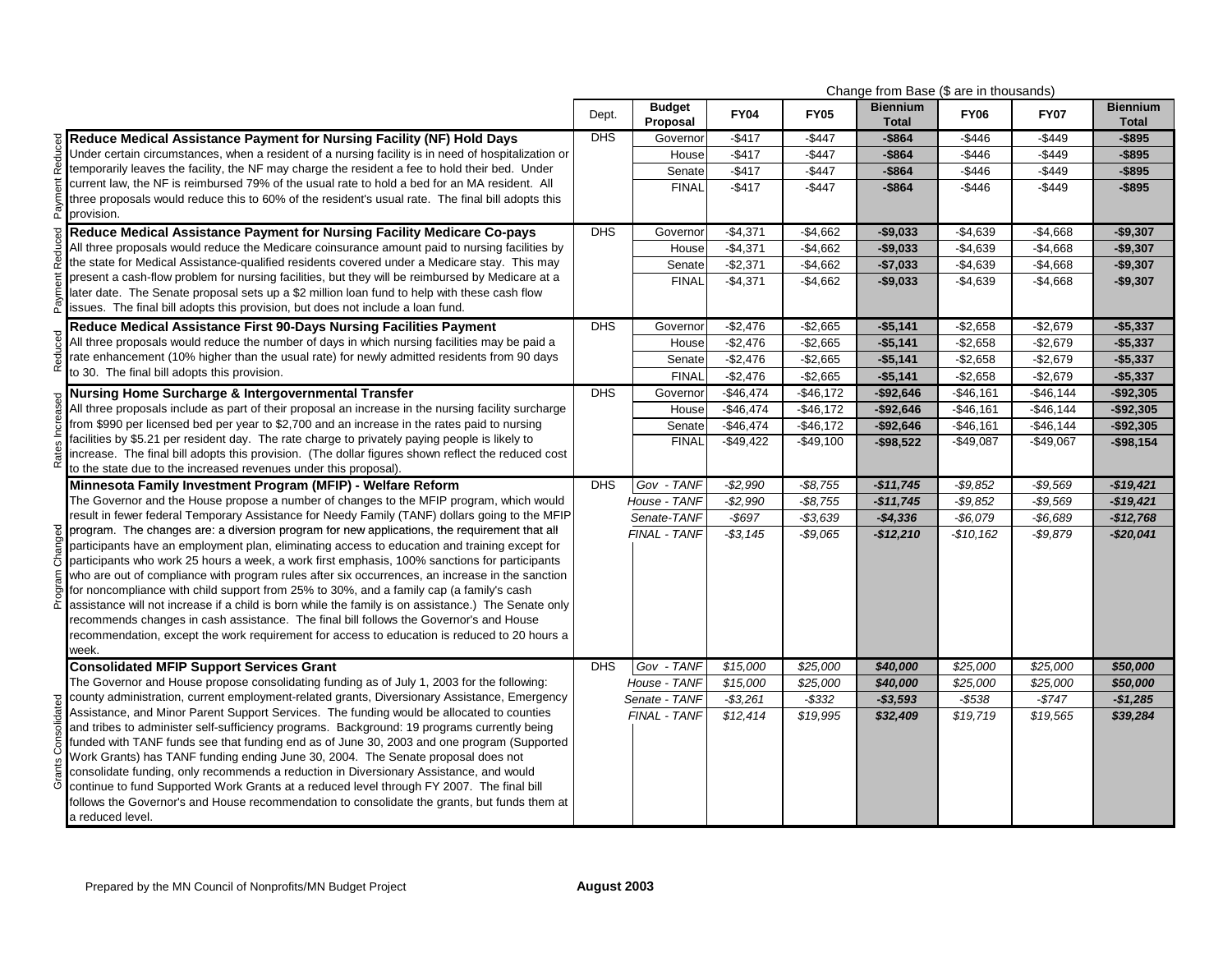|                                                                                                                                                |            |                           |                 |                       | Change from Base (\$ are in thousands) |                 |                 |                                 |
|------------------------------------------------------------------------------------------------------------------------------------------------|------------|---------------------------|-----------------|-----------------------|----------------------------------------|-----------------|-----------------|---------------------------------|
|                                                                                                                                                | Dept.      | <b>Budget</b><br>Proposal | <b>FY04</b>     | <b>FY05</b>           | <b>Biennium</b><br><b>Total</b>        | <b>FY06</b>     | <b>FY07</b>     | <b>Biennium</b><br><b>Total</b> |
| <b>Limit MFIP Education &amp; Training</b>                                                                                                     | <b>DHS</b> | Gov - TANF                | $-$ \$2,586     | -\$5,005              | $-$7,591$                              | $-$5,281$       | $-$5,435$       | -\$10,716                       |
| The Governor and House limit access to education and training for MFIP participants to 12                                                      |            | House - TANF              | $-$2,586$       | $-$5,005$             | $-$7,591$                              | $-$5,281$       | $-$5,435$       | $-$10,716$                      |
| months, instead of 24 months. The Senate proposal does not recommend any changes. The                                                          |            | Senate - TANF             | \$0             | \$0                   | \$0                                    | \$0             | \$0             | \$0                             |
| final bill does not adopt this provision.                                                                                                      |            | FINAL - TANF              | $\sqrt{$0}$     | $\overline{50}$       | \$0                                    | \$0             | \$0             | \$0                             |
| <b>MFIP Budgeting and SSI</b>                                                                                                                  | <b>DHS</b> | Gov - GF                  | \$6             | \$0                   | \$6                                    | \$0             | \$0             | $\overline{30}$                 |
| Under this proposal, MFIP families who have a disabled person receiving Supplemental                                                           |            | Gov - TANF                | $-$15,376$      | $-$14,566$            | $-$29,942$                             | $-$14,304$      | $-$13.964$      | $-$ \$28,268                    |
| Security Income (SSI) in the home would have their grants reduced by up to \$175.                                                              |            | House - GF                | \$6             | \$0                   | \$6                                    | \$0             | \$0             | \$0                             |
| Approximately 17% of MFIP families have SSI recipients in their households. The Senate                                                         |            | House - TANF              | $-$15,376$      | $-$14,566$            | $-$29,942$                             | $-$14,304$      | $-$13.964$      | $-$28,268$                      |
| proposal does not recommend any changes. The final bill includes a compromise position                                                         |            | Senate - GF               | \$0             | \$0                   | \$0                                    | \$0             | \$0             | \$0                             |
| which would reduce grants by up to \$125.                                                                                                      |            | Senate - TANF             | $\sqrt{$0}$     | $\overline{50}$       | \$0                                    | \$0             | $\overline{50}$ | \$0                             |
|                                                                                                                                                |            | FINAL - GF                | $\sqrt{6}$      | $\sqrt{50}$           | \$0                                    | $\overline{50}$ | $\sqrt{50}$     | \$0                             |
|                                                                                                                                                |            | FINAL - TANF              | $-$11,479$      | $-$10,874$            | $-$22,353$                             | $-$10,678$      | $-$10,424$      | $-$ \$21,102                    |
| <b>Reduce MFIP Exit Level</b>                                                                                                                  | <b>DHS</b> | Gov - TANF                | $-$ \$3,519     | $-$4,549$             | $-$8,068$                              | $-$4,810$       | $-$4,812$       | $-$9,622$                       |
| The Governor and House proposes reducing the income level at which families leave the MFIP                                                     |            | House - TANF              | $-$3,519$       | $-$4,549$             | $-$8,068$                              | $-$4,810$       | $-$4,812$       | $-$9,622$                       |
| program from 120% of federal poverty guidelines to 115%. Because the earned income                                                             |            | Senate - TANF             | \$0             | \$0                   | \$0                                    | $\overline{50}$ | \$0             | \$0                             |
| disregard is linked to the exit level, working families on MFIP would also see reductions in their                                             |            | FINAL - TANF              | $- $3,519$      | -\$4,549              | $-$8,068$                              | $-$4,810$       | $-$ \$4,812     | $-$9,622$                       |
| benefit levels. The Senate proposal does not recommend any changes. The final bill follows<br>the Governor's and House recommendation.         |            |                           |                 |                       |                                        |                 |                 |                                 |
| <b>MFIP Time Limit Policy</b>                                                                                                                  | <b>DHS</b> | Gov - GF                  | \$0             | $-$30$                | $-$30$                                 | $-$ \$36        | $-$41$          | $-$77$                          |
| All three proposals would make the following changes to the policies allowing extensions for                                                   |            | Gov - TANF                | \$0             | \$2,143               | \$2,143                                | \$2,623         | \$3,113         | \$5,736                         |
| MFIP participants reaching the 60-month time limit: the sunset of the extensions for employed                                                  |            | House - GF                | \$0             | $-$30$                | $-$30$                                 | $-$36$          | $-$ \$41        | $-$77$                          |
| participants would be repealed, the policy for two-parent families would be "clarified/refined,"                                               |            | House - TANF              | \$0             | \$2,143               | \$2,143                                | \$2,623         | \$3,113         | \$5,736                         |
| and MFIP sanction policy would be "clarified/refined." The final bill adopts this provision.                                                   |            | Senate - GF               | \$0             | $-$30$                | $-$30$                                 | $-$36$          | $-$41$          | $-$77$                          |
|                                                                                                                                                |            | Senate - TANF             | \$0             | \$2,143               | \$2,143                                | \$2,623         | \$3,113         | \$5,736                         |
| ⊞                                                                                                                                              |            | FINAL - GF                | $\overline{50}$ | $-$ \$30              | $-$30$                                 | $-$36$          | $-$41$          | $-$77$                          |
|                                                                                                                                                |            | FINAL - TANF              | \$0             | \$2,143               | \$2,143                                | \$2,623         | \$3,113         | \$3,113                         |
| <b>Continue MFIP for Legal Non-Citizens</b>                                                                                                    | <b>DHS</b> | Gov - TANF                | \$5,107         | \$6,141               | \$11,248                               | \$7,251         | \$7,888         | \$15,139                        |
| Under current law, MFIP cash and food assistance for legal non-citizens would end on June 30,                                                  |            | House - TANF              | \$5,107         | \$6,141               | \$11,248                               | \$7,251         | \$7,888         | \$15,139                        |
| 2003. All three proposals eliminate the sunset and continue to provide assistance. The final bill                                              |            | Senate - TANF             | \$5,107         | \$6,141               | \$11,248                               | \$7,251         | \$7,888         | \$15,139                        |
| adopts this provision.                                                                                                                         |            | FINAL - TANF              | \$5,107         | \$6,141               | \$11,248                               | \$7,251         | \$7,888         | \$15,139                        |
| Fund Minnesota Food Assistance Program (MFAP) Shortfall                                                                                        | <b>DHS</b> | Governor                  | \$27            | \$132                 | \$159                                  | \$246           | \$367           | \$613                           |
| The Minnesota Food Assistance Program (MFIP) provides state-funded food assistance for                                                         |            | House                     | \$27            | \$132                 | \$159                                  | \$246           | \$367           | \$613                           |
| legal non-citizens who do not qualify for federal food benefits because of their citizenship status.                                           |            | Senate                    | \$27            | \$132                 | \$159                                  | \$246           | \$367           | \$613                           |
| There is a projected shortfall in the funding for this program, which all three proposals would<br>fund. The final bill adopts this provision. |            | <b>FINAL</b>              | \$27            | \$132                 | \$159                                  | \$246           | \$367           | \$613                           |
| Reduce State Food Support Employment and Training Grants                                                                                       | <b>DHS</b> | Governor                  | $-$1,321$       | $-$1,321$             | $-$2,642$                              | $-$1,321$       | $-$1,321$       | $-$2,642$                       |
| Food Support Employment and Training (FSET) programs provide employment and training                                                           |            | House                     | $-$1,321$       | $-$1,321$             | $-$2,642$                              | $-$1,321$       | $-$1,321$       | $-$2,642$                       |
| services. Non-disabled adults without dependents only can receive Food Stamp benefits for                                                      |            | Senate                    | \$0             | \$0                   | \$0                                    | \$0             | \$0             | \$0                             |
| three months but can earn extra months of benefits by participating in FSET. The Governor and                                                  |            | <b>FINAL</b>              | $-$1,321$       | $\overline{-\$1,}321$ | $-$2,642$                              | $-$1,321$       | $-$1,321$       | $-$2,642$                       |
| House proposals would reduce FSET funding, which is expected to reduce the number of                                                           |            |                           |                 |                       |                                        |                 |                 |                                 |
| persons served by 72%. It will also mean a loss of up to \$1.3 million per year in federal                                                     |            |                           |                 |                       |                                        |                 |                 |                                 |
| matching funds. The Senate does not recommend any changes. The final bill follows the<br>Governor's and House recommendation.                  |            |                           |                 |                       |                                        |                 |                 |                                 |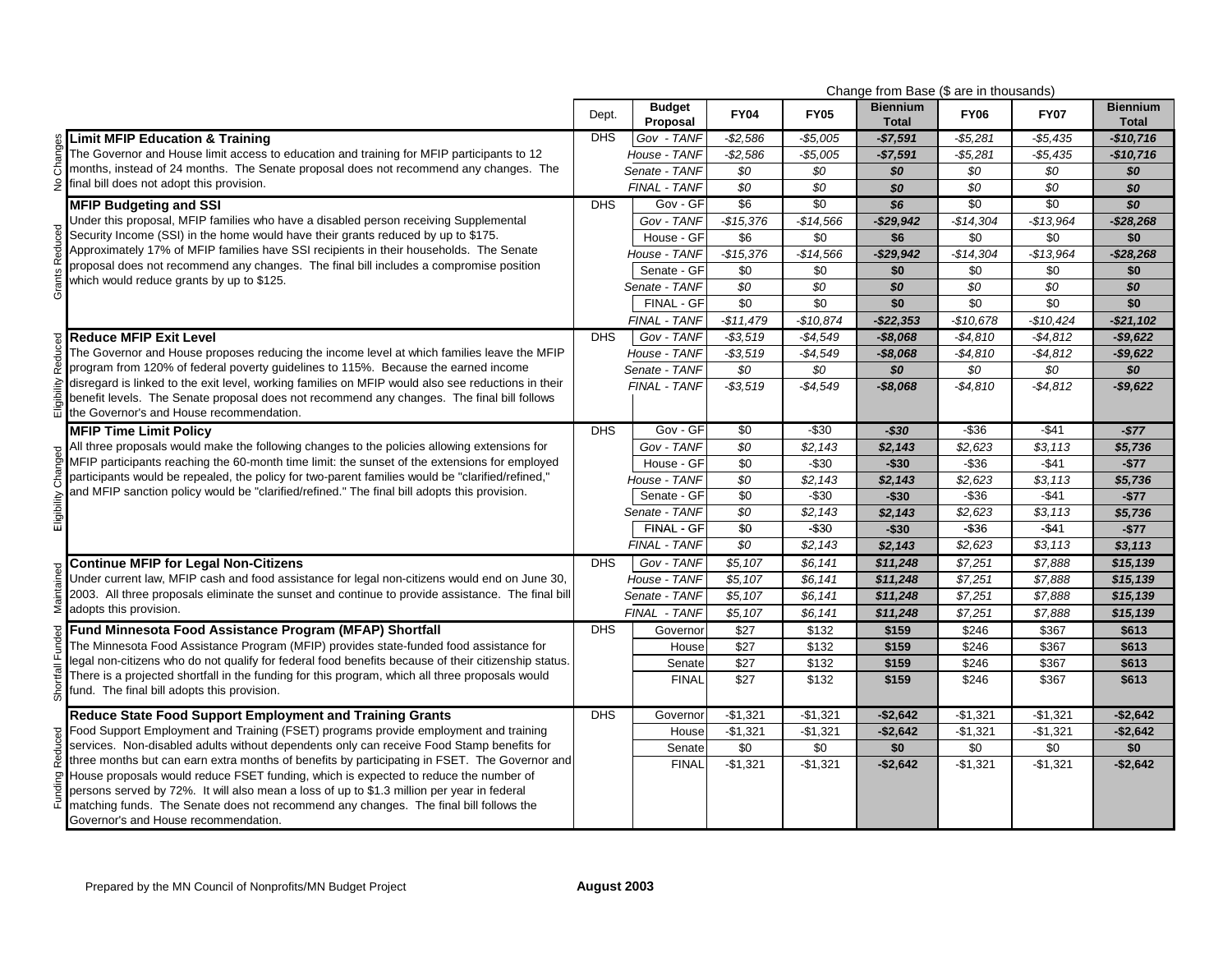| Change from Base (\$ are in thousands) |                                                                                                                                                                                     |            |                           |                 |             |                                 |                 |                 |                                 |
|----------------------------------------|-------------------------------------------------------------------------------------------------------------------------------------------------------------------------------------|------------|---------------------------|-----------------|-------------|---------------------------------|-----------------|-----------------|---------------------------------|
|                                        |                                                                                                                                                                                     | Dept.      | <b>Budget</b><br>Proposal | <b>FY04</b>     | <b>FY05</b> | <b>Biennium</b><br><b>Total</b> | <b>FY06</b>     | <b>FY07</b>     | <b>Biennium</b><br><b>Total</b> |
|                                        | <b>Limit Emergency Assistance Programs</b>                                                                                                                                          | <b>DHS</b> | Gov - GF                  | $-$2,338$       | $-$2,591$   | $-$4,929$                       | $-$ \$2,812     | $- $3,192$      | -\$6,004                        |
|                                        | Emergency Assistance (EA) provides special financial support for a family facing unexpected                                                                                         |            | Gov - TANF                | $-$4,946$       | $-$6.055$   | $-$11,001$                      | $-$7,721$       | $-$9,414$       | $-$17,135$                      |
|                                        | emergency expenses (such as eviction or losses from a fire). About 6,100 per month are                                                                                              |            | House - GF                | $-$2,338$       | $-$2,591$   | $-$4,929$                       | $-$2,812$       | $- $3,192$      | $-$6,004$                       |
|                                        | served. Emergency General Assistance (EGA) provides benefits to about 13,500 adults and                                                                                             |            | House - TANF              | $-$4,946$       | $-$6,055$   | $-$11,001$                      | $-$7,721$       | $-$9,414$       | $-$17,135$                      |
|                                        | families who are not eligible for EA or the Minnesota Family Investment Program. There are no                                                                                       |            | Senate - GF               | \$0             | \$0         | \$0                             | \$0             | \$0             | \$0                             |
|                                        | absolute income limits, but eligibility is based on the existence of an emergency that threatens                                                                                    |            | Senate - TANF             | \$0             | \$0         | \$0                             | \$0             | \$0             | \$0                             |
|                                        | health or safety and that cannot be resolved with existing resources. Emergency Minnesota                                                                                           |            | FINAL - GF                | $-$2,338$       | $-$2,591$   | $-$4,929$                       | $-$2,812$       | $- $3,192$      | $-$6,004$                       |
|                                        | Supplemental Aid (EMSA) provides emergency benefits to over 3,130 aged, blind, or disabled                                                                                          |            | FINAL - TANF              | $-$4,946$       | $-$6.055$   | $-$11,001$                      | $-$7,721$       | $-$9,414$       | $-$17,135$                      |
|                                        | adults who are not eligible for EA or EGA, and who face an emergency that threatens health                                                                                          |            |                           |                 |             |                                 |                 |                 |                                 |
|                                        | and safety. The Governor and House propose capping funding for all three programs at FY<br>2002 spending levels. EGA and EMSA would also be limited to once in every 12 months. The |            |                           |                 |             |                                 |                 |                 |                                 |
|                                        | Senate does not recommend any changes. The final bill follows the Governor's and House                                                                                              |            |                           |                 |             |                                 |                 |                 |                                 |
|                                        | recommendation.                                                                                                                                                                     |            |                           |                 |             |                                 |                 |                 |                                 |
|                                        | <b>TANF Refinancing</b>                                                                                                                                                             | <b>DHS</b> | Gov - GF                  | $-$12,927$      | $-$9,272$   | $-$22,199$                      | $-$10,724$      | $-$10,827$      | $-$21,551$                      |
|                                        | The Governor and House propose replacing General Fund expenditures with TANF dollars                                                                                                |            | Gov - TANF                | \$12,927        | \$9,272     | \$22,199                        | \$10,724        | \$10,827        | \$21,551                        |
| TANF                                   | made available through cuts made elsewhere in the budget to TANF-funded purposes. Under                                                                                             |            | House - GF                | $-$12,927$      | $-$9,272$   | $-$22,199$                      | $-$10,724$      | $-$10,827$      | $-$21,551$                      |
| with                                   | this proposal, more TANF dollars will go for the Minnesota Family Investment Program. TANF                                                                                          |            | House - TANF              | \$12,927        | \$9,272     | \$22,199                        | \$10,724        | \$10,827        | \$21,551                        |
|                                        | dollars are also transferred to the Social Services Block Grant and would replace General Fund                                                                                      |            | Senate - GF               | \$0             | \$0         | \$0                             | \$0             | \$0             | \$0                             |
|                                        | dollars for the Children and Community Services Grant. The Senate does not recommend any                                                                                            |            | Senate - TANF             | \$0             | \$0         | \$0                             | \$0             | \$0             | \$0                             |
| Refina                                 | changes. The final bill follows the Governor's and House recommendation, although a smaller                                                                                         |            | FINAL - GF                | $-$3,952$       | $-$3,137$   | $-$7,089$                       | $-$6,692$       | $- $3,192$      | $-$9,884$                       |
|                                        | amount of each program is refinanced.                                                                                                                                               |            | FINAL - TANF              | \$3,952         | \$3,137     | \$7,089                         | \$6,692         | \$3,192         | \$9,884                         |
|                                        | <b>Eliminate Access and Visitation Grants</b>                                                                                                                                       | <b>DHS</b> | Governor                  | -\$100          | $-$100$     | $-$200$                         | $-$100$         | $-$100$         | $-$200$                         |
|                                        | All three proposals would eliminate the Access and Visitation Grants, which would result in the                                                                                     |            | House                     | $-$100$         | $-$100$     | $-$200$                         | $-$100$         | $-$100$         | $-$200$                         |
|                                        | additional loss of \$100,000 in federal funds. These grants have primarily gone to Cooperation                                                                                      |            | Senate                    | $-$100$         | $-$100$     | $-$200$                         | $-$100$         | $-$100$         | $-$200$                         |
| Fliminated                             | for the Children, a custody and visitation program operating in Ramsey and Stearns counties.                                                                                        |            | <b>FINAL</b>              | $-$100$         | $-$100$     | $-$200$                         | $-$100$         | $-$100$         | $-$200$                         |
|                                        | The final bill adopts this provision.                                                                                                                                               |            |                           |                 |             |                                 |                 |                 |                                 |
|                                        | <b>Child Support Grant Reduction and Fees</b>                                                                                                                                       | <b>DHS</b> | Governor                  | $-$462$         | $-$636$     | $-$1,098$                       | $-$ \$884       | $-$ \$884       | $-$1,768$                       |
|                                        | The Governor and House propose a new user fee of 1% for parents who seek help from the                                                                                              |            | House                     | $-$ \$462       | -\$636      | $-$1,098$                       | $-$ \$884       | -\$884          | $-$1,768$                       |
|                                        | state in collecting owed child support. Current and recent public assistance recipients would be                                                                                    |            | Senate                    | $\overline{50}$ | $\sqrt{6}$  | \$0                             | $\overline{50}$ | $\overline{50}$ | \$0                             |
|                                        | exempt from the fee. Under current law, applicants pay a one-time application fee of \$25. The                                                                                      |            | <b>FINAL</b>              | $-$ \$462       | $-$ \$636   | $-$1,098$                       | $-$ \$884       | $-$ \$884       | $-$1,768$                       |
| Fees                                   | Senate does not recommend any changes. The final bill follows the Governor's and House                                                                                              |            |                           |                 |             |                                 |                 |                 |                                 |
|                                        | recommendation.                                                                                                                                                                     | <b>DHS</b> |                           | \$0             | \$0         | \$0                             | \$0             | \$0             | \$0                             |
|                                        | \$100 Housing Penalty<br>Under current law, families enrolled in the Minnestoa Family Investment Program (MFIP) who                                                                 |            | Governor<br>House         | $\overline{50}$ | $\sqrt{6}$  | \$0                             | $\sqrt{6}$      | \$0             | \$0                             |
| Reduced                                | receive subsidized housing have \$100 a month counted against their cash grant, effectively                                                                                         |            | Senate                    | \$13,138        | \$12,244    | \$25,382                        | \$11,937        | \$11,595        | \$23,532                        |
|                                        | reducing their cash grant by that amount. Each year, however, the Legislature has approved                                                                                          |            | <b>FINAL</b>              | \$5,436         | \$6,080     | \$11,516                        | \$5,927         | \$5,757         | \$11,684                        |
|                                        | funding to offset this deduction. The Governor and House do not take any action in their                                                                                            |            |                           |                 |             |                                 |                 |                 |                                 |
| Grants                                 | proposal, which would let the "\$100 rule" take effect. The Senate proposal fully funds offsetting                                                                                  |            |                           |                 |             |                                 |                 |                 |                                 |
|                                        | the deduction, thus preventing any reduction in cash grants. The final bill partially funds an                                                                                      |            |                           |                 |             |                                 |                 |                 |                                 |
| Cash                                   | offset, so that families living in subsidized housing will have \$50 a month counted against their                                                                                  |            |                           |                 |             |                                 |                 |                 |                                 |
| MFIP                                   | cash grant. This change could affect 11,000 families. Some families who live in subsidized                                                                                          |            |                           |                 |             |                                 |                 |                 |                                 |
|                                        | housing and have a family member on SSI would be subject to both the \$50 penalty and the                                                                                           |            |                           |                 |             |                                 |                 |                 |                                 |
|                                        | \$125 SSI cut.                                                                                                                                                                      |            |                           |                 |             |                                 |                 |                 |                                 |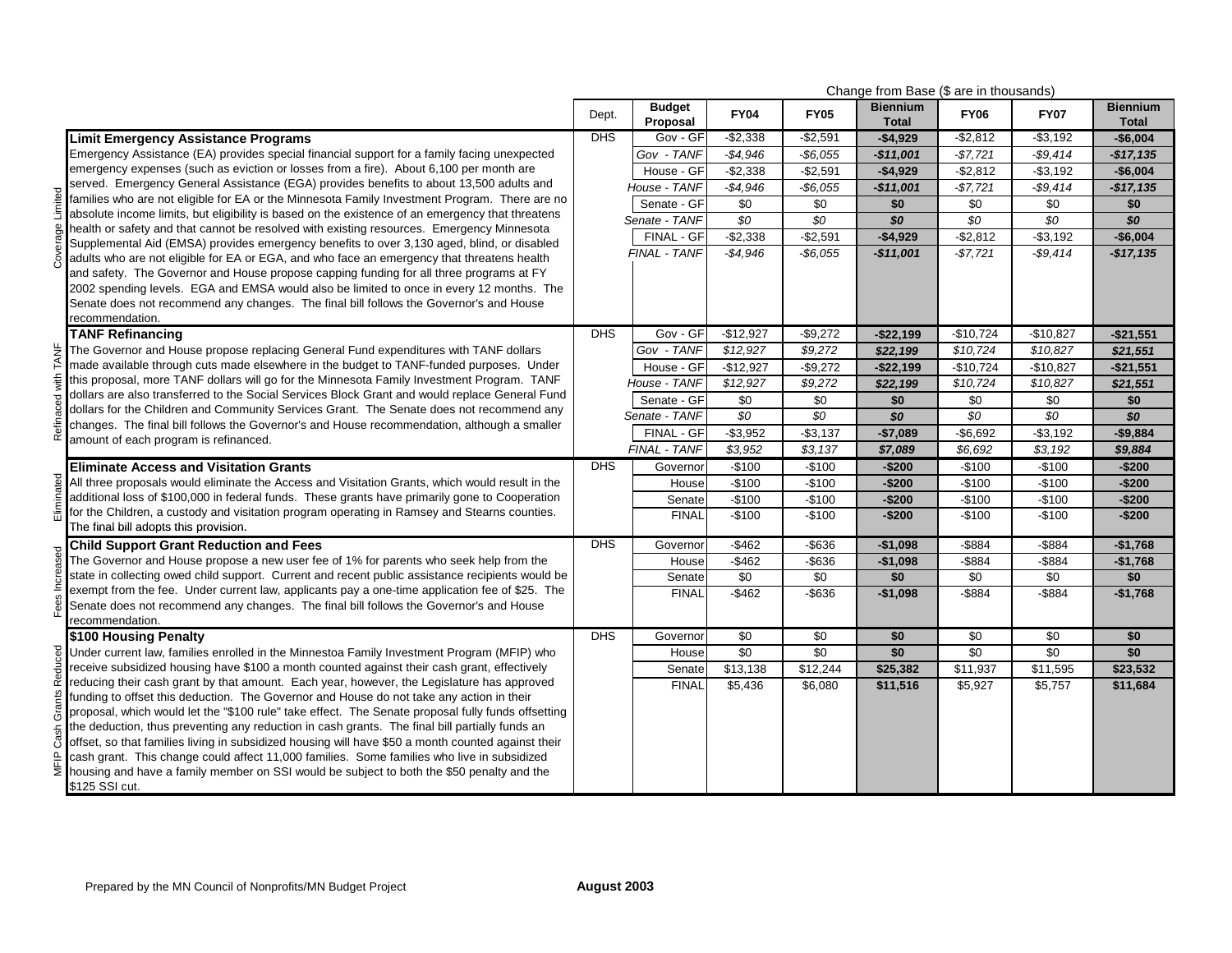|             |                                                                                                                                                                                                   | Change from Base (\$ are in thousands) |                           |                          |             |                                 |             |             |                                 |
|-------------|---------------------------------------------------------------------------------------------------------------------------------------------------------------------------------------------------|----------------------------------------|---------------------------|--------------------------|-------------|---------------------------------|-------------|-------------|---------------------------------|
|             |                                                                                                                                                                                                   | Dept.                                  | <b>Budget</b><br>Proposal | <b>FY04</b>              | <b>FY05</b> | <b>Biennium</b><br><b>Total</b> | <b>FY06</b> | <b>FY07</b> | <b>Biennium</b><br><b>Total</b> |
|             | <b>Grant Redesign</b>                                                                                                                                                                             | Health                                 | Gov - GF                  | $-$4,088$                | $-$4,088$   | $-$8,176$                       | $-$4,088$   | $-$4,088$   | $-$ \$8,176                     |
|             | The Governor and House propose to consolidate 13 grants into a single grant. Total grant                                                                                                          |                                        | Gov - TANF                | $-$3,000$                | $-$3,000$   | $-$6,000$                       | $-$3,000$   | $-$3,000$   | $-$6,000$                       |
|             | funds are cut by \$3.3 million in General Funds and \$3 million in TANF funds each fiscal year,                                                                                                   |                                        | House - GF                | $-$4,088$                | $-$4,088$   | $-$8,176$                       | $-$4,088$   | $-$4,088$   | $-$ \$8,176                     |
|             | with an additional \$750,000 per year cut from the Dept. of Health. The grant programs to be                                                                                                      |                                        | House - TANF              | $-$3,000$                | $-$3,000$   | $-$6,000$                       | $-$3,000$   | $-$3,000$   | $-$6,000$                       |
| Reduced     | consolidated are: Community Health Service (CHS) Subsidy, Bioterrorism, Maternal and Child                                                                                                        |                                        | Senate - GF               | \$0                      | \$0         | \$0                             | \$0         | \$0         | \$0                             |
| ×           | Health (MCH) Block Grant, Women, Infants and Children (WIC), Infant Mortality, Lead Safe                                                                                                          |                                        | Senate - TANF             | $-$3,000$                | $-$3,000$   | $-$6,000$                       | $-$3,000$   | $-$3,000$   | $-$6,000$                       |
| dated       | Housing, Family Home Visiting, Suicide Prevention, Fetal Alcohol Syndrome Prevention (FAS),                                                                                                       |                                        | FINAL - GF                | $-$3,845$                | $-$3,845$   | $-$7,690$                       | $-$3,845$   | $-$3,845$   | $-$7,690$                       |
|             | Youth Risk Behavior, Minnesota ENABL, Eliminating Health Disparities (EHD)-Tribal Grants,                                                                                                         |                                        | FINAL - TANF              | $-$3,000$                | $-$3,000$   | $-$6,000$                       | $-$3,000$   | $-$3,000$   | $-$6,000$                       |
|             | and EHD-RHITB. The Senate only recommends the consolidation of TANF funding. The final                                                                                                            |                                        |                           |                          |             |                                 |             |             |                                 |
|             | bill follows the Governor's and House recommendation with the following exceptions: FAS, Lead                                                                                                     |                                        |                           |                          |             |                                 |             |             |                                 |
|             | Safe Housing, and EHD-Tribal Grants receive no reductions. In addition, Suicide Prevention is                                                                                                     |                                        |                           |                          |             |                                 |             |             |                                 |
|             | not part of the consolidation, but receives an annual reduction of \$123,000 (not reflected in the                                                                                                |                                        |                           |                          |             |                                 |             |             |                                 |
|             | spreadsheet).                                                                                                                                                                                     |                                        |                           |                          |             |                                 |             |             |                                 |
|             | <b>Reduce and Eliminate Health Department Grants</b>                                                                                                                                              | Health                                 | Governor                  | $-$1,966$                | $-$1,966$   | $-$3,932$                       | $-$1,966$   | $-$1,966$   | $-$3,932$                       |
|             | The Governor and House proposals save nearly \$2 million each year by eliminating two grant                                                                                                       |                                        | House                     | $-$1,966$                | $-$1,966$   | $-$3,932$                       | $-$1,966$   | $-$1,966$   | $-$3,932$                       |
|             | programs and reducing two others. The grants to be eliminated are: Long Term Care Home                                                                                                            |                                        | Senate                    | $-$1,000$                | $-$1,000$   | $-$2,000$                       | $-$1,000$   | $-$1,000$   | $-$2,000$                       |
| Reduced     | Transition Planning Grant Program, which provides support to nursing homes to analyze their                                                                                                       |                                        | <b>FINAL</b>              | $-$1,966$                | $-$1,966$   | $-$ \$3,932                     | $-$1,966$   | $-$1,966$   | $-$3,932$                       |
|             | specific circumstances and plan their response to a changing environment; and the Long Term                                                                                                       |                                        |                           |                          |             |                                 |             |             |                                 |
|             | Care Quality Demonstration Grant Program, which was designed to support nursing home                                                                                                              |                                        |                           |                          |             |                                 |             |             |                                 |
| ed &        | quality innovations. Reductions would be made in the Eliminating Health Disparities                                                                                                               |                                        |                           |                          |             |                                 |             |             |                                 |
|             | Initiative, which was created in 2001 to address serious disparities in health status between                                                                                                     |                                        |                           |                          |             |                                 |             |             |                                 |
| i<br>Elimin | whites and Minnesota's communities of color and American Indians. The planning grants                                                                                                             |                                        |                           |                          |             |                                 |             |             |                                 |
|             | component of this program would be eliminated. Also reduced are Rural Hospital Capital                                                                                                            |                                        |                           |                          |             |                                 |             |             |                                 |
|             | Improvement Grants, which support rural hospitals with 50 or fewer beds. The Senate                                                                                                               |                                        |                           |                          |             |                                 |             |             |                                 |
|             | proposal eliminates the two Long Term Care grants, but does not make the other reductions.                                                                                                        |                                        |                           |                          |             |                                 |             |             |                                 |
|             | The final bill follows the Governor's and House recommendation.                                                                                                                                   |                                        |                           |                          |             |                                 |             |             |                                 |
|             | <b>Tobacco Endowment Eliminated</b>                                                                                                                                                               | Health                                 | $Gov - TE$                | $-$1,029,000$            | \$0         | -\$1,029,000                    | \$0         | \$0         | \$0                             |
|             | The budget agreement transfers the entire \$1.0 billion balance in the Tobacco Endowments into                                                                                                    |                                        | House - TE                | $-$1,029,000$            | \$0         | -\$1,029,000                    | \$0         | \$0         | \$0                             |
|             | the state's General Fund. The Tobacco Endowments represent a portion of the state's tobacco                                                                                                       |                                        | Senate - TE               | $-$1,029,000$            | \$0         | -\$1,029,000                    | \$0         | \$0         | \$0                             |
|             | settlement that were set aside in earlier legislative sessions, and the interest earned on these                                                                                                  |                                        |                           | FINAL - TE - \$1,029,000 | \$0         | -\$1,029,000                    | \$0         | \$0         | \$0                             |
| hated       | endowments were dedicated to programs including medical education and tobacco use                                                                                                                 |                                        |                           |                          |             |                                 |             |             |                                 |
|             | prevention. The endowment interest that previously went to the Academic Health Center at the                                                                                                      |                                        |                           |                          |             |                                 |             |             |                                 |
| â           | University of Minnesota and the Medical Education Research Fund will now be funded by                                                                                                             |                                        |                           |                          |             |                                 |             |             |                                 |
|             | dedicating a portion of tobacco tax revenues to these purposes (\$44.9 million for 2004-05 for                                                                                                    |                                        |                           |                          |             |                                 |             |             |                                 |
|             | the Academic Health Center and \$17.3 million for the biennium to the Medical Education                                                                                                           |                                        |                           |                          |             |                                 |             |             |                                 |
|             | Research Fund - not included in spreadsheet figures). The Senate proposed \$24.8 million for                                                                                                      |                                        |                           |                          |             |                                 |             |             |                                 |
|             | the 2004-05 biennium in tobacco tax revenues be dedicated to a Statewide Tobacco Prevention                                                                                                       |                                        |                           |                          |             |                                 |             |             |                                 |
|             | Fund, but this was not adopted in the final proposal.                                                                                                                                             | <b>DOE</b>                             | <b>Base</b>               | \$8,514                  | \$8,514     | \$17,028                        | \$8,514     | \$8,514     | \$17,028                        |
|             | <b>Minnesota Economic Opportunity Grant</b>                                                                                                                                                       |                                        | Governor                  | $-$4.514$                |             | $-$9.028$                       | $-$4.514$   | $-$4.514$   | $-$9.028$                       |
|             | These grants provide the core funding for the 40 community action agencies which cover all                                                                                                        |                                        |                           |                          | $-$4,514$   |                                 |             |             |                                 |
|             | Minnesota counties, serving 750,000 low-income people each year. Funds are used to enable<br>low-income families and individuals to attain the skills, knowledge, and motivation that will result |                                        | House                     | $-$4,514$                | $-$4,514$   | $-$9,028$                       | $-$4,514$   | $-$4,514$   | $-$9,028$                       |
|             | in their becoming self-sufficient. These funds leverage an additional \$240 million in other                                                                                                      |                                        | Senate                    | $-$1,514$                | $-$1,514$   | $-$3,028$                       | $-$1,514$   | $-$1,514$   | $-$3,028$                       |
|             | federal, state, local, and private funds. Eleven tribes also receive funding through this grant.                                                                                                  |                                        | <b>FINAL</b>              | $-$4,514$                | $-$4,514$   | $-$9,028$                       | $-$4,514$   | $-$4,514$   | $-$9,028$                       |
|             | The Governor's and House proposals cut funding by 53%. The Senate proposal cuts funding by                                                                                                        |                                        |                           |                          |             |                                 |             |             |                                 |
| Significa   | 18%. The types of services that will be impacted include transportation, housing and shelter,                                                                                                     |                                        |                           |                          |             |                                 |             |             |                                 |
|             | senior programs, Head Start, food shelves, and emergency services. The final bill follows the                                                                                                     |                                        |                           |                          |             |                                 |             |             |                                 |
|             | Governor's and House proposal and cuts funding by 53%.                                                                                                                                            |                                        |                           |                          |             |                                 |             |             |                                 |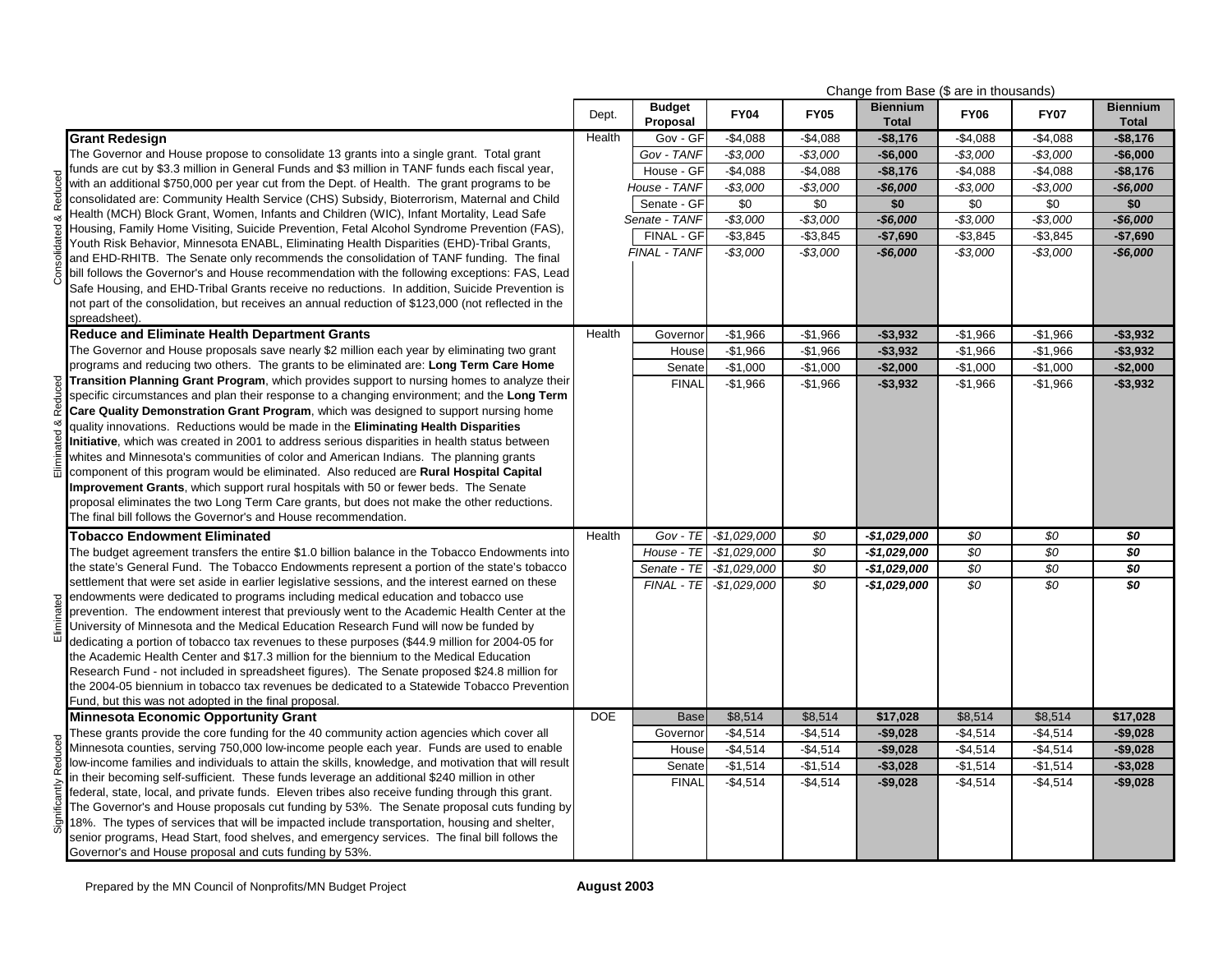|               |                                                                                                                                                                                            |            |                           |             |             | Change from Base (\$ are in thousands) |             |             |                                 |  |
|---------------|--------------------------------------------------------------------------------------------------------------------------------------------------------------------------------------------|------------|---------------------------|-------------|-------------|----------------------------------------|-------------|-------------|---------------------------------|--|
|               |                                                                                                                                                                                            | Dept.      | <b>Budget</b><br>Proposal | <b>FY04</b> | <b>FY05</b> | <b>Biennium</b><br><b>Total</b>        | <b>FY06</b> | <b>FY07</b> | <b>Biennium</b><br><b>Total</b> |  |
|               | <b>Basic Sliding Fee Child Care Assistance</b>                                                                                                                                             | <b>DOE</b> | <b>Base</b>               | \$46,499    | \$46,499    | \$92,998                               | \$46,499    | \$46,499    | \$92,998                        |  |
|               | This program helps pay the child care costs of low- and moderate-income families who are not                                                                                               |            | Governor                  | $-$3,971$   | $-$4,725$   | $-$8,696$                              | $-$4,725$   | $-$4,725$   | $-$9,450$                       |  |
|               | participating in MFIP. The program uses a sliding fee scale based on family income for families                                                                                            |            | House                     | $-$22,938$  | $-$27,515$  | $-$50,453$                             | $-$24,155$  | $-$24,144$  | $-$48,299$                      |  |
|               | who are engaged in authorized work, education, and job search activities. Families with                                                                                                    |            | Senate                    | $-$3,971$   | $-$4,725$   | $-$8,696$                              | $-$4,725$   | $-$4,725$   | $-$9,450$                       |  |
|               | incomes under 75% of state median income and children under age 13 (age 15 for children with                                                                                               |            | <b>FINAL</b>              | $-$18,871$  | $-$27,728$  | $-$46,599$                             | $-$16,686$  | $-$16,687$  | $-$ \$33,373                    |  |
| Reduced       | disabilities) are eligible. All three proposals would no longer reimburse Legal Non-Licensed                                                                                               |            |                           |             |             |                                        |             |             |                                 |  |
|               | (LNL) providers of child care for registration fees and would pay them at an hourly rate, rather                                                                                           |            |                           |             |             |                                        |             |             |                                 |  |
|               | than in blocks of time. In addition, the Governor's and Senate proposals increase parental<br>copays for families between 75-100% of federal poverty guidelines (FPG) from \$5 to \$10 per |            |                           |             |             |                                        |             |             |                                 |  |
| Funding       | month and increases parental copays for families between 100-250% of FPG by 10%. The                                                                                                       |            |                           |             |             |                                        |             |             |                                 |  |
|               | House makes significant additional changes in the program, including reducing eligibility,                                                                                                 |            |                           |             |             |                                        |             |             |                                 |  |
|               | limiting provider reimbursement rates, and significantly increasing parent copays starting at 0%                                                                                           |            |                           |             |             |                                        |             |             |                                 |  |
|               | The final bill adopts the following changes: reimburses LNL providers on an hourly basis, setting                                                                                          |            |                           |             |             |                                        |             |             |                                 |  |
| hcreas        | a maximum rate of 80% of the county maximum family child care rate; no longer reimburses                                                                                                   |            |                           |             |             |                                        |             |             |                                 |  |
| 35            | LNL providers for registration fees; increases parental copays for families between 75-100% of                                                                                             |            |                           |             |             |                                        |             |             |                                 |  |
| ۴             | FPG from \$5 to \$10 per month and increases parental copays for families between 100-250% of                                                                                              |            |                           |             |             |                                        |             |             |                                 |  |
|               | FPG to range from 3.85% of adjusted gross income (AGI) to 22% of AGI; reduces eligibility to                                                                                               |            |                           |             |             |                                        |             |             |                                 |  |
|               | 175% of FPG for entry into the program and sets the exit level at 250% FPG; freezes provider                                                                                               |            |                           |             |             |                                        |             |             |                                 |  |
|               | rates at the FY 2003 rates through FY 2005; eliminates accreditation payments; and provides                                                                                                |            |                           |             |             |                                        |             |             |                                 |  |
|               | some additional funds to reduce the waiting list for low-income families. Overall, the final bill                                                                                          |            |                           |             |             |                                        |             |             |                                 |  |
|               | reduces General Fund spending for this program by 50% for the FY 2004-05 biennium.                                                                                                         |            |                           |             |             |                                        |             |             |                                 |  |
|               | <b>Eliminate At-Home Infant Care</b>                                                                                                                                                       | <b>DOE</b> | <b>Base</b>               | \$2,000     | \$2,000     | \$4,000                                | \$2,000     | \$2,000     | \$4,000                         |  |
|               | This program allows families to receive a subsidy in lieu of child care assistance for up to twelve                                                                                        |            | Governor                  | $-$2,000$   | $-$2,000$   | $-$4,000$                              | $-$2,000$   | $-$2,000$   | $-$4,000$                       |  |
|               | months while they stay home to care for an infant up to one year of age. Up to 7% of the                                                                                                   |            | House                     | $-$2,000$   | $-$2,000$   | $-$4,000$                              | $-$2,000$   | $-$2,000$   | $-$4,000$                       |  |
| am Eliminated | annual appropriation for the Basic Sliding Fee Child Care Assistance Program could be set<br>aside to fund this program. All three proposals eliminate this program and correspondingly    |            | Senate                    | $-$2,000$   | $-$2,000$   | $-$4,000$                              | $-$2,000$   | $-$2,000$   | $-$4,000$                       |  |
|               | reduces the appropriation for the basic sliding fee child care assistance program by \$2 million                                                                                           |            | <b>FINAL</b>              | $-$2,000$   | $-$2,000$   | $-$4,000$                              | $-$2,000$   | $-$2,000$   | $-$4,000$                       |  |
| ò             | annually. The final bill adopts this provision and eliminates the program.                                                                                                                 |            |                           |             |             |                                        |             |             |                                 |  |
|               | <b>MFIP/TY Child Care Assistance</b>                                                                                                                                                       | <b>DOE</b> | <b>Base</b>               | \$82,371    | \$84,723    | \$167,094                              | \$87,272    | \$87,267    | \$174,539                       |  |
|               | This program helps pay the child care costs of low-income families who are participating in the                                                                                            |            | Governor                  | $-$4,124$   | $-$4,753$   | $-$8,877$                              | $-$4,737$   | $-$4,737$   | $-$9,474$                       |  |
|               | Minnesota Family Investment Program (MFIP) or Transitional Year (TY) assistance. The                                                                                                       |            | House                     | $-$15,619$  | $-$17,308$  | $-$32,927$                             | $-$13,096$  | $-$13,096$  | $-$26,192$                      |  |
|               | program uses a sliding fee scale based on family income for child care while parents are                                                                                                   |            | Senate                    | $-$4,124$   | $-$4,753$   | $-$8,877$                              | $-$4,737$   | $-$4,737$   | $-$9,474$                       |  |
| Reduced       | engaged in authorized work, education, and job search activities. The Governor and the Senate                                                                                              |            | <b>FINAL</b>              | $-$12,828$  | $-$21,003$  | $-$33,831$                             | $-$7,273$   | $-$6,852$   | $-$14,125$                      |  |
|               | proposals would no longer reimburse Legal Non-Licensed (LNL) providers of child care for                                                                                                   |            |                           |             |             |                                        |             |             |                                 |  |
|               | registration fees and would pay them at an hourly rate, rather than in blocks of time. In addition,                                                                                        |            |                           |             |             |                                        |             |             |                                 |  |
|               | the proposals increases the parent co-pays for families between 75-100% of federal poverty                                                                                                 |            |                           |             |             |                                        |             |             |                                 |  |
|               | level from \$5 to \$10 per month and increases parental co-pays for families between 100-250%                                                                                              |            |                           |             |             |                                        |             |             |                                 |  |
|               | the federal poverty level by 10%. The House makes significant additional changes in the<br>program, including limiting provider reimbursement rates and significantly increasing parent    |            |                           |             |             |                                        |             |             |                                 |  |
|               | copays.                                                                                                                                                                                    |            |                           |             |             |                                        |             |             |                                 |  |
|               | The final bill adopts the following changes: reimburses LNL providers on an hourly basis, setting                                                                                          |            |                           |             |             |                                        |             |             |                                 |  |
|               | a maximum rate of 80% of the county maximum family child care rate; no longer reimburses                                                                                                   |            |                           |             |             |                                        |             |             |                                 |  |
|               | LNL providers for registration fees; increases parental copays; freezes provider rates at the FY                                                                                           |            |                           |             |             |                                        |             |             |                                 |  |
|               | 2003 rates through FY 2005; eliminates accreditation payments; and provides some additional                                                                                                |            |                           |             |             |                                        |             |             |                                 |  |
|               | funds for Social Service child care and transition year child care assistance. Overall, the final                                                                                          |            |                           |             |             |                                        |             |             |                                 |  |
|               | bill reduces General Fund spending for this program by 20% for the FY 2004-05 biennium.                                                                                                    |            |                           |             |             |                                        |             |             |                                 |  |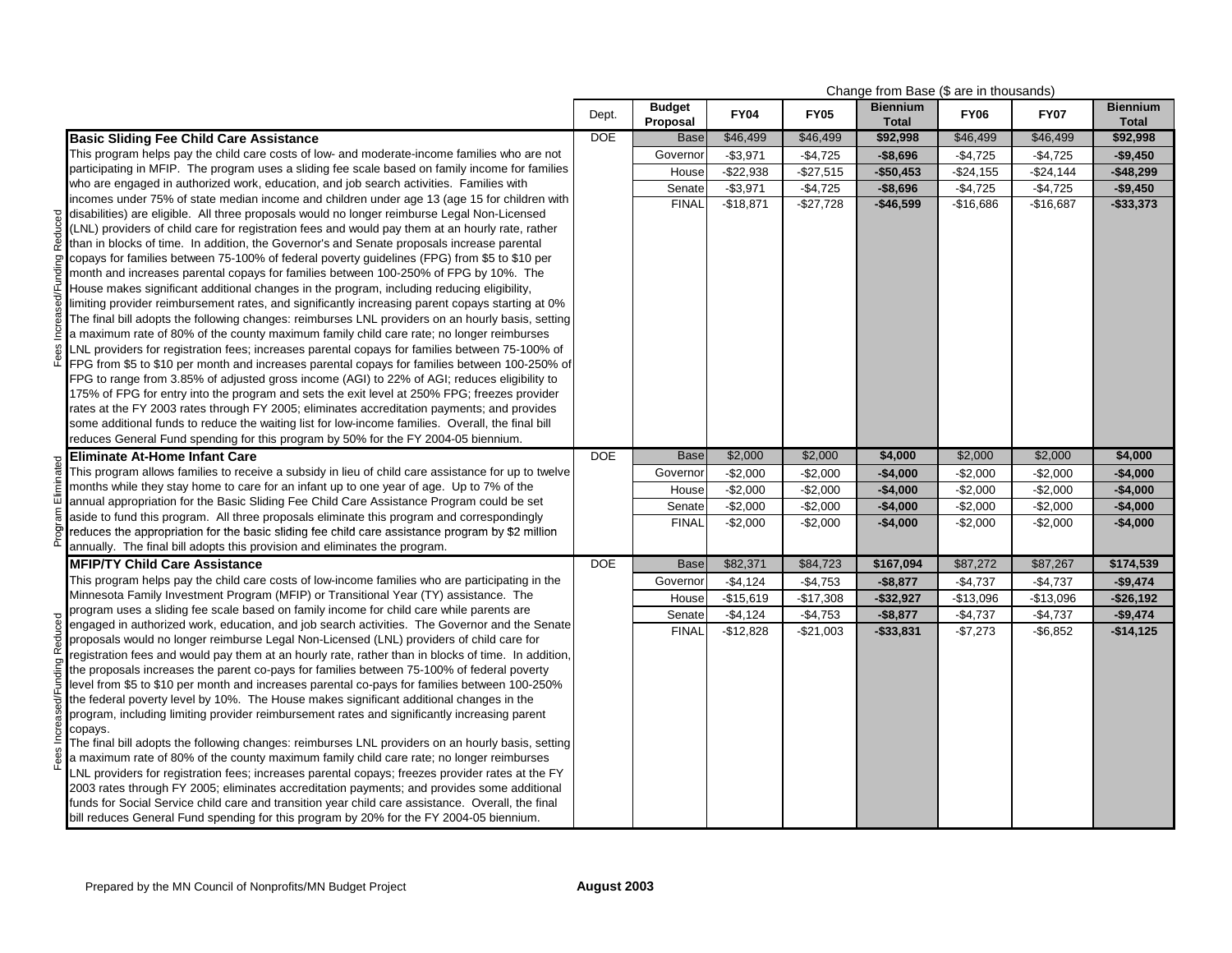|          |                                                                                                                                                                                              | Change from Base (\$ are in thousands) |                           |             |                 |                                 |                 |                 |                                 |
|----------|----------------------------------------------------------------------------------------------------------------------------------------------------------------------------------------------|----------------------------------------|---------------------------|-------------|-----------------|---------------------------------|-----------------|-----------------|---------------------------------|
|          |                                                                                                                                                                                              | Dept.                                  | <b>Budget</b><br>Proposal | <b>FY04</b> | <b>FY05</b>     | <b>Biennium</b><br><b>Total</b> | <b>FY06</b>     | <b>FY07</b>     | <b>Biennium</b><br><b>Total</b> |
|          | <b>Disability Council Sunset Extended</b>                                                                                                                                                    | Other                                  | <b>Base</b>               | \$0         | $\overline{50}$ | \$0                             | $\overline{50}$ | \$0             | \$0                             |
|          | The State Council on Disability is charged with giving attention to the needs of persons with                                                                                                | <b>Boards</b>                          | Governor                  | \$500       | \$500           | \$1,000                         | \$0             | \$0             | \$0                             |
| Extended | disabilities and to advocate plans, programs, and policies which serve the needs of people with                                                                                              |                                        | House                     | \$500       | \$500           | \$1,000                         | \$500           | \$500           | \$1,000                         |
|          | disabilities. The Disability Council was set to sunset, or end, on June 30, 2003. The Governor                                                                                               |                                        | Senate                    | \$607       | \$607           | \$1,214                         | \$607           | \$607           | \$1,214                         |
|          | proposed funding to extend the sunset to June 30, 2005 and House proposed extending the                                                                                                      |                                        | <b>FINAL</b>              | \$500       | \$500           | \$1,000                         | \$500           | \$500           | \$1,000                         |
| ഗ്       | sunset until June 30, 2007. The extended funding would allow the Council to continue operating                                                                                               |                                        |                           |             |                 |                                 |                 |                 |                                 |
|          | at a reduced level. The Senate would reinstate funding for the Council with no sunset. The final<br>bill follows the Governor's and House recommendation.                                    |                                        |                           |             |                 |                                 |                 |                 |                                 |
|          |                                                                                                                                                                                              |                                        |                           |             |                 |                                 |                 |                 |                                 |
|          | <b>Ombudsman for Mental Health and Mental Retardation</b>                                                                                                                                    | Other                                  | <b>Base</b>               | \$1,462     | \$1,462         | \$2,924                         | \$1,462         | \$1,462         | \$2,924                         |
|          | The Ombudsman for Mental Health and Mental Retardation reviews serious injuries and deaths<br>at licensed facilities, advocates for clients, and makes recommendations on issues surrounding | <b>Boards</b>                          | Governor                  | -\$219      | $-$220$         | $-$439$                         | $-$219$         | $-$220$         | $-$439$                         |
| Changes  | mental health. Under the Governor and House proposals, the Ombudsman faces a 26% cut                                                                                                         |                                        | House                     | $-$219$     | $-$220$         | $-$439$                         | $-$219$         | $-$220$         | $-$439$                         |
|          | compared to 2002-03, and will have fewer administrative resources and personnel in the 2004-                                                                                                 |                                        | Senate                    | \$0         | \$0             | \$0                             | $\sqrt{6}$      | \$0             | \$0                             |
|          | 05 biennium. Decreased service, including lack of investigation of some complaints, is                                                                                                       |                                        | <b>FINAL</b>              | \$0         | \$0             | \$0                             | \$0             | \$0             | \$0                             |
|          | expected. The Senate does not recommend a reduction in funding. The final bill does not                                                                                                      |                                        |                           |             |                 |                                 |                 |                 |                                 |
|          | recommend any reduction, but authorizes the Commissioner of Human Services to obtain                                                                                                         |                                        |                           |             |                 |                                 |                 |                 |                                 |
|          | federal financial participation funding for eligible activities.                                                                                                                             |                                        |                           |             |                 |                                 |                 |                 |                                 |
|          | <b>Economic Development</b>                                                                                                                                                                  |                                        |                           |             |                 |                                 |                 |                 |                                 |
|          | Minnesota Job Skills Partnership                                                                                                                                                             | <b>DTED</b>                            | Base - GF                 | \$8,440     | \$8,440         | \$16,880                        | \$8,440         | \$8,440         | \$16,880                        |
|          | Provides grants to public or private educational institutions partnering with businesses to                                                                                                  |                                        | Gov - GF                  | $-$766$     | $-$405$         | $-$1,171$                       | $-$405$         | $-$405$         | $-$810$                         |
|          | develop training programs specific to business needs. Programs include the Pathways                                                                                                          |                                        | Gov - TANF                | $-$750$     | $-$750$         | $-$1,500$                       | $-$750$         | $-$750$         | $-$1,500$                       |
| ٩Ā       | Program, which focuses on training individuals who are at or below 200% of federal poverty                                                                                                   |                                        | House - GF                | $-$1,366$   | $-$1,005$       | $-$2,371$                       | $-$1,005$       | $-$1,005$       | $-$2,010$                       |
|          | guidelines or those who are making the transition from public assistance to the workforce. The                                                                                               |                                        | House - TANF              | $-$750$     | $-$750$         | $-$1,500$                       | $-$750$         | $-$750$         | $-$1,500$                       |
|          | Governor and the Senate would cut the base funding for this program by 5% year, as well as<br>take money that would have been carried forward from previous years. These cuts mean some      |                                        | Senate - GF               | $-$766$     | $-$405$         | $-$1,171$                       | $-$405$         | $-$405$         | $-$ \$810                       |
|          | grants will not be funded. The House plan cuts base funding for this program by 12%, as well                                                                                                 |                                        | Senate - TANF             | $-$750$     | $-$750$         | $-$1,500$                       | $-$750$         | $-$750$         | $-$1,500$                       |
|          | as eliminating the \$361,000 carry-forward. All three proposals also cut \$750,000 per year of                                                                                               |                                        | FINAL - GF                | $-$2,016$   | $-$1,655$       | $- $3,671$                      | $-$1,655$       | $-$1,655$       | $-$3,310$                       |
| Redu     | TANF funds for the Health Care and Human Services Worker Program administered by the                                                                                                         |                                        | FINAL - TANF              | $-$750$     | $-$750$         | $-$1,500$                       | $-$750$         | $-$750$         | $-$1,500$                       |
|          | Minnesota Job Skills Partnership, although the Board can choose to fund the program with                                                                                                     |                                        |                           |             |                 |                                 |                 |                 |                                 |
|          | General Fund dollars. The final bill cuts General Fund money for the program by 20%, cancels                                                                                                 |                                        |                           |             |                 |                                 |                 |                 |                                 |
|          | the carry-forward, and eliminates the TANF funded program.                                                                                                                                   |                                        |                           |             |                 |                                 |                 |                 |                                 |
|          | <b>Workforce Development Funding</b>                                                                                                                                                         | <b>DTED</b>                            | <b>Base</b>               | \$0         | \$0             | $\overline{50}$                 | $\overline{50}$ | \$0             | \$0                             |
|          | The Senate proposal would provide funding for four nonprofit organizations providing workforce                                                                                               |                                        | Governor                  | \$0         | \$0             | \$0                             | \$0             | $\overline{30}$ | \$0                             |
|          | development services: Twin Cities Rise (training for hard-to-employ individuals), Lifetrack                                                                                                  |                                        | House                     | \$0         | \$0             | \$0                             | \$0             | \$0             | \$0                             |
|          | Resources (immigrant/refugee employment program), Metropolitan Economic Development                                                                                                          |                                        | Senate                    | \$1,075     | \$1,075         | \$2,150                         | \$1,075         | \$1,075         | \$2,150                         |
|          | Association - MEDA (minority business development programs in the metro area), and                                                                                                           |                                        | FINAL - GF                | \$500       | \$500           | \$1,000                         | \$500           | \$500           | \$1,000                         |
|          | WomenVenture (women's business development program). Funding for these programs is not<br>automatically included in the base budget. The Governor and House proposals do not include         |                                        | FINAL - WDF               | \$100       | \$100           | \$200                           | $\overline{SO}$ | $\overline{SO}$ | SO                              |
| Nonpr    | any funding. The final bill includes \$250,000 per year for Twin Cities Rise, \$100,000 per year                                                                                             |                                        |                           |             |                 |                                 |                 |                 |                                 |
|          |                                                                                                                                                                                              |                                        |                           |             |                 |                                 |                 |                 |                                 |
|          | for MEDA, and \$150,000 per year for WomenVenture. Lifetrack Resources receives \$100,000                                                                                                    |                                        |                           |             |                 |                                 |                 |                 |                                 |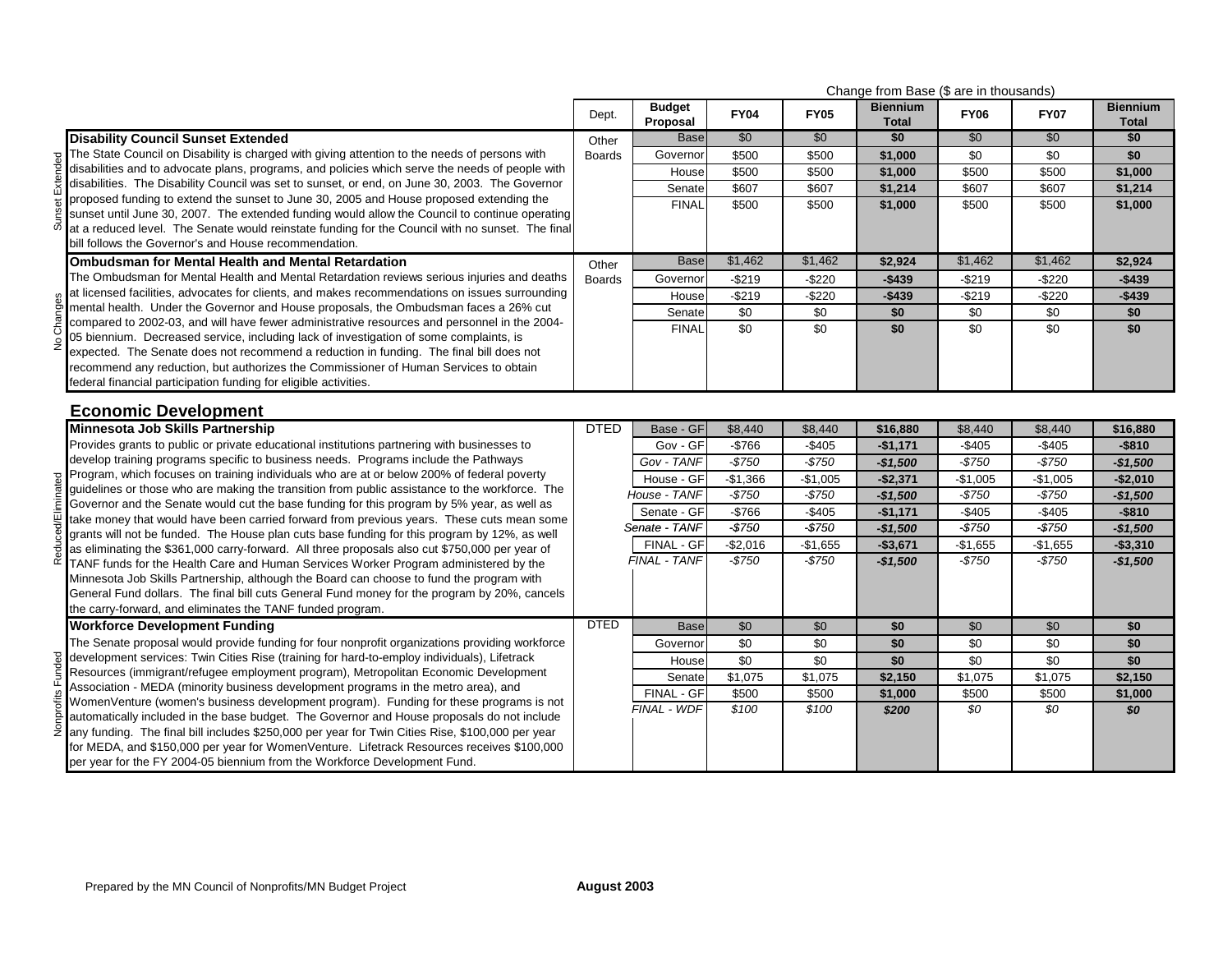|         |                                                                                                            | Change from Base (\$ are in thousands) |                           |             |             |                                 |             |                        |                                 |
|---------|------------------------------------------------------------------------------------------------------------|----------------------------------------|---------------------------|-------------|-------------|---------------------------------|-------------|------------------------|---------------------------------|
|         |                                                                                                            | Dept.                                  | <b>Budget</b><br>Proposal | <b>FY04</b> | <b>FY05</b> | <b>Biennium</b><br><b>Total</b> | <b>FY06</b> | <b>FY07</b>            | <b>Biennium</b><br><b>Total</b> |
|         | <b>Minnesota Housing Finance Agency (MHFA)</b>                                                             | Housing                                | <b>Base</b>               | \$39,534    | \$39,537    | \$79,071                        | \$39,534    | \$39,534               | \$79,068                        |
|         | All of the MHFA's appropriations from the General Fund go directly to fund programs, so any cut            | Finance                                | Governor                  | $-$4,799$   | $-$4,799$   | $-$9,598$                       | $-$4,799$   | $-$4,799$              | $-$9,598$                       |
|         | will amount to a cut in affordable housing programs. Programs the Governor and the House                   |                                        | House                     | $-$4,799$   | $-$4,799$   | $-$9,598$                       | $-$4,799$   | $-$4,799$              | $-$9,598$                       |
|         | propose to cut include, but are not limited to, the Housing Trust Fund by 5%, which targets                |                                        | Senate                    | $-$2,299$   | $-$2,299$   | $-$4,598$                       | $-$2,299$   | $\overline{-}$ \$2,299 | $-$4,598$                       |
|         | assistance with rents affordable to extremely low-income households, Bridges by 2%, which                  |                                        | <b>FINAL</b>              | $-$4,649$   | $-$4,649$   | $-$9,298$                       | $-$3,764$   | $-$3,764$              | $-$7,528$                       |
|         | provides rental assistance to extremely low-income households with a disability, Rehabilitation            |                                        |                           |             |             |                                 |             |                        |                                 |
|         | Loans by 5.7%, which provides affordable loan programs to some of the lowest income                        |                                        |                           |             |             |                                 |             |                        |                                 |
|         | households in the state, and Nonprofit Capacity Building Grants by 8.5%. The Senate does not               |                                        |                           |             |             |                                 |             |                        |                                 |
|         | recommend any of these cuts, but would make reductions in the Challenge Fund and the Home                  |                                        |                           |             |             |                                 |             |                        |                                 |
|         | Ownership Assistance Fund.                                                                                 |                                        |                           |             |             |                                 |             |                        |                                 |
| Pain-   | The final bill follows the Governor's and House recommendation, except the Home Owner                      |                                        |                           |             |             |                                 |             |                        |                                 |
|         | Assistance Fund is only cut in the 2004-05 biennium. Also, the Family Homeless Prevention                  |                                        |                           |             |             |                                 |             |                        |                                 |
|         | and Assistance Program (FHPAP) gets a base increase of \$150,000 per year. However, due to                 |                                        |                           |             |             |                                 |             |                        |                                 |
|         | the loss of \$250,000 in one-time TANF funds and last year's scheduled budget cuts of \$120,000            |                                        |                           |             |             |                                 |             |                        |                                 |
|         | for FY 2004-05, FHPAP has \$70,000 less in funding. Overall, MHFA will experience a 33%                    |                                        |                           |             |             |                                 |             |                        |                                 |
|         | reduction in resources, including a \$9.3 million cut to base spending and a loss of \$24 million in       |                                        |                           |             |             |                                 |             |                        |                                 |
|         | one-time funding for the construction and rehab of low-income housing.                                     |                                        |                           |             |             |                                 |             |                        |                                 |
|         | <b>Emergency Services Program (ESP) &amp; Transitional Housing Program (THP)</b>                           | <b>DOE</b>                             | <b>Base</b>               | \$0         | \$0         | \$0                             | \$0         | \$0                    | \$0                             |
| Lost    | ESP provides funding to 26 emergency homeless shelters and nonprofit agencies to support                   |                                        | Governor                  | \$2,338     | \$2,338     | \$4,676                         | \$2,338     | \$2,338                | \$4,676                         |
|         | the costs of services to homeless families and individuals. THP provides supportive housing                |                                        | House                     | \$2,338     | \$2,338     | \$4,676                         | \$2,338     | \$2,338                | \$4,676                         |
|         | and supportive services to homeless families and individuals so that they can secure                       |                                        | Senate                    | \$4,638     | \$4,638     | \$9,276                         | \$4,638     | \$4,638                | \$9,276                         |
|         | permanent, stable housing. The Governor and the House recommend continuing funding at                      |                                        | <b>FINAL</b>              | \$3,338     | \$3,338     | \$6,676                         | \$3,338     | \$3,338                | \$6,676                         |
|         | current levels for both programs. However, the plans do not renew the one-time resources                   |                                        |                           |             |             |                                 |             |                        |                                 |
|         | available during the last biennium - \$1 million for ESP and \$3.85 million for THP. Combined              |                                        |                           |             |             |                                 |             |                        |                                 |
|         | with the loss of other one-time revenue, there would be a 50% decrease in state resources for              |                                        |                           |             |             |                                 |             |                        |                                 |
|         | sheltering programs. The Senate proposal also recommends continued funding at current                      |                                        |                           |             |             |                                 |             |                        |                                 |
|         | levels, but renews the \$1 million for ESP and provides \$3.6 million for THP in the next biennium.        |                                        |                           |             |             |                                 |             |                        |                                 |
| Continu | The final bill funds both programs at the current level, does not renew the one-time funding for           |                                        |                           |             |             |                                 |             |                        |                                 |
|         | ESP, but does increase base funding for THP by \$1 million per year. However, the overall                  |                                        |                           |             |             |                                 |             |                        |                                 |
|         | limpact was a \$1.7 million reduction in spending for these programs, a 29% cut. Currently, over           |                                        |                           |             |             |                                 |             |                        |                                 |
| Funding | 1,000 men, women, and children are turned away from Minesota's sheltering programs each                    |                                        |                           |             |             |                                 |             |                        |                                 |
|         | night. The impending one-third reduction will result in hundreds more being unable to receive<br>services. |                                        |                           |             |             |                                 |             |                        |                                 |
|         | <b>Minnesota YouthBuild</b>                                                                                | <b>DTED</b>                            | <b>Base</b>               | \$851       | \$851       | \$1,702                         | \$851       | \$851                  | \$1,702                         |
|         | Minnesota YouthBuild serves youth between the ages of 16 and 24 who are high school                        |                                        | Governor                  | $-$197$     | $-$197$     | $-$394$                         | $-$197$     | $-$197$                | $-$394$                         |
|         | dropouts and potential dropouts, youth at risk of involvement with the juvenile justice system,            |                                        | House                     | $-$ \$97    | $-$ \$97    | $-$194$                         | $-$ \$97    | $-$ \$97               | $-$194$                         |
|         | chemically dependent and disabled youth, homeless youth, teen parents, and public assistance               |                                        | Senate                    | \$0         | \$0         | \$0                             | \$0         | \$0                    | \$0                             |
|         | recipients. The goal is to assist at-risk youth in making a successful transition to the workforce         |                                        | <b>FINAL</b>              | $-$ \$97    | $-$ \$97    | $-$194$                         | $-$ \$97    | $-$ \$97               | $-$194$                         |
| Reduced | through services including construction skills training, work experience, job readiness training,          |                                        |                           |             |             |                                 |             |                        |                                 |
|         | leadership development, and basic academic skills. The program also serves low-income and                  |                                        |                           |             |             |                                 |             |                        |                                 |
|         | homeless families and individuals in need of affordable housing. The Governor's budget                     |                                        |                           |             |             |                                 |             |                        |                                 |
|         | proposal cuts funding for this program by 22%. The House also cuts funding, but by only 11%                |                                        |                           |             |             |                                 |             |                        |                                 |
|         | per year. The Senate does not recommend any cuts to this program. The final bill follows the               |                                        |                           |             |             |                                 |             |                        |                                 |
|         | House recommendation and reduces funding by 11%. (The dollar figures shown include both                    |                                        |                           |             |             |                                 |             |                        |                                 |
|         | grant cuts and operational reductions.)                                                                    |                                        |                           |             |             |                                 |             |                        |                                 |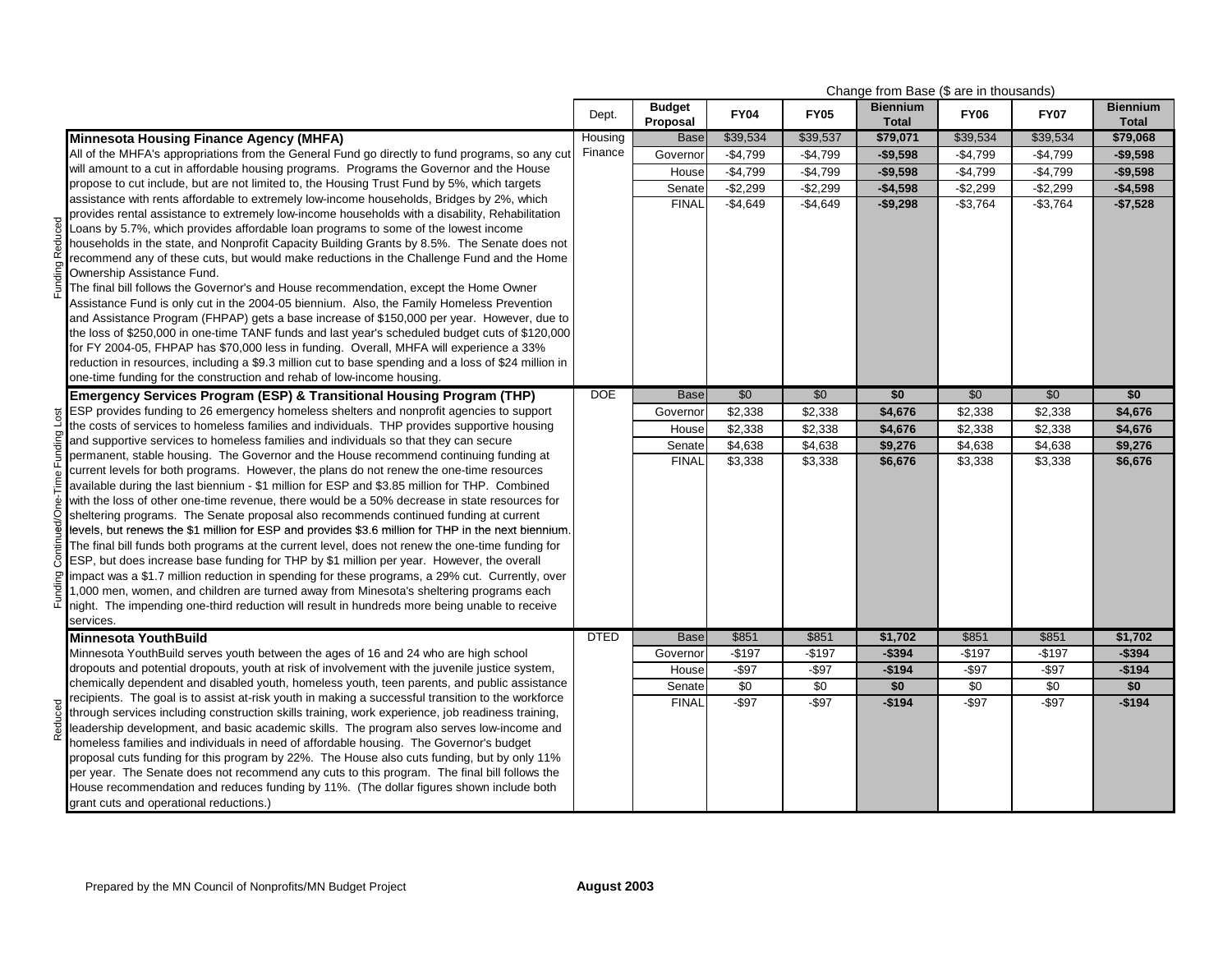|        |                                                                                                                                                                                                       |             | Change from Base (\$ are in thousands) |             |             |                                 |             |             |                                 |
|--------|-------------------------------------------------------------------------------------------------------------------------------------------------------------------------------------------------------|-------------|----------------------------------------|-------------|-------------|---------------------------------|-------------|-------------|---------------------------------|
|        |                                                                                                                                                                                                       | Dept.       | <b>Budget</b><br>Proposal              | <b>FY04</b> | <b>FY05</b> | <b>Biennium</b><br><b>Total</b> | <b>FY06</b> | <b>FY07</b> | <b>Biennium</b><br><b>Total</b> |
|        | <b>Minnesota Youth Program</b>                                                                                                                                                                        | <b>DTED</b> | <b>Base</b>                            | \$5,354     | \$5,354     | \$10,708                        | \$5,354     | \$5,354     | \$10,708                        |
|        | Minnesota Youth Program provides economically disadvantaged and at-risk youth between the                                                                                                             |             | Governor                               | $-$1,241$   | $-$1,241$   | $-$2,482$                       | $-$1,241$   | $-$1,241$   | $-$2,482$                       |
|        | ages of 14 to 21 with employment and training services. The Minnesota Youth Program                                                                                                                   |             | House                                  | $-$1,241$   | $-$1,241$   | $-$2,482$                       | $-$1,241$   | $-$1,241$   | $-$2,482$                       |
|        | operates through the local Workforce Councils and is available in all 87 counties. Work                                                                                                               |             | Senate                                 | \$0         | \$0         | \$0                             | \$0         | \$0         | \$0                             |
| Reduce | experience, basic skills training, work-based learning, career counseling, personal counseling,<br>life skills training, mentoring, and peer support groups are available as well as support services |             | <b>FINAL</b>                           | $-$1,200$   | $-$1,200$   | $-$2,400$                       | $-$1,200$   | $-$1,200$   | $-$2,400$                       |
|        | such as transportation and child care. Both the Governor and the House reduce funding for this                                                                                                        |             |                                        |             |             |                                 |             |             |                                 |
|        | program. The Senate does not recommend any cuts to this program. The final bill closely                                                                                                               |             |                                        |             |             |                                 |             |             |                                 |
|        | follows the Governor's and House recommendation and reduces funding by 22%. (The dollar                                                                                                               |             |                                        |             |             |                                 |             |             |                                 |
|        | figures shown include both grant cuts and operational reductions.)                                                                                                                                    |             |                                        |             |             |                                 |             |             |                                 |
|        | Learn to Earn                                                                                                                                                                                         | <b>DTED</b> | <b>Base</b>                            | \$238       | \$238       | \$476                           | \$238       | \$238       | \$476                           |
|        | Learn to Earn provides positive park maintenance, work experience, and educational                                                                                                                    |             | Governor                               | $-$ \$55    | $-$55$      | $-$110$                         | $-$55$      | $-$55$      | $-$110$                         |
|        | opportunities to unemployed or underemployed at-risk youth in Minneapolis. Both the Governor<br>and the House reduce funding for this program. The Senate does not recommend cuts. The                |             | House                                  | $-$ \$55    | $-$55$      | $-$110$                         | $-$55$      | $-$ \$55    | $-$110$                         |
|        | final bill follows the Governor's and House recommendation and reduces funding by 23%.                                                                                                                |             | Senate                                 | \$0         | \$0         | \$0                             | \$0         | \$0         | \$0                             |
|        |                                                                                                                                                                                                       | <b>DTED</b> | <b>FINAL</b>                           | $-$ \$55    | $-$ \$55    | $-$110$                         | $-$ \$55    | $-$ \$55    | $-$110$                         |
|        | <b>Youth Intervention Program</b>                                                                                                                                                                     |             | <b>Base</b>                            | \$1,635     | \$1,635     | \$3,270                         | \$1,635     | \$1,635     | \$3,270                         |
|        | Youth Intervention Program funds 52 community-based youth service organizations that provide                                                                                                          |             | Governor                               | $-$ \$378   | $-$ \$378   | $-$756$                         | $-$ \$378   | $-$ \$378   | $-$756$                         |
|        | early intervention services to youth and families, including: crime prevention, youth<br>development, restorative justice, pre-court diversion, counseling, educational programs related              |             | House                                  | $-$ \$378   | $-$ \$378   | $-$756$                         | $-$189$     | -\$189      | $-$378$                         |
|        | to specific offenses, and gender- and culturally-specific services. Youth served are those that                                                                                                       |             | Senate                                 | \$0         | \$0         | \$0                             | \$0         | \$0         | \$0                             |
|        | are identified as being at-risk or just starting to get into illegal behaviors. They often face                                                                                                       |             | <b>FINAL</b>                           | $-$ \$378   | $-$ \$378   | $-$756$                         | $-$189$     | $-$189$     | $-$ \$378                       |
|        | hurdles such as trouble with the law, school truancy, abuse at home, homelessness, chemical                                                                                                           |             |                                        |             |             |                                 |             |             |                                 |
|        | abuse, basic skills deficiency and limited English proficiency. Base funding for this program                                                                                                         |             |                                        |             |             |                                 |             |             |                                 |
|        | was reduced by \$90,000 per year in FY 2003. Both the Governor and the House further reduce                                                                                                           |             |                                        |             |             |                                 |             |             |                                 |
|        | funding for this program, although the House proposal makes a smaller cut in the next                                                                                                                 |             |                                        |             |             |                                 |             |             |                                 |
|        | biennium. The Senate does not recommend any cuts. The final bill follows the House<br>recommendation for reductions. Together with the FY 2003 base cut, funding for this program                     |             |                                        |             |             |                                 |             |             |                                 |
|        | has been reduced by 27%. (The dollar figures shown include both grant cuts and operational                                                                                                            |             |                                        |             |             |                                 |             |             |                                 |
|        | reductions.)                                                                                                                                                                                          |             |                                        |             |             |                                 |             |             |                                 |
|        | Independent Living Services for the Disabled                                                                                                                                                          | <b>DTED</b> | <b>Base</b>                            | \$1,874     | \$1,874     | \$3,748                         | \$1,874     | \$1,874     | \$3,748                         |
|        | The Independent Living program provides comprehensive services to people with severe                                                                                                                  |             | Governor                               | $-$1,874$   | $-$1,874$   | $-$3,748$                       | $-$1,874$   | $-$1,874$   | $-$3,748$                       |
|        | disabilities who wish to live more independently and participate in their communities. Services                                                                                                       |             | House                                  | $-$549$     | $-$549$     | $-$1,098$                       | $-$184$     | $-$184$     | $-$368$                         |
|        | include skills training, individual and systems advocacy, peer counseling, information and                                                                                                            |             | Senate                                 | \$0         | \$0         | \$0                             | \$0         | \$0         | \$0                             |
| Reduce | referral, and transition services for youth and young adults. The Governor's proposal eliminates                                                                                                      |             | <b>FINAL</b>                           | $-$549$     | $-$549$     | $-$1,098$                       | $-$184$     | $-$184$     | $-$ \$368                       |
|        | state funding for basic independent living services provided by the eight Centers for<br>Independent Living (CILs) in Minnesota. The budget document reports this will leave \$1.4                    |             |                                        |             |             |                                 |             |             |                                 |
|        | million in annual federal funding for this program, although the CILs report receiving only                                                                                                           |             |                                        |             |             |                                 |             |             |                                 |
|        | \$850,282 in federal funds. With this kind of reduction, the CILs would need to eliminate                                                                                                             |             |                                        |             |             |                                 |             |             |                                 |
|        | services in 74 counties in Minnesota. The House proposal reduces state funding by 29% in the                                                                                                          |             |                                        |             |             |                                 |             |             |                                 |
|        | 2004-05 biennium and 10% in the following beinnium. The Senate proposal does not                                                                                                                      |             |                                        |             |             |                                 |             |             |                                 |
|        | recommend any cuts to the program. The final bill follows the House recommendation for                                                                                                                |             |                                        |             |             |                                 |             |             |                                 |
|        | reductions.                                                                                                                                                                                           |             |                                        |             |             |                                 |             |             |                                 |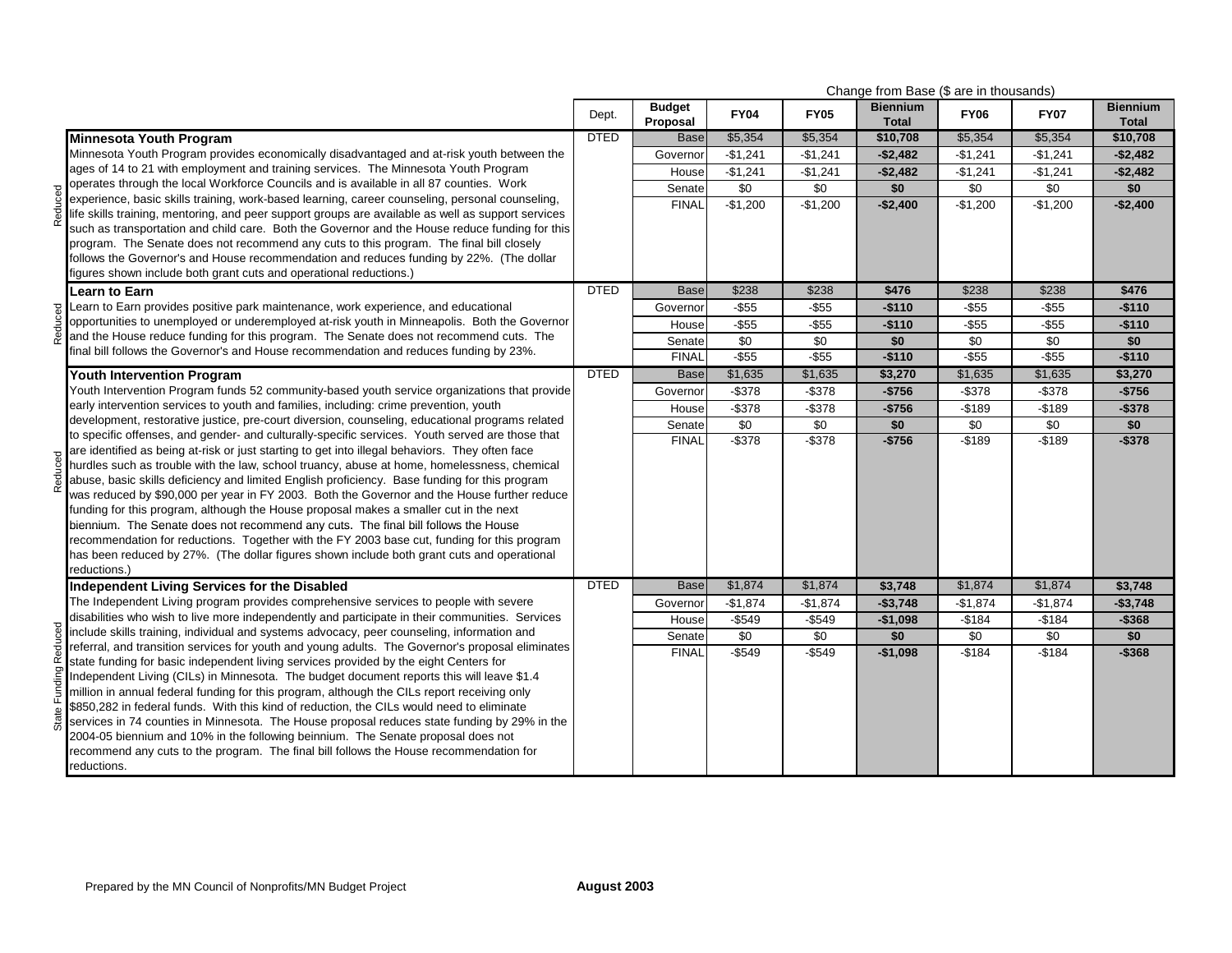|                                                                                                                                                                                         | Change from Base (\$ are in thousands) |                           |             |             |                                 |             |              |                                 |
|-----------------------------------------------------------------------------------------------------------------------------------------------------------------------------------------|----------------------------------------|---------------------------|-------------|-------------|---------------------------------|-------------|--------------|---------------------------------|
|                                                                                                                                                                                         | Dept.                                  | <b>Budget</b><br>Proposal | <b>FY04</b> | <b>FY05</b> | <b>Biennium</b><br><b>Total</b> | <b>FY06</b> | <b>FY07</b>  | <b>Biennium</b><br><b>Total</b> |
| <b>Additional DTED Grant Reductions</b>                                                                                                                                                 | <b>DTED</b>                            | <b>Base</b>               |             |             |                                 |             |              |                                 |
| In addition to the Independent Living Services and four youth programs listed above, the                                                                                                |                                        | Governor                  | $-$ \$488   | $-$ \$488   | $-$976$                         | $-$ \$488   | $-$ \$488    | $-$976$                         |
| Governor also proposes cuts of \$50,000 to State Services for the Blind's Self-Sufficiency unit, a                                                                                      |                                        | House                     | $-$ \$338   | $-$ \$338   | $-$676$                         | $-$ \$338   | $-$ \$338    | $-$676$                         |
| \$241,000 cut in the Mental Illness Support Employment program, and a \$197,000 cut for the                                                                                             |                                        | Senate                    | \$0         | \$0         | \$0                             | \$0         | \$0          | \$0                             |
| Minnesota Center for Deaf or Hard of Hearing Minnesotans. The last two cuts mean services                                                                                               |                                        | <b>FINAL</b>              | $-$ \$338   | $-$ \$338   | $-$676$                         | $-$338$     | $-$ \$338    | $-$676$                         |
| would continue but at reduced funding levels. The House proposal does not cut state Services                                                                                            |                                        |                           |             |             |                                 |             |              |                                 |
| for the Blind, makes the same cut to the Mental Illness program, and reduces the cut to the                                                                                             |                                        |                           |             |             |                                 |             |              |                                 |
| Center for Deaf or Hard of Hearing to \$97,000 per year. The Senate does not recommend any<br>cuts to any of these programs. The final bill follows the House recommendation.           |                                        |                           |             |             |                                 |             |              |                                 |
| <b>Displaced Homemaker Program</b>                                                                                                                                                      | <b>DTED</b>                            | Base - WDF                | \$1,000     | \$1,000     | \$2,000                         | \$1,000     | \$1,000      | \$2,000                         |
| p. The Displaced Homemaker Program provides pre-employment services to women or men who                                                                                                 |                                        | Gov - WDF                 | $-$1,000$   | $-$1,000$   | $-$2,000$                       | $-$1,000$   | $-$1,000$    | -\$2,000                        |
| have worked in the home for a minimum of two years caring for home and family, but due to                                                                                               |                                        | House - WDF               | $-$1,000$   | $-$1,000$   | $-$2,000$                       | $-$1,000$   | $-$1,000$    | $-$2,000$                       |
| separation, divorce, death, or disability of spouse or partner, or other loss of financial support,                                                                                     |                                        | Senate - WDF              | \$0         | \$0         |                                 |             |              |                                 |
| must support themselves and their family. Eligibility is based on income guidelines. Both the                                                                                           |                                        | Senate - SR               |             |             | \$0                             | \$0         | \$0<br>\$240 | \$0                             |
| Governor and the House eliminate this program, which is funded out of the Workforce                                                                                                     |                                        | FINAL - WDF               | \$240       | \$240       | \$480                           | \$240       |              | \$480                           |
| Development Fund, and propose transferring the money into the General Fund. Participants in                                                                                             |                                        | <b>FINAL - SR</b>         | $-$250$     | $-$250$     | $-$500$                         | $-$ \$250   | $-$ \$250    | $-$500$                         |
| the program would be eligible for the Dislocated Worker Program, which does not provide the                                                                                             |                                        |                           | \$240       | \$240       | \$480                           | \$240       | \$240        | \$480                           |
| same kind of comprehensive workshops or intensive supportive services. The Senate proposal                                                                                              |                                        |                           |             |             |                                 |             |              |                                 |
| does not reduce funding for the program, but recommends increasing the marriage license fee                                                                                             |                                        |                           |             |             |                                 |             |              |                                 |
| $\mathbb{P}$ from \$70 to \$80 for those without 12 hours of premarital education. The \$10 would be                                                                                    |                                        |                           |             |             |                                 |             |              |                                 |
| deposited in the special revenue fund and appropriated for the Displaced Homemaker Program.                                                                                             |                                        |                           |             |             |                                 |             |              |                                 |
| The final bill reduces funding by 25%, but adopts the Senate proposal to increase the marriage                                                                                          |                                        |                           |             |             |                                 |             |              |                                 |
| license fee and dedicate the increase to this program.                                                                                                                                  | State Arts                             | <b>Base</b>               | \$12,616    | \$12,616    | \$25,232                        | \$12,616    | \$12,616     | \$25,232                        |
| <b>State Arts Board</b>                                                                                                                                                                 | Board                                  |                           |             |             |                                 |             |              |                                 |
| The State Arts Board enriches the state through its support of artists and cultural institutions.<br>The Governor's budget proposal originally recommended a 22% cut to the budget, but |                                        | Governor                  | $-$5,023$   | $-$5,023$   | $-$10,046$                      | \$5,023     | \$5,023      | \$10,046                        |
| increased the cut to 40% in his Supplemental Budget proposal. The House proposal would cut                                                                                              |                                        | House                     | $-$4,023$   | $-$4,023$   | $-$8,046$                       | $-$4,023$   | $-$4,023$    | $-$8,046$                       |
| funding by 32%. The Senate proposal would cut funding by 16%. The final bill follows the                                                                                                |                                        | Senatel                   | $-$2,011$   | $-$2,011$   | $-$4,022$                       | $-$2,011$   | $-$2,011$    | $-$4,022$                       |
| House recommendation, cutting funding by 32%.                                                                                                                                           |                                        | <b>FINAL</b>              | $-$ \$4,023 | $-$4,023$   | $-$ \$8,046                     | $-$4,023$   | $-$4,023$    | $-$ \$8,046                     |
|                                                                                                                                                                                         |                                        |                           |             |             |                                 |             |              |                                 |

## **Judiciary**

| Civil Legal Services (Legal Aid)                                                                                                                                                                                                                                                                                                                                                                                                                                                                                                                                                                                                                                                                                                                                    | Supreme | Basel        | \$7.559   | \$7,559   | \$15.118  | \$7,559   | \$7,559   | \$15,118  |
|---------------------------------------------------------------------------------------------------------------------------------------------------------------------------------------------------------------------------------------------------------------------------------------------------------------------------------------------------------------------------------------------------------------------------------------------------------------------------------------------------------------------------------------------------------------------------------------------------------------------------------------------------------------------------------------------------------------------------------------------------------------------|---------|--------------|-----------|-----------|-----------|-----------|-----------|-----------|
| Civil Legal Services (Legal Aid) provides low-income people, the elderly, the disabled, and                                                                                                                                                                                                                                                                                                                                                                                                                                                                                                                                                                                                                                                                         | Court   | Governor     |           |           |           |           |           |           |
| children with critical civil legal services they could otherwise not obtain. Approximately 70% of                                                                                                                                                                                                                                                                                                                                                                                                                                                                                                                                                                                                                                                                   |         | House        | $-$1,572$ | $-$1,572$ | $-$3,144$ | -\$1,572  | $-$1,572$ | $-$3,144$ |
| persons served are women and their children, 15% are age 60 or older, and 33% are persons of                                                                                                                                                                                                                                                                                                                                                                                                                                                                                                                                                                                                                                                                        |         | Senate       | \$0       | \$0       | \$0       | \$0       | \$0       | \$0       |
| color. A significant number of persons with physical or mental disabilities are also served.<br>Legal Aid is a line item in the Supreme Court's budget. The Governor proposed cutting 10%<br>from the Supreme Court's budget, to be distributed proportionately between operating costs and<br>grants (Legal Aid). The House proposed cutting Legal Aid 20% or \$1.6 million per year. The<br>Senate recommended no cut to Legal Aid. The final bill reduced funding for the Supreme Court<br>by 3% across the board, which means a cut of approximately \$230,000 per year for Legal Aid.<br>Combining cuts in other funding with the state cut, regional legal aid programs will have lost<br>over 32% of their attorneys (down from 178 in 2001 to 122 in 2004). |         | <b>FINAL</b> | $-$ \$230 | $-$230$   | $-$ \$460 | $-$ \$230 | $-$230$   | $-$460$   |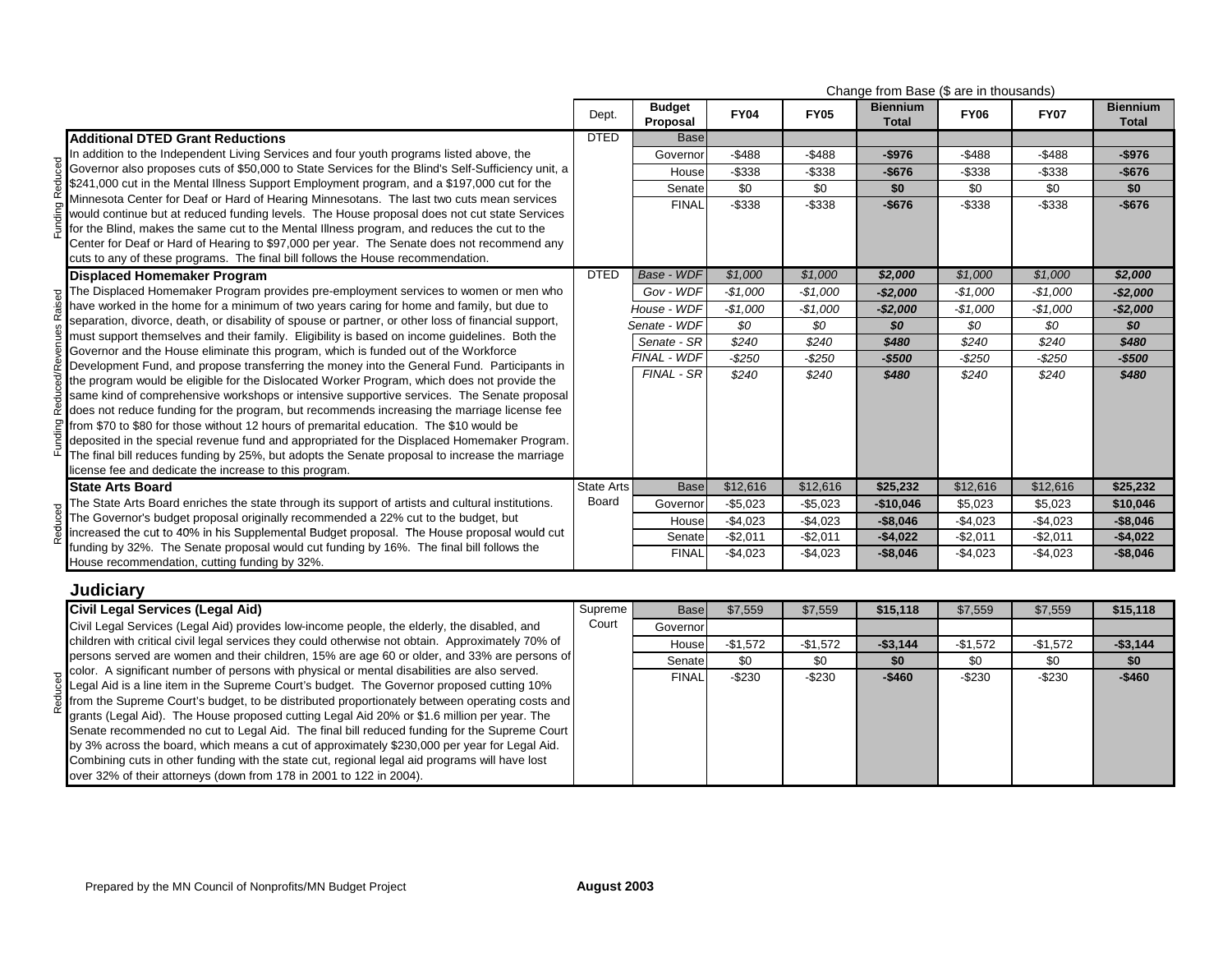|  |                                                                                                                                                                                                   | Change from Base (\$ are in thousands) |                           |             |             |                                 |             |             |                                 |
|--|---------------------------------------------------------------------------------------------------------------------------------------------------------------------------------------------------|----------------------------------------|---------------------------|-------------|-------------|---------------------------------|-------------|-------------|---------------------------------|
|  |                                                                                                                                                                                                   | Dept.                                  | <b>Budget</b><br>Proposal | <b>FY04</b> | <b>FY05</b> | <b>Biennium</b><br><b>Total</b> | <b>FY06</b> | <b>FY07</b> | <b>Biennium</b><br><b>Total</b> |
|  | <b>Crime Victims Assistance</b>                                                                                                                                                                   | Public                                 | <b>Base</b>               |             |             |                                 |             |             |                                 |
|  | This funds over 400 programs that serve about 197,000 victims of sexual assault, general                                                                                                          | Safety                                 | Governor                  | $-$2,820$   | $-$2,820$   | $-$5,640$                       | $-$2,820$   | $-$2,820$   | $-$5,640$                       |
|  | crime, domestic violence, and child abuse each year. Services include crisis intervention,                                                                                                        |                                        | House                     | $-$2,820$   | $-$2,820$   | $-$5,640$                       | $-$2,820$   | $-$2,820$   | $-$5,640$                       |
|  | counseling, support groups, advocacy, information, referrals, transportation, and child care                                                                                                      |                                        | Senate                    | \$0         | \$0         | \$0                             | \$0         | \$0         | \$0                             |
|  | assistance - 48% of funds go to programs serving victims of battering, 23% to programs serving                                                                                                    |                                        | <b>FINAL</b>              | $-$2,481$   | $-$2,820$   | $-$5,301$                       | $-$2,820$   | $-$2,820$   | $-$5,640$                       |
|  | victims of sexual assault, 15% to programs serving victims of general crime, and 14% to                                                                                                           |                                        |                           |             |             |                                 |             |             |                                 |
|  | programs serving abused children. The Governor and House propose a 37% reduction in                                                                                                               |                                        |                           |             |             |                                 |             |             |                                 |
|  | grants. Crime Victim Services has notified community mediation programs that victim offender                                                                                                      |                                        |                           |             |             |                                 |             |             |                                 |
|  | mediation funding will be eliminated, which will result in significantly reduced services. Without                                                                                                |                                        |                           |             |             |                                 |             |             |                                 |
|  | access to these services, more offenders will end up in the criminal justice system, and many                                                                                                     |                                        |                           |             |             |                                 |             |             |                                 |
|  | victims will be left out of the system. The Senate does not recommend any cuts. The final bill<br>follows the Governor's and House recommendations and reduces funding for domestic violence      |                                        |                           |             |             |                                 |             |             |                                 |
|  | programs, sexual assault programs, general crime services, and abused children programming,                                                                                                       |                                        |                           |             |             |                                 |             |             |                                 |
|  | although grants for battered women receive a smaller reduction in FY 2004.                                                                                                                        |                                        |                           |             |             |                                 |             |             |                                 |
|  | <b>Battered Women's Shelter Services</b>                                                                                                                                                          | Public                                 | <b>Base</b>               | \$17,379    | \$17,379    | \$34,758                        | \$17,379    | \$17,379    | \$34,758                        |
|  |                                                                                                                                                                                                   | Safety                                 |                           |             |             |                                 |             |             |                                 |
|  | The per diem program makes payments to programs that provide 24-hour emergency housing<br>and support services to victims of domestic abuse and their children throughout Minnesota.              |                                        | Governor                  | $-$2,000$   | $-$2,000$   | $-$4,000$                       | $-$2,000$   | $-$2,000$   | $-$4,000$                       |
|  | This will be changing from a per diem to a grant program July 1, 2003. The 2002 Legislature                                                                                                       |                                        | House                     | $-$3,400$   | $-$3,400$   | $-$6,800$                       | $-$3,400$   | $-$3,400$   | $-$6,800$                       |
|  | reduced FY 2004-05 base funding for this program by \$600,000 per year. The Governor                                                                                                              |                                        | Senate                    | \$0         | \$0         | \$0                             | \$0         | \$0         | \$0                             |
|  | proposes an additional 12% reduction in funding, the House recommends a 20% reduction.                                                                                                            |                                        | <b>FINAL</b>              | $-$1,784$   | $-$2,000$   | $-$3,784$                       | $-$2,000$   | $-$2,000$   | $-$4,000$                       |
|  | The Senate does not recommend any cuts. The final bill basically follows the Governor's                                                                                                           |                                        |                           |             |             |                                 |             |             |                                 |
|  | recommendation and cuts funding by 12%.                                                                                                                                                           |                                        |                           |             |             |                                 |             |             |                                 |
|  | <b>Law Enforcement &amp; Community Grants</b>                                                                                                                                                     | Public                                 | <b>Base</b>               |             |             |                                 |             |             |                                 |
|  | These funds go to over 300 state and local units of government, as well as public and nonprofit                                                                                                   | Safety                                 | Governor                  | $-$ \$634   | $-$ \$634   | $-$1,268$                       | $-$ \$634   | $-$ \$634   | $-$1,268$                       |
|  | agencies for the reduction and prevention of crime, violence, and drug abuse. The Governor                                                                                                        |                                        | House                     | $-$634$     | $-$634$     | $-$1,268$                       | $-$634$     | $-$634$     | $-$1,268$                       |
|  | and House reduce grant funds by 28%. The Senate does not recommend any cuts. The final                                                                                                            |                                        | Senate                    | \$0         | \$0         | \$0                             | \$0         | \$0         | \$0                             |
|  | bill follows the Governor's and House recommendation on drug policy grants, although                                                                                                              |                                        | <b>FINAL</b>              | $-$2,134$   | $-$2,134$   | $-$4,268$                       | $-$2,134$   | -\$2,134    | $-$4,268$                       |
|  | significantly increasing the cuts to the Gang Strike Force.                                                                                                                                       |                                        |                           |             |             |                                 |             |             |                                 |
|  | <b>Department of Corrections Grants Eliminated</b>                                                                                                                                                | Corrections                            | <b>Base</b>               |             |             |                                 |             |             |                                 |
|  | All three proposals recommend a 5% reduction to core services. However, the Governor and                                                                                                          |                                        | Governor                  | $-$10,271$  | $-$10,271$  | $-$20,542$                      | $-$10,271$  | $-$10,271$  | $-$20,542$                      |
|  | the House also recommend eliminating a number of grants that the Dept. of Corrections                                                                                                             |                                        | House                     | $-$10,271$  | $-$10,271$  | $-$20,542$                      | $-$10,271$  | $-$10,271$  | $-$20,542$                      |
|  | determined were important services to the community, but did not rise to the level of a core                                                                                                      |                                        | Senate                    | $-$3,549$   | $-$ \$3,549 | $-$7,098$                       | $-$3,549$   | $-$3,549$   | $-$7,098$                       |
|  | service: Adult and Juvenile Female Offender, Amicus, Community and Regional Corrections                                                                                                           |                                        | <b>FINAL</b>              | $-$10,064$  | $-$10,065$  | $-$20,129$                      | $-$10,065$  | $-$10,065$  | $-$20,130$                      |
|  | Center, Juvenile Restitution, Extended Jurisdiction Juveniles, Juvenile Continuum of Care,                                                                                                        |                                        |                           |             |             |                                 |             |             |                                 |
|  | Intensive Repeat DWI, Sex Offender Assessment Reimbursement, Restorative Justice,                                                                                                                 |                                        |                           |             |             |                                 |             |             |                                 |
|  | Juvenile Residential Treatment, and American Indian Grants. The Senate does not eliminate                                                                                                         |                                        |                           |             |             |                                 |             |             |                                 |
|  | any of these grants, but proposes a \$200,000 increase for Restorative Justice Grants. The final                                                                                                  |                                        |                           |             |             |                                 |             |             |                                 |
|  | bill follows the Governor's and House recommendation, except for Restorative Justice Grants.<br>The bill recommends a smaller reduction of \$437,000 for this grant for the biennium, although it |                                        |                           |             |             |                                 |             |             |                                 |
|  | also increases funding by \$300,000, resulting in a net reduction of \$137,000.                                                                                                                   |                                        |                           |             |             |                                 |             |             |                                 |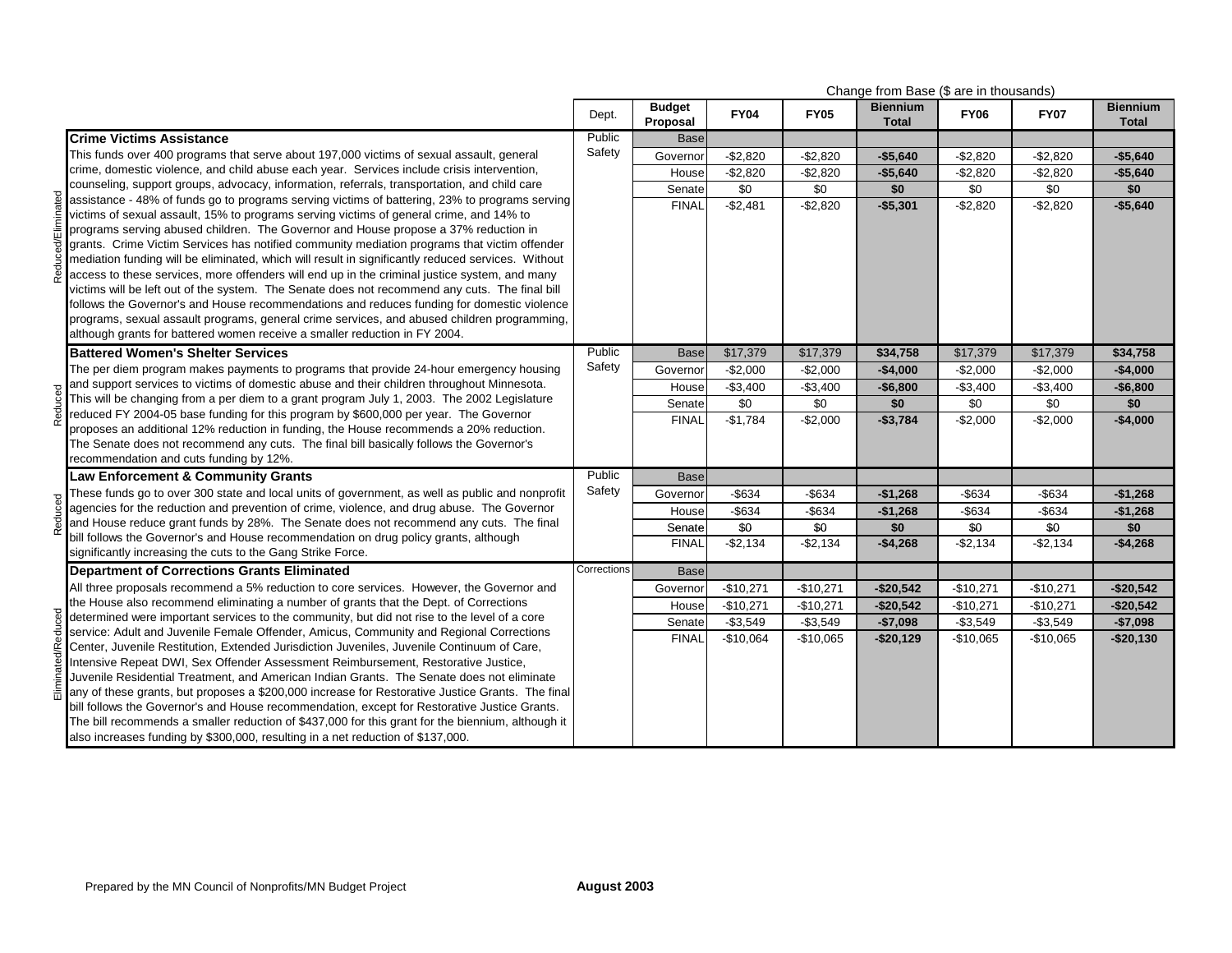|                                                                                                                                                                                                                                                                                                                                                                                                                                                                                                                                                                                                                                                                                                                                    |                                                                                                                                                                                                                                                                                                                                                                                                                                                                                                                                                                                                                                                                                                                                                                                                                             |                           |             |             |                                 | Change from Base (\$ are in thousands) |                 |                                 |  |
|------------------------------------------------------------------------------------------------------------------------------------------------------------------------------------------------------------------------------------------------------------------------------------------------------------------------------------------------------------------------------------------------------------------------------------------------------------------------------------------------------------------------------------------------------------------------------------------------------------------------------------------------------------------------------------------------------------------------------------|-----------------------------------------------------------------------------------------------------------------------------------------------------------------------------------------------------------------------------------------------------------------------------------------------------------------------------------------------------------------------------------------------------------------------------------------------------------------------------------------------------------------------------------------------------------------------------------------------------------------------------------------------------------------------------------------------------------------------------------------------------------------------------------------------------------------------------|---------------------------|-------------|-------------|---------------------------------|----------------------------------------|-----------------|---------------------------------|--|
|                                                                                                                                                                                                                                                                                                                                                                                                                                                                                                                                                                                                                                                                                                                                    | Dept.                                                                                                                                                                                                                                                                                                                                                                                                                                                                                                                                                                                                                                                                                                                                                                                                                       | <b>Budget</b><br>Proposal | <b>FY04</b> | <b>FY05</b> | <b>Biennium</b><br><b>Total</b> | <b>FY06</b>                            | <b>FY07</b>     | <b>Biennium</b><br><b>Total</b> |  |
| <b>Department of Human Rights Operations Reductions</b>                                                                                                                                                                                                                                                                                                                                                                                                                                                                                                                                                                                                                                                                            | Human                                                                                                                                                                                                                                                                                                                                                                                                                                                                                                                                                                                                                                                                                                                                                                                                                       | <b>Base</b>               | \$3,941     | \$3,941     | \$7,882                         | \$3,941                                | \$3,941         | \$7,882                         |  |
| The mission of the Dept. of Human Rights is to stop illegal discrimination and further equal                                                                                                                                                                                                                                                                                                                                                                                                                                                                                                                                                                                                                                       |                                                                                                                                                                                                                                                                                                                                                                                                                                                                                                                                                                                                                                                                                                                                                                                                                             | Governor                  | $-$361$     | $-$391$     | $-$752$                         | $-$ \$391                              | $-$391$         | $-$782$                         |  |
| opportunity for all people in Minnesota. The department pursues this mission through a                                                                                                                                                                                                                                                                                                                                                                                                                                                                                                                                                                                                                                             |                                                                                                                                                                                                                                                                                                                                                                                                                                                                                                                                                                                                                                                                                                                                                                                                                             | House                     | $- $361$    | $-$391$     | $-$752$                         | $-$391$                                | $-$391$         | $-$782$                         |  |
| coordinated program of law enforcement, prevention education, and community-based conflict                                                                                                                                                                                                                                                                                                                                                                                                                                                                                                                                                                                                                                         |                                                                                                                                                                                                                                                                                                                                                                                                                                                                                                                                                                                                                                                                                                                                                                                                                             | Senate                    |             |             |                                 |                                        | $-$217$         | $-$434$                         |  |
| resolution. The agency sustained a 5% permanent budget reduction in FY 2003, resulting in the<br>loss of six full-time positions. The Governor and House propose a cut to the department's<br>operating budget that would result in the elimination of 16.5% of its remaining staff at a time<br>when discrimination charges are increasing. In addition, the agency expects to lose \$200,000<br>in federal reimbursements to the General Fund because the department would need to reduce<br>the number of cases it investigates. The Senate recommends a smaller reduction in funding.<br>The final bill reduces the operating budget by approximately 11%, which is more than the<br>Governor and House orginally recommended. |                                                                                                                                                                                                                                                                                                                                                                                                                                                                                                                                                                                                                                                                                                                                                                                                                             |                           |             |             | $-$872$                         |                                        | $-$451$         | $-$902$                         |  |
| <b>State Government</b>                                                                                                                                                                                                                                                                                                                                                                                                                                                                                                                                                                                                                                                                                                            |                                                                                                                                                                                                                                                                                                                                                                                                                                                                                                                                                                                                                                                                                                                                                                                                                             |                           |             |             |                                 |                                        |                 |                                 |  |
| <b>Taxpayer Assistance Grant</b>                                                                                                                                                                                                                                                                                                                                                                                                                                                                                                                                                                                                                                                                                                   | Revenue                                                                                                                                                                                                                                                                                                                                                                                                                                                                                                                                                                                                                                                                                                                                                                                                                     | <b>Base</b>               | \$0         | \$0         | \$0                             | \$0                                    | \$0             | \$0                             |  |
| This program provides free tax assistance to low-income, disabled, non-English speaking, and                                                                                                                                                                                                                                                                                                                                                                                                                                                                                                                                                                                                                                       | Rights<br>$-$188$<br>$-$217$<br><b>FINAL</b><br>$-$421$<br>$-$451$<br>\$0<br>\$0<br>\$0<br>Governor<br>\$100<br>\$0<br>House<br>\$200<br>\$0<br>Senate<br><b>FINAL</b><br>\$100<br>\$100<br>Veterans<br>\$275<br>\$275<br><b>Base</b><br>Affairs<br>Governor<br>$-$ \$275<br>$-$ \$275<br>$-$ \$275<br>$-$275$<br>House<br>Senate<br>$-$75$<br>$-$125$<br>$-$75$<br><b>FINAL</b><br>$-$125$<br>\$674,255<br>\$692,311<br><b>Base</b><br>$-$140,729$<br>Governor<br>$-$294,000$<br>$-$143,136$<br>$-$219,151$<br>House<br>$-$129,784$<br>Senate<br>$-$134,473$<br>$-$143,136$<br><b>FINAL</b><br>$-$189.818$<br>\$399,730<br>\$397,929<br><b>Base</b><br>$-$ \$65,821<br>$-$125,375$<br>Governor<br>$-$64,710$<br>$-$118,102$<br>House<br>$-$ \$65,695<br>Senate<br>$-$125,060$<br><b>FINAL</b><br>$-$65,724$<br>$-$126,714$ |                           | \$0         | \$0         | \$0                             |                                        |                 |                                 |  |
| $\frac{1}{2}$ elderly people. This program provided \$200,000 in grants to nonprofits in the 2002-03                                                                                                                                                                                                                                                                                                                                                                                                                                                                                                                                                                                                                               |                                                                                                                                                                                                                                                                                                                                                                                                                                                                                                                                                                                                                                                                                                                                                                                                                             |                           |             |             |                                 |                                        | $\overline{30}$ | \$0                             |  |
| biennium. However, it has no base funding, and the Governor does not include any funding to<br>continue the program in his budget. The Senate proposal includes \$200,000 for grants in the                                                                                                                                                                                                                                                                                                                                                                                                                                                                                                                                        |                                                                                                                                                                                                                                                                                                                                                                                                                                                                                                                                                                                                                                                                                                                                                                                                                             |                           |             |             |                                 |                                        | $\sqrt{6}$      | \$0                             |  |
| next biennium, the House includes \$100,000 for grants in the next biennium. The final bill<br>follows the Senate recommendation.                                                                                                                                                                                                                                                                                                                                                                                                                                                                                                                                                                                                  |                                                                                                                                                                                                                                                                                                                                                                                                                                                                                                                                                                                                                                                                                                                                                                                                                             |                           |             |             |                                 |                                        | \$0             | \$0                             |  |
| <b>Vinland Center Grant</b>                                                                                                                                                                                                                                                                                                                                                                                                                                                                                                                                                                                                                                                                                                        |                                                                                                                                                                                                                                                                                                                                                                                                                                                                                                                                                                                                                                                                                                                                                                                                                             |                           |             |             | \$550                           | \$275                                  | \$275           | \$550                           |  |
| This is an employment program for disabled veterans that returns people to self-sufficiency.                                                                                                                                                                                                                                                                                                                                                                                                                                                                                                                                                                                                                                       |                                                                                                                                                                                                                                                                                                                                                                                                                                                                                                                                                                                                                                                                                                                                                                                                                             |                           |             |             | $-$550$                         | $-$275$                                | $-$275$         | $-$550$                         |  |
| The Governor and House eliminate the program. The Senate recommends a reduction in                                                                                                                                                                                                                                                                                                                                                                                                                                                                                                                                                                                                                                                 |                                                                                                                                                                                                                                                                                                                                                                                                                                                                                                                                                                                                                                                                                                                                                                                                                             |                           |             |             | $-$550$                         | $-$275$                                | $-$275$         | $-$550$                         |  |
| $\bar{\mathfrak{G}}$ funding. The final agreement follows the Senate recommendation.                                                                                                                                                                                                                                                                                                                                                                                                                                                                                                                                                                                                                                               |                                                                                                                                                                                                                                                                                                                                                                                                                                                                                                                                                                                                                                                                                                                                                                                                                             |                           |             |             | $-$200$                         |                                        |                 |                                 |  |
|                                                                                                                                                                                                                                                                                                                                                                                                                                                                                                                                                                                                                                                                                                                                    | $-$405$<br>$-$217$<br>$-$451$<br>\$0<br>\$100<br>$\sqrt{6}$<br>\$200<br>\$0<br>\$200<br>$-$200$<br>\$704,869<br>\$1,366,566<br>$-$434,729$<br>$-$270,802$<br>$-$362,287$<br>$-$215,083$<br>$-$264,257$<br>$-$120,552$<br>$-$332,954$<br>$-$185,750$<br>\$797,659<br>\$390,315<br>$-$191,196$<br>$-$32,401$<br>$-$36,751$<br>$-$182,812$<br>$-$190,755$<br>$-$32,401$<br>$-$192,438$<br>$-$36,751$                                                                                                                                                                                                                                                                                                                                                                                                                           |                           |             |             |                                 |                                        |                 |                                 |  |
| <b>Local Government</b>                                                                                                                                                                                                                                                                                                                                                                                                                                                                                                                                                                                                                                                                                                            |                                                                                                                                                                                                                                                                                                                                                                                                                                                                                                                                                                                                                                                                                                                                                                                                                             |                           |             |             |                                 |                                        |                 |                                 |  |
| <b>Local Aids - Cities</b>                                                                                                                                                                                                                                                                                                                                                                                                                                                                                                                                                                                                                                                                                                         |                                                                                                                                                                                                                                                                                                                                                                                                                                                                                                                                                                                                                                                                                                                                                                                                                             |                           |             |             |                                 |                                        | \$717,895       | \$1,422,764                     |  |
| Cities receive general funding from the state primarily through the Local Government Aid (LGA)                                                                                                                                                                                                                                                                                                                                                                                                                                                                                                                                                                                                                                     |                                                                                                                                                                                                                                                                                                                                                                                                                                                                                                                                                                                                                                                                                                                                                                                                                             |                           |             |             |                                 |                                        | $-$286,369$     | $-$557,171$                     |  |
| formula and Market Value Credit. State aids are intended to keep local property taxes lower                                                                                                                                                                                                                                                                                                                                                                                                                                                                                                                                                                                                                                        |                                                                                                                                                                                                                                                                                                                                                                                                                                                                                                                                                                                                                                                                                                                                                                                                                             |                           |             |             |                                 |                                        | $-$230,650$     | $-$445,733$                     |  |
| than they otherwise would be, and to ensure that all parts of the state can provide a basic level<br>of services. In the final agreement, the distribution formula for LGA was replaced with a new                                                                                                                                                                                                                                                                                                                                                                                                                                                                                                                                 |                                                                                                                                                                                                                                                                                                                                                                                                                                                                                                                                                                                                                                                                                                                                                                                                                             |                           |             |             |                                 |                                        | $-$123,563$     | $-$244,115$                     |  |
| formula. The final agreement cuts aids to cities by 24% for the 2004-05 biennium. Cities may<br>replace up to 60% of aids lost in 2004 through increased property taxes. For cuts to individual<br>cities, see House Research, www.house.mn/hrd/issinfo/tx_aids.htm.                                                                                                                                                                                                                                                                                                                                                                                                                                                               |                                                                                                                                                                                                                                                                                                                                                                                                                                                                                                                                                                                                                                                                                                                                                                                                                             |                           |             |             |                                 |                                        | $-$201,317$     | $-$387,067$                     |  |
| <b>Local Aids - Counties</b>                                                                                                                                                                                                                                                                                                                                                                                                                                                                                                                                                                                                                                                                                                       |                                                                                                                                                                                                                                                                                                                                                                                                                                                                                                                                                                                                                                                                                                                                                                                                                             |                           |             |             |                                 |                                        | \$388,140       | \$778,455                       |  |
| Counties receive general funding from the state through the Homestead and Agricultural Credit                                                                                                                                                                                                                                                                                                                                                                                                                                                                                                                                                                                                                                      |                                                                                                                                                                                                                                                                                                                                                                                                                                                                                                                                                                                                                                                                                                                                                                                                                             |                           |             |             |                                 |                                        | $-$36,199$      | $-$68,600$                      |  |
| (HACA) formula and Market Value Credit, as well as through several specific aid programs.                                                                                                                                                                                                                                                                                                                                                                                                                                                                                                                                                                                                                                          |                                                                                                                                                                                                                                                                                                                                                                                                                                                                                                                                                                                                                                                                                                                                                                                                                             |                           |             |             |                                 |                                        | $-$39,074$      | $-$75,825$                      |  |
| The Governor proposed to consolidate HACA, mobile home HACA, out-of-home placement aid,<br>criminal justice aid, and family preservation aid into one county program aid formula. A new aid                                                                                                                                                                                                                                                                                                                                                                                                                                                                                                                                        |                                                                                                                                                                                                                                                                                                                                                                                                                                                                                                                                                                                                                                                                                                                                                                                                                             |                           |             |             |                                 |                                        | $-$36,199$      | $-$68,600$                      |  |
| formula will be used starting in CY 2005. The final agreement cuts total county aids by 24% for<br>the 2004-05 biennium, although the cuts are significantly larger in FY 2005 than in FY 2004.<br>Counties may replace up to 60% of aids lost in 2004 through increased property taxes. For cuts<br>to individual counties, see House Fiscal Analysis, www.house.mn/fiscal/files/tax03CA.pdf.                                                                                                                                                                                                                                                                                                                                     |                                                                                                                                                                                                                                                                                                                                                                                                                                                                                                                                                                                                                                                                                                                                                                                                                             |                           |             |             |                                 |                                        | $-$39,074$      | $-$75,825$                      |  |